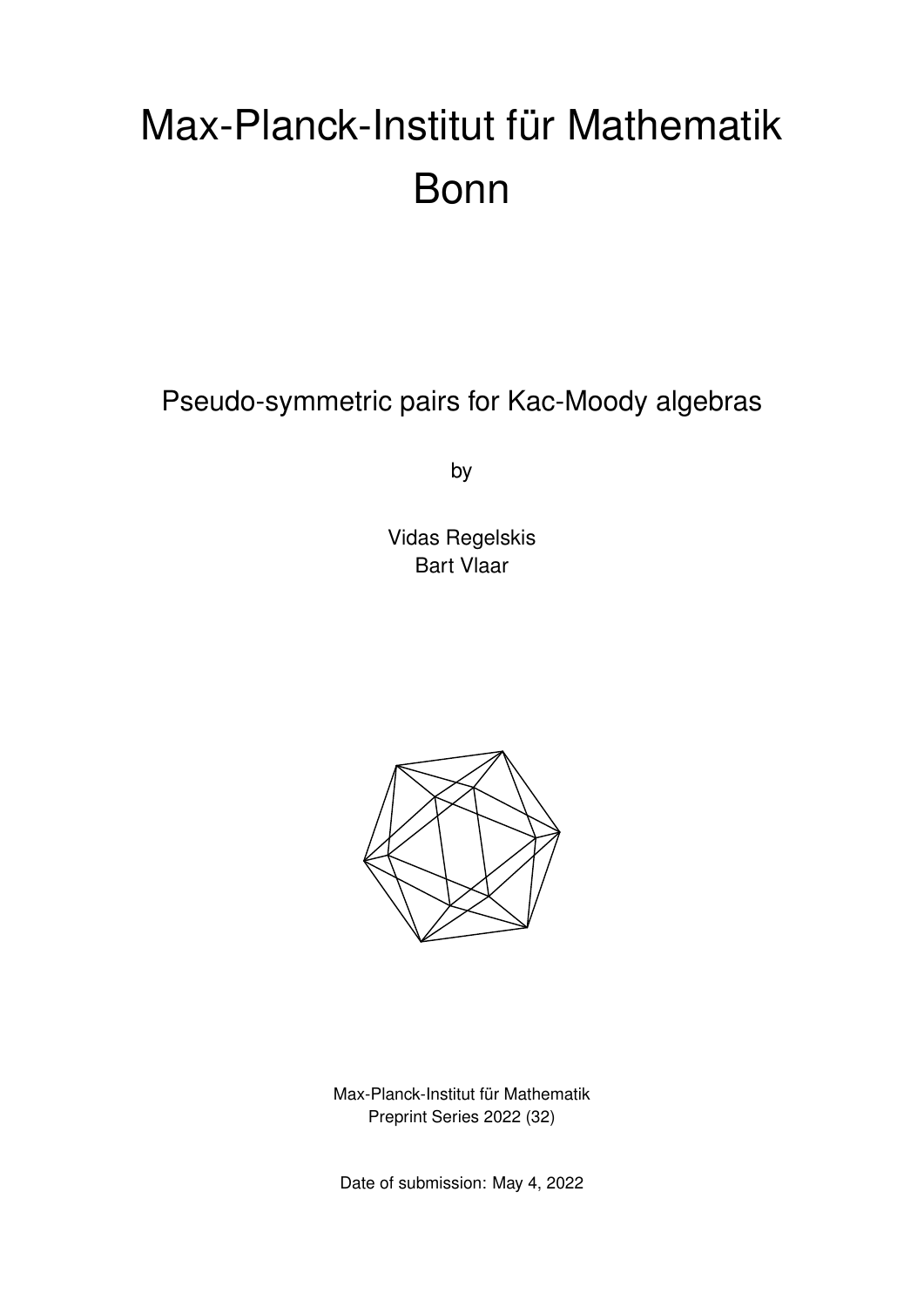# Pseudo-symmetric pairs for Kac-Moody algebras

by

Vidas Regelskis Bart Vlaar

Max-Planck-Institut für Mathematik Vivatsgasse 7 53111 Bonn **Germany** 

Department of Physics, Astronomy and Mathematics University of Hertfordshire Hatfield AL10 9AB UK

Institute of Theoretical Physics and Astronomy Vilnius University Sauletekio av. 3 Vilnius 10257 Lithuania

Department of Mathematics Heriot-Watt University Edinburgh EH14 4AS UK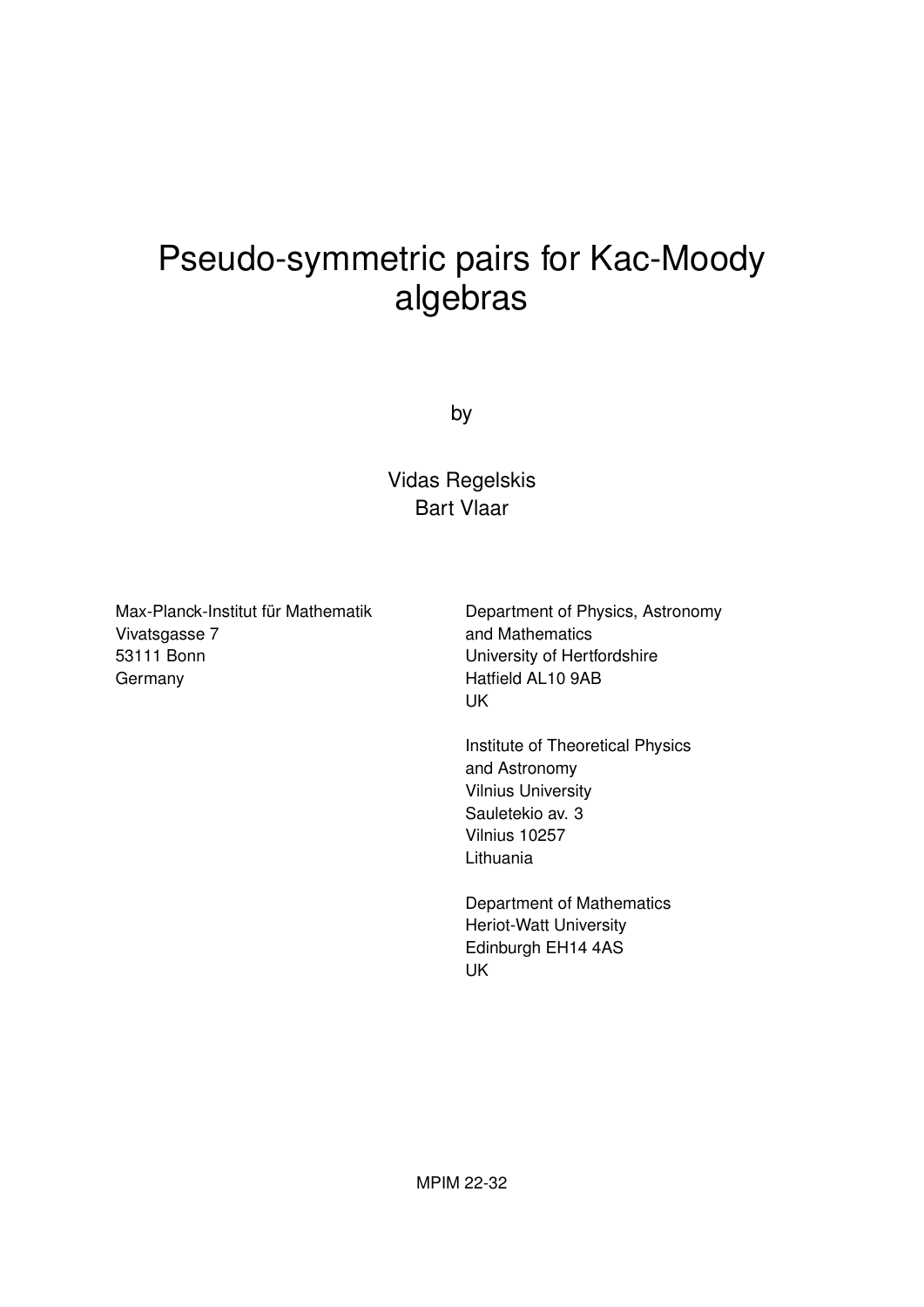# PSEUDO-SYMMETRIC PAIRS FOR KAC-MOODY ALGEBRAS

VIDAS REGELSKIS AND BART VLAAR

To Jasper Stokman on the occasion of his 50th birthday

Abstract. Lie algebra involutions and their fixed-point subalgebras give rise to symmetric spaces and real forms of complex Lie algebras, and are well-studied in the context of symmetrizable Kac-Moody algebras. In this paper we propose a generalization. Namely, we introduce the concept of a pseudo-involution, an automorphism which is only required to act involutively on a stable Cartan subalgebra, and the concept of a pseudo-fixed-point subalgebra, a natural substitute for the fixedpoint subalgebra. In the symmetrizable Kac-Moody setting, we give a comprehensive discussion of pseudo-involutions of the second kind, the associated pseudo-fixed-point subalgebras, restricted root systems and Weyl groups, in terms of generalizations of Satake diagrams.

# **CONTENTS**

| 1. Introduction                                                           |                |
|---------------------------------------------------------------------------|----------------|
| 2. Pseudo-involutions in terms of compatible decorations                  | $\overline{5}$ |
| 3. Pseudo-fixed-point subalgebras in terms of generalized Satake diagrams | 14             |
| 4. The restricted Weyl group and restricted root system                   | 19             |
| A. Classification of generalized Satake diagrams                          | 30             |
| References                                                                | 40             |

#### 1. INTRODUCTION

<span id="page-2-0"></span>Given a set, possibly with additional structure, its involutive automorphisms and corresponding fixed-point subsets are natural objects of interest. In the case of a Lie algebra<sup>[1](#page-2-1)</sup>  $\mathfrak{g}$ , an involutive automorphism  $\theta : \mathfrak{g} \to \mathfrak{g}$  and its fixed-point subalgebra  $\mathfrak{g}^{\theta}$  give rise to the notion of a symmetric pair  $(\mathfrak{g}, \mathfrak{g}^\theta)$  and a linear decomposition of  $\mathfrak g$  in terms of  $\pm 1$ -eigenspaces:  $\mathfrak g = \mathfrak g^\theta \oplus \mathfrak g^{-\theta}$ . These have been extensively studied for semisimple finite-dimensional Lie algebras, see e.g. [\[Sa60,](#page-43-0) [Ar62,](#page-41-1) [He12\]](#page-42-0), for instance as part of the investigation of the associated symmetric space  $G/G^{\theta}$  or the real form of g defined in terms of the semi-involution associated to  $\theta$ ; key tools for this study are the restricted root system and the restricted Weyl group associated to  $\theta$ . In these works the involutions are described combinatorially in terms of Satake diagrams, which are particular decorations of the Dynkin diagram associated to g (there are also other descriptions in terms of so-called Kac or Vogan diagrams, see e.g. [\[Ka69,](#page-42-1) [OV94,](#page-43-1) [CH04,](#page-41-2) [CZ17\]](#page-41-3)).

Kac-Moody algebras, which we always assume to be symmetrizable and indecomposable, generalize simple finite-dimensional Lie algebras as well as their (suitably extended) loop algebras

<sup>2020</sup> Mathematics Subject Classification. Primary: 17B22, 17B40, 17B67; Secondary: 16B30, 17B37, 20F55.

<span id="page-2-1"></span>Key words and phrases. Kac-Moody algebras, automorphism group, symmetric pairs, restricted Weyl group.

<sup>1</sup>We always work over an algebraically closed field of characteristic 0. Lie algebra automorphisms are always understood to fix this field pointwise.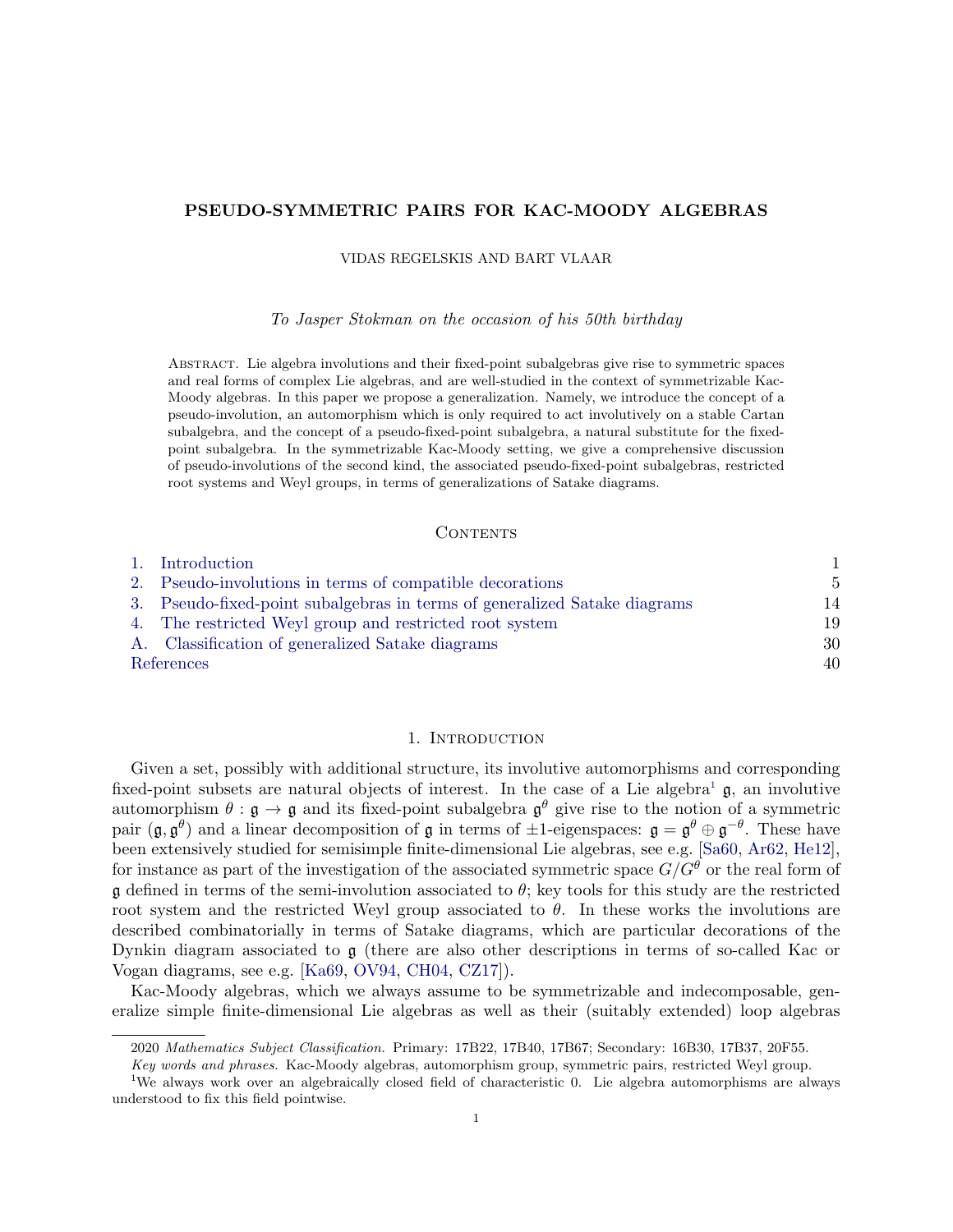[\[Ka68,](#page-42-2) [Mo68,](#page-42-3) [Ka74,](#page-42-4) [PK83,](#page-43-2) [Ka90\]](#page-42-5). Involutive automorphisms for Kac-Moody algebras were studied for the affine case in [\[Ba86,](#page-41-4) [Le88\]](#page-42-6) and more generally in [\[KW92,](#page-42-7) Ch. 5]. In the infinite-dimensional case, a crucial distinction exists between those automorphisms  $\theta$  which preserve the two conjugacy classes of Borel subalgebras and those which swap them; they are said to be of the first and of the second kind and the corresponding real forms are called *almost compact* and *almost split*, respectively. Involutions of the second kind, which are naturally described by Kac-Moody versions of Satake diagrams, were studied in [\[Be89\]](#page-41-5) and, with a particular focus on the associated real forms, in [\[BBBR95,](#page-41-6) [BR06\]](#page-41-7). They were revisited in the context of q-deformations of their fixed-point subalgebras in [\[Ko14,](#page-42-8) Sec. 2]. For involutions of the first kind, see e.g. [\[Na92,](#page-43-3) [BR03,](#page-41-8) [BR07\]](#page-41-9).

Such classifications of involutions rely on detailed knowledge of the structure of the automorphism group in general, see e.g.  $[PK83, Ba86, KW92, Gü10, CZ17]$  $[PK83, Ba86, KW92, Gü10, CZ17]$  $[PK83, Ba86, KW92, Gü10, CZ17]$  $[PK83, Ba86, KW92, Gü10, CZ17]$  $[PK83, Ba86, KW92, Gü10, CZ17]$  $[PK83, Ba86, KW92, Gü10, CZ17]$  $[PK83, Ba86, KW92, Gü10, CZ17]$ . A natural generalization of the study of involutive automorphism and their fixed-point subalgebras is obtained when we replace "involutive" by "finite-order", see e.g. [\[Ka69,](#page-42-1) [JZh01,](#page-42-10) [HG09\]](#page-42-11).

1.1. Pseudo-involutions and pseudo-fixed-point subalgebras. In this paper we pursue a rather different direction. Namely, we consider the following two questions for an arbitrary Lie algebra  $\mathfrak g$ , defined over an algebraically closed field  $\mathbb F$  of characteristic 0, and a distinguished subalgebra  $\mathfrak{t} \subseteq \mathfrak{g}$ :

- (i) Are there (non-involutive) automorphisms  $\theta : \mathfrak{g} \to \mathfrak{g}$  which stabilize t such that the restriction  $\theta|_t$  is an involution? Can we classify them?
- (ii) What is a reasonable substitute  $\mathfrak{k} \subseteq \mathfrak{g}$  for the fixed-point subalgebra  $\mathfrak{g}^{\theta}$ ? Since  $\theta|_{\mathfrak{t}}$  is still an involution, it is natural to require that  $\mathfrak{k} \cap \mathfrak{t} = \mathfrak{t}^{\theta}$ .

Furthermore, it is natural to replace t,  $\theta$  and  $\ell$  in this setup by their  $Aut(g)$ -conjugacy classes.

To our best knowledge this problem has not been studied in great detail. Of course, whether this is interesting depends on the choice of  $t$ ; in particular,  $t$  should not be too small. If  $t$  is a Cartan subalgebra<sup>[2](#page-3-0)</sup>, we believe that the problem above is of interest for many different  $\mathfrak{g}$ , given the role that Cartan subalgebras play in representation theory.

Slightly modifying the above setup, we propose the following generalization of an involutive Lie algebra automorphism.

**Definition 1.1.** We call  $\theta \in \text{Aut}(\mathfrak{g})$  a *pseudo-involution* if there exists a  $\theta$ -stable Cartan subalgebra  $\mathfrak{t} \subseteq \mathfrak{g}$  such that  $\theta|_{\mathfrak{t}}$  is an involution, i.e.  $\theta^2|_{\mathfrak{t}} = \mathsf{id}_{\mathfrak{t}}$ . As a set of the set of the set of the set of the set of the set of the set of the set of the set of the set of the set of the set of the set of the set of the set of the set of the set of the set of the set of the set o

Immediately we see that an involutive automorphism of  $\mathfrak g$  is a pseudo-involution if it stabilizes a Cartan subalgebra. We expect that the resulting linear decomposition

(1.1) t = t <sup>θ</sup> ⊕ t −θ ,

although weaker than the corresponding decomposition for g, is strong enough to serve as a natural minimal condition for extensions of results in harmonic analysis on symmetric spaces to more general homogeneous spaces.

To address question (ii) we propose the following generalization of the notion of a symmetric pair (associated to  $\theta$ ), which relies on the t-root space decomposition<sup>[3](#page-3-1)</sup> of g. Denote by  $\Phi^{(t)} \subset \mathfrak{t}^*\setminus\{0\}$ the t-root system and by  $\mathfrak{g}_{\alpha}^{(t)} \subset \mathfrak{g}$  the t-root space associated to  $\alpha \in \Phi^{(t)}$ .

<span id="page-3-0"></span> $^2$ In this paper by Cartan subalgebra we mean a maximal ad-diagonalizable subalgebra of g. Since F is algebraically closed, Cartan subalgebras are abelian. If in addition g is finite-dimensional its Cartan subalgebras are precisely its self-normalizing nilpotent subalgebras.

<span id="page-3-1"></span><sup>&</sup>lt;sup>3</sup>By t-root space we shall always mean a root space which is not associated to  $0 \in \mathfrak{t}^*$ , i.e. not t itself.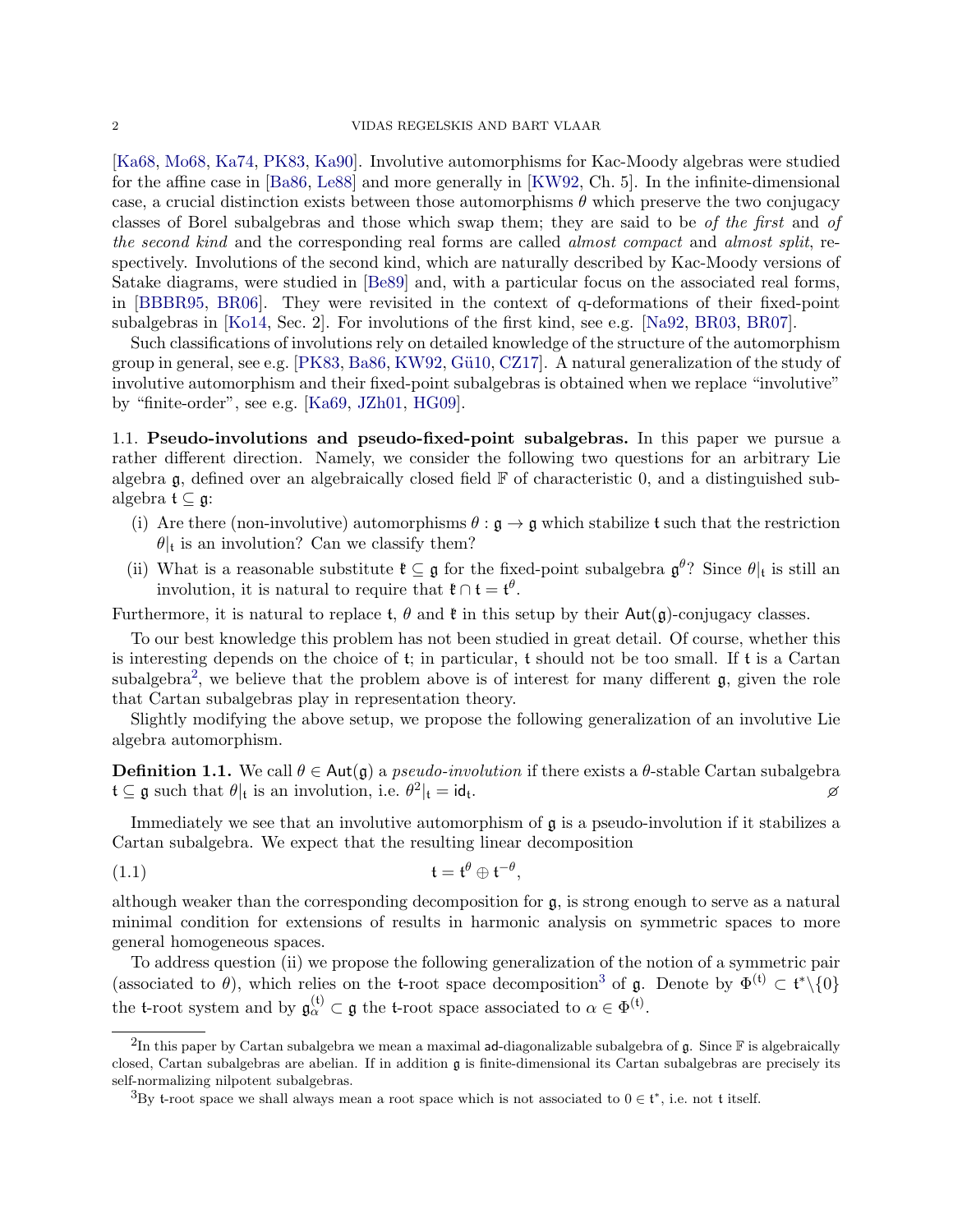<span id="page-4-0"></span>**Definition 1.2.** Let  $\theta \in \text{Aut}(\mathfrak{g})$  be a pseudo-involution and let  $\mathfrak{t} \subseteq \mathfrak{g}$  be a  $\theta$ -stable Cartan subalgebra such that  $\theta|_t$  is an involution. We call a subalgebra  $\mathfrak{k} \subseteq \mathfrak{g}$  a pseudo-fixed-point subalgebra if

<span id="page-4-1"></span>
$$
\mathfrak{k} \cap \mathfrak{t} = \mathfrak{t}^{\theta},
$$

<span id="page-4-2"></span>(1.3) 
$$
\dim\left(\mathfrak{k}\cap\left(\mathfrak{g}_{\alpha}^{(\mathfrak{t})}+\theta(\mathfrak{g}_{\alpha}^{(\mathfrak{t})})\right)\right)=\dim(\mathfrak{g}_{\alpha}^{(\mathfrak{t})}) \qquad \text{for all } \alpha\in\Phi^{(\mathfrak{t})}.
$$

We call the pair  $(\mathfrak{g},\mathfrak{k})$  a pseudo-symmetric pair (associated to  $\theta$ ).

The two conditions in Definition [1.2](#page-4-0) can be motivated by showing that they hold for fixed-point subalgebras of (suitable) involutions. Indeed, let  $\theta$  be an involutive automorphism of g with  $\theta$ -stable Cartan subalgebra t, so that  $\theta(\mathfrak{g}_{\alpha}^{(t)}) = \mathfrak{g}_{\theta^*}^{(t)}$  $\theta^*_{\theta^*(\alpha)}$  for all  $\alpha \in \Phi^{(\mathfrak{t})}$ , and set  $\mathfrak{k} = \mathfrak{g}^{\theta}$ . We observe that [\(1.2\)](#page-4-1) is trivially satisfied. If  $\theta^*(\alpha) \neq \alpha$  then the sum  $\mathfrak{g}_{\alpha}^{(\mathfrak{t})} + \theta(\mathfrak{g}_{\alpha}^{(\mathfrak{t})})$  is direct and it is straightforward to show that a basis of  $\mathfrak{g}_{\alpha}^{(t)}$  can be  $\theta$ -symmetrized to obtain a basis of  $\mathfrak{g}_{\alpha}^{(t)} + \theta(\mathfrak{g}_{\alpha}^{(t)})$ . If  $\theta^*(\alpha) = \alpha$  then [\(1.3\)](#page-4-2) is equivalent to  $\mathfrak{g}_{\alpha}^{(t)} \subseteq \mathfrak{g}^{\theta}$  and hence one needs the additional assumption that  $\theta$  fixes pointwise  $\mathfrak{g}^{(t)}_{\alpha}$ , cf. [\[KW92,](#page-42-7) 5.15]. We obtain that, given an involutive automorphism  $\theta$  with stable Cartan subalgebra t, the fixed-point subalgebra  $\mathfrak{g}^{\theta}$  is pseudo-fixed-point if  $\theta$  fixes pointwise all stable t-root spaces, i.e. all  $\mathfrak{g}_{\alpha}^{(t)}$  such that  $\alpha \in (\Phi^{(t)})^{\theta^*}$ . Observe that this condition is part of the definition of a maximally split involution of  $\mathfrak{g}$ , see e.g. [\[Le02,](#page-42-12) Section 7].

In the rest of the paper we study pseudo-involutions of the second kind and their pseudo-fixedpoint subalgebras of a Kac-Moody algebra g. To make the representation-theoretic role for Cartan subalgebras more concrete we remark here that important categories of g-modules are defined in terms of the standard Cartan subalgebra h, notably the category  $\mathcal O$  introduced by Kac [\[Ka74\]](#page-42-4) as a Kac-Moody generalization of the category introduced in [\[Ge70,](#page-42-13) [BGG71\]](#page-41-10).

Since every involution  $\theta$  of the second kind of a Kac-Moody algebra has a stable Cartan subalgebra (see e.g. [\[KW92,](#page-42-7) Lem. 5.7]), involutions of the second kind are examples of pseudo-involutions. Moreover, by [\[KW92,](#page-42-7) Cor. 5.19],  $\mathfrak{g}^{\theta}$  is a pseudo-fixed-point subalgebra.

Recall that g is defined in terms of combinatorial datum (generalized Cartan matrix and associated Dynkin diagram). In terms of particular decorations of Dynkin diagrams, which we call compatible decorations, see Definition [2.1,](#page-10-0) in Theorem [2.5](#page-11-0) we classify pseudo-involutions of  $\mathfrak g$  of the second kind. It is intermediate between (1) a weaker statement about semisimple automorphisms of the second kind of g given in [\[KW92,](#page-42-7) 4.38-4.39] in terms of more general combinatorial datum and (2) a classification of involutions of the second kind of  $\mathfrak{g}$ , see [\[KW92,](#page-42-7) Rmk. 5.33], [\[BBBR95\]](#page-41-6), [\[Ko14,](#page-42-8) App. A] in terms of Satake diagrams (more special combinatorial datum). The key ingredients of the proof of Theorem [2.5](#page-11-0) are basic decomposition results for  $Aut(\mathfrak{g})$ , see e.g. [\[KW92,](#page-42-7) Sec. 4] and a handy result about twisted involutions in Coxeter groups due to Springer, see [\[Sp85\]](#page-43-4). We give a refinement in Corollary [2.7](#page-12-0) and point to a possible strengthening of this result in Conjecture [2.8.](#page-12-1) Although these classifications follow straightforwardly from existing results on Kac-Moody algebras and Coxeter groups, we believe that due to the novelty of the concept of pseudo-involution, they qualify as main results of this paper.

If a compatible decoration satisfies an additional constraint then it is called a generalized Satake diagram, see Definition [3.4.](#page-16-0) Precisely in this case it gives rise to a pseudo-fixed-point subalgebra  $\mathfrak{k}$ . see Theorem [3.8,](#page-18-0) which is a direct Kac-Moody generalization of [\[RV20,](#page-43-5) Thm. 3.3], written in the language of pseudo-fixed-point subalgebras. From this an Iwasawa decomposition associated to the pair  $(g, \ell)$  readily follows, see Corollary [3.10;](#page-19-0) such a statement was not included in [\[RV20\]](#page-43-5). Note that Iwasawa decompositions are well-known for symmetric spaces in the Kac-Moody setting, see e.g. [\[PK83,](#page-43-2) Cor. 4(b)] (written in terms of the Kac-Moody group G).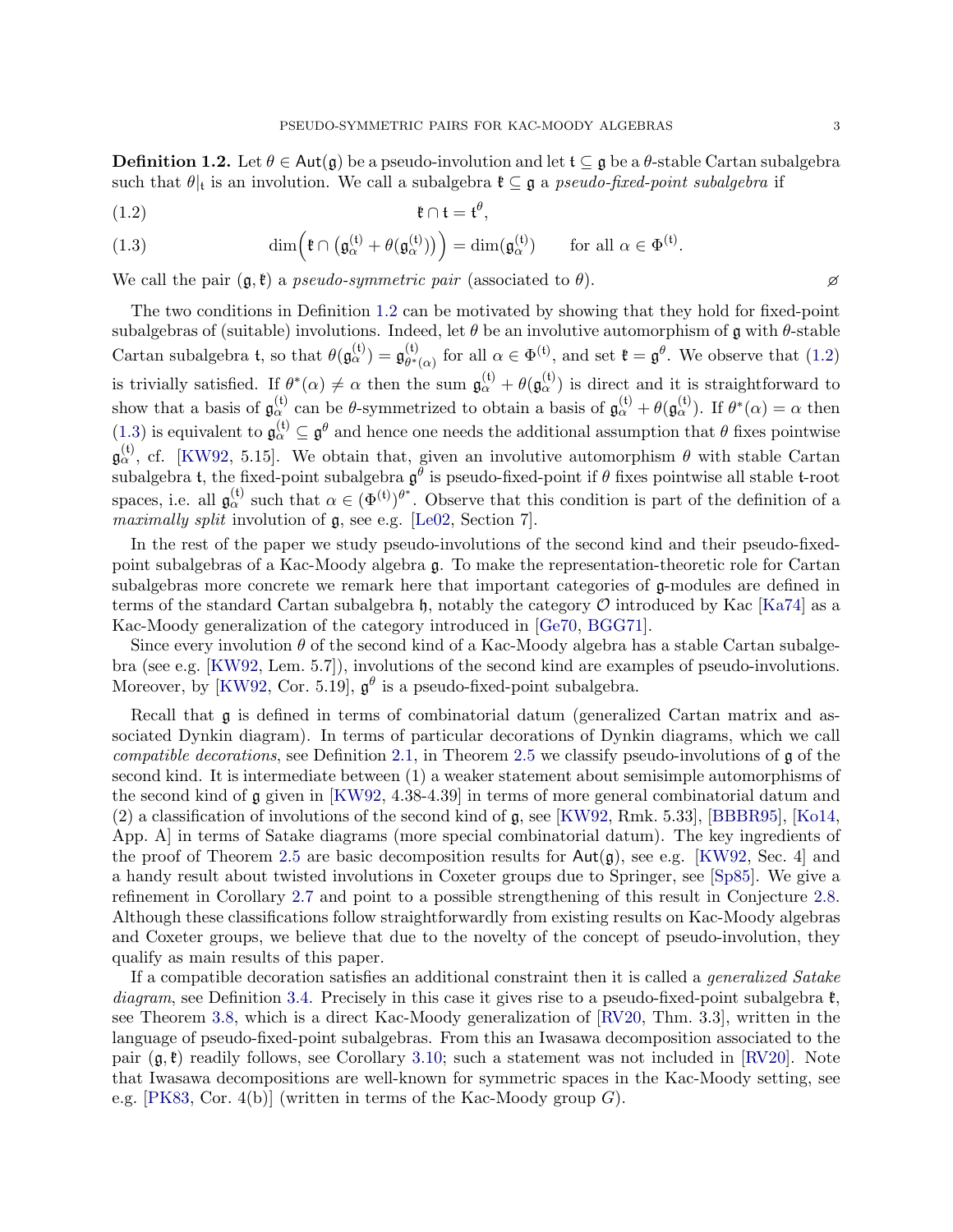The restricted Weyl group and restricted root system can be considered for any involutive automorphism of the root system of g; in fact the restricted Weyl group and root system can be studied without direct reference to  $g$ , see e.g. [\[Sch69,](#page-43-6) [Lu76,](#page-42-14) [He84,](#page-42-15) Hé91, [Lu95\]](#page-42-17) and also [\[Lu03,](#page-42-18) Ch. 25], [\[DK19,](#page-42-19) Sec. 2] and [\[RV20,](#page-43-5) Sec. 2]. Generalized Satake diagrams already arose in the work [\[He84\]](#page-42-15) on restricted root systems associated to involutions of finite root systems. In this paper we consider the Kac-Moody generalization of this and show that generalized Satake diagrams unify various approaches to the restricted root system and Weyl group. The key results are Theorem [4.24,](#page-29-0) Corollary [4.25,](#page-29-1) Theorem [4.29](#page-30-0) and Theorem [4.30.](#page-30-1)

1.2. Applications in the quantum deformed setting. If g is a symmetrizable Kac-Moody algebra, the universal enveloping algebra  $U\mathfrak{g}$  possesses a q-deformation  $U_q\mathfrak{g}$  (Drinfeld-Jimbo quantum group), see e.g. [\[Ji85,](#page-42-20) [Dr87,](#page-42-21) [Lu94\]](#page-42-22). We briefly discuss the role of pseudo-involutions and pseudo-fixed-point subalgebras in the context of reflection equations (quartic braid relations) in representations of  $U_q$ g. Note that the canonical Cartan subalgebra  $\mathfrak{h} \subset \mathfrak{g}$  plays an important role: since  $U_q$ h is generated by all invertible elements of  $U_q$ g, only automorphisms of g which stabilize h can be lifted to algebra automorphisms of  $U_q$ g.

Given an involutive automorphism  $\theta$  of  $\mathfrak{g}$ , consider the fixed-point subalgebra  $\mathfrak{k} = \mathfrak{g}^{\theta}$ . For finitedimensional  $\mathfrak g$  Letzter identified in [\[Le99,](#page-42-23) [Le02,](#page-42-12) [Le03\]](#page-42-24) a one-sided coideal subalgebra  $U_q\mathfrak k \subseteq U_q\mathfrak g$ which q-deforms Ut (cf. [\[NS95,](#page-43-7) [NDS97\]](#page-43-8) for alternative approaches to  $U_q\mathfrak{k}$ ). A crucial step in Letzter's work was to "arrange"  $\theta$  (by conjugacy) to make it maximally split: it stabilizes h, fixes pointwise all  $\theta$ -stable positive root spaces and sends other positive root spaces to negative root spaces, see [\[Le99,](#page-42-23) Eqns. (3.1)-(3.3)] and [\[Le02,](#page-42-12) Sec. 7].

In addition, there is a  $B_2$ -analogue of quasitriangularity for these subalgebras: there exists an element K in the centralizer of  $U_q$ **t** (in a completion of  $U_q$ **g**) which satisfies the type B<sub>2</sub>-braid relation. The construction of this element was described by Balagović and Kolb in [\[BK19\]](#page-41-11), building upon an earlier construction in [\[BW18\]](#page-41-12) due to Bao and Wang for a particular  $\mathfrak{k}$  in the case  $\mathfrak{g} =$  $\mathfrak{sl}_N$ . These works place quantum symmetric pairs in the context of reflection equation algebras, see [\[KS92,](#page-42-25) [KS93,](#page-42-26) [KS09\]](#page-42-27). In [\[RV20\]](#page-43-5) we showed that the above construction for g, with minor adjustments, is applicable in a larger setting. The Lie-theoretic underpinning of this is precisely given by pseudo-involutions and their pseudo-fixed-point subalgebras.

In [\[Ko14\]](#page-42-8), Kolb provided the Kac-Moody generalization of Letzter's construction of  $U_q\mathfrak{k}$  of  $\mathfrak{k}=\mathfrak{g}^\theta$ in the case that  $\theta$  is an involution of the second kind, using a combinatorial approach to such  $\theta$ indicated in [\[KW92,](#page-42-7) Sec. 5] and discussed in [\[BBBR95\]](#page-41-6). Recall that Kac-Moody algebras of affine type are (extensions of) loop algebras of finite-dimensional simple Lie algebras. Indeed, in the affine case suitable interwiners for  $U_q$ **t** are known, see e.g. [\[DM03,](#page-42-28) [RV16\]](#page-43-9), to satisfy the *reflection* equation (boundary Yang-Baxter equation) with spectral parameter [\[Ch84,](#page-41-13) [Sk88,](#page-43-10) [Ch92\]](#page-41-14). Therefore pseudo-fixed-point subalgebras are relevant to the study of (quantum) integrability in the presence of a boundary.

In [\[AV20\]](#page-41-15) universal versions of these interwiners were constructed by extending the approach from [\[BK19\]](#page-41-11) to the Kac-Moody setting. Moreover, Kolb in [\[Ko21\]](#page-42-29) showed that the existence of the bar involution for  $U_q$ t follows from the construction in [\[AV20\]](#page-41-15) which does not rely on explicit presentations of  $U_q$ **t**. The works [\[AV20,](#page-41-15) [Ko21\]](#page-42-29) deal with quantizations of pseudo-fixed-point subalgebras  $\mathfrak k$  of Kac-Moody algebras, not just fixed-point subalgebras of involutions. Therefore the present paper provides a Lie-theoretic context for the q-deformed constructions in [\[AV20,](#page-41-15) [Ko21\]](#page-42-29).

This work is also intended to serve as a platform supporting generalizations, in terms of a homogeneous framework for the entire range of pseudo-symmetric pairs, of advanced representationtheoretic applications, both undeformed and q-deformed. Thus far these have mainly focused on quasi-split symmetric pairs; we mention [\[SV15,](#page-43-11) [RSV15a,](#page-43-12) [RSV15b,](#page-43-13) [RSV18\]](#page-43-14), [\[SR20,](#page-43-15) [RS20,](#page-43-16) [St21\]](#page-43-17) and [\[ES18,](#page-42-30) [BW18,](#page-41-12) [LW20\]](#page-42-31) as illustrative examples of various flavours.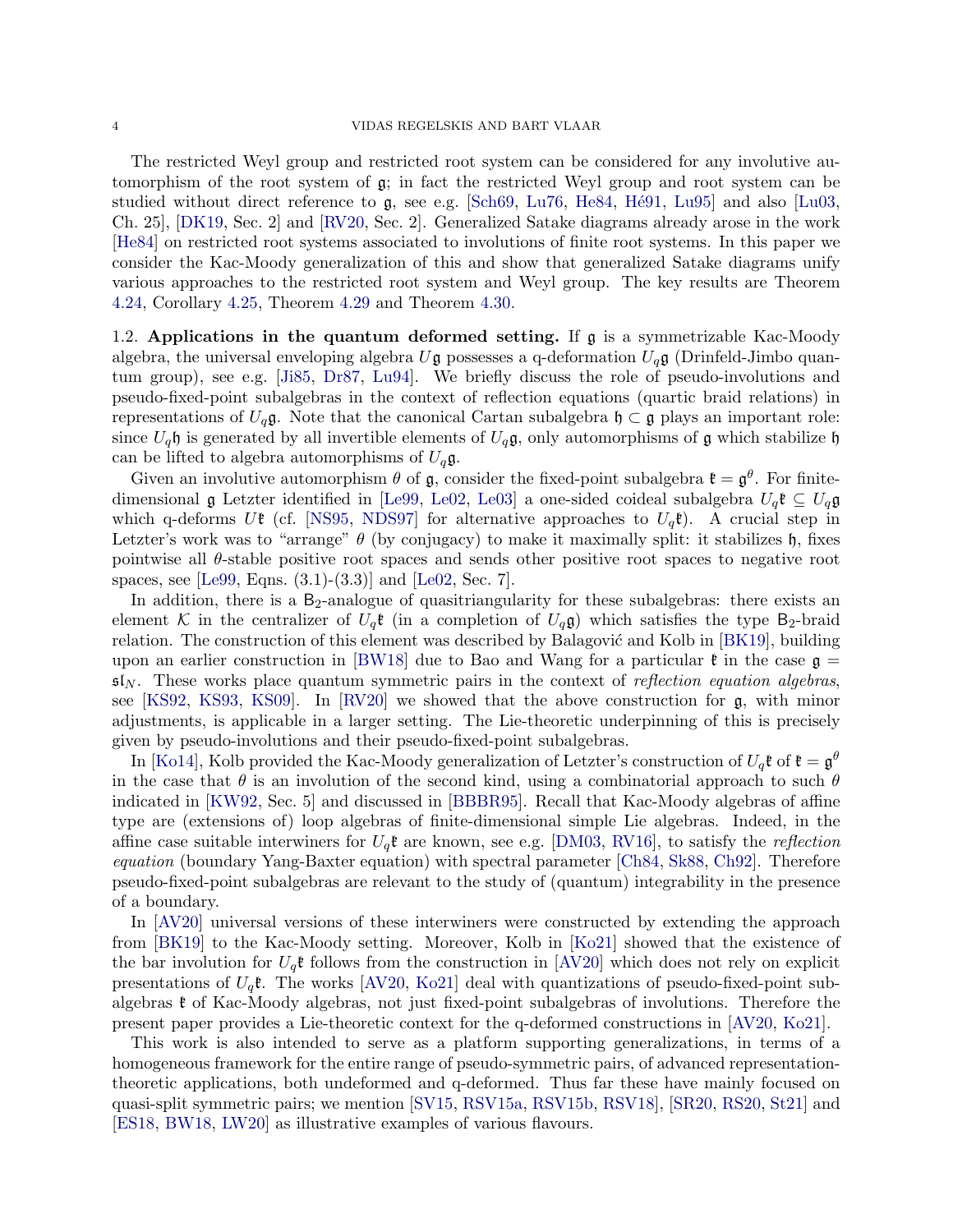1.3. Outline. This paper is organized as follows. Section [2](#page-6-0) discusses pseudo-involutions in the Kac-Moody setting in terms of compatible decorations. Subsections [2.1-](#page-6-1)[2.7](#page-9-0) are used to introduce background material, mainly drawn from [\[KW92\]](#page-42-7) and [\[BBBR95\]](#page-41-6), and fix notation.

In Section [3](#page-15-0) we look at pseudo-fixed-point subalgebras of Kac-Moody algebras in terms of generalized Satake diagrams, thereby providing Kac-Moody generalizations of the finite-dimensional work in [\[RV20,](#page-43-5) Sec. 2 and 3].

In Section [4](#page-20-0) we survey, combine and extend various approaches to the corresponding restricted root system and restricted Weyl group, creating a comprehensive catalogue of results in this area.

Finally, in Appendix [A](#page-31-0) we provide a classification of generalized Satake diagrams of finite and affine types, combining and adding to existing lists, featuring a new easy-to-use notation. We hope that these tables prove to be a useful reference for the community.

In this paper we will follow (almost precisely) Carter's "Dynkin notation" for the affine root systems, see [\[Ca05,](#page-41-16) App.]. We have the following correspondence with the customary notation due to Kac, see e.g. [\[Ka90,](#page-42-5) Tables Aff 1-3]:

$$
\begin{array}{ccccccccccccc} \text{(Dynkin)} & \widehat{A}_{n \geq 1} & \widehat{B}_{n \geq 3} & \widehat{B}_{n \geq 3}^{\vee} & \widehat{C}_{n \geq 2} & \widehat{C}_{n \geq 2}^{\vee} & \widehat{C}_{n \geq 1}^{\prime} & \widehat{D}_{n \geq 4} & \widehat{E}_{6,7,8} & \widehat{F}_{4} & \widehat{F}_{4}^{\vee} & \widehat{G}_{2} & \widehat{G}_{2}^{\vee} \\ \text{(Kac)} & A_{n}^{(1)} & B_{n}^{(1)} & A_{2n-1}^{(2)} & C_{n}^{(1)} & D_{n+1}^{(2)} & A_{2n}^{(2)} & D_{n}^{(1)} & E_{6,7,8}^{(1)} & F_{4}^{(1)} & E_{6}^{(2)} & G_{2}^{(1)} & D_{4}^{(3)} \end{array}
$$

where for the classical Lie types we have indicated the usual constraints on  $n$  (the rank of the generalized Cartan matrix) to avoid low-rank coincidences.

Acknowledgements. The authors are grateful to the referees for valuable suggestions. The secondnamed author was supported by the UK Engineering and Physical Sciences Research Council, grant number EP/R009465/1.

## 2. Pseudo-involutions in terms of compatible decorations

<span id="page-6-0"></span>This section gives a basic and, we hope, pedagogical account of the classification of pseudoinvolutions of the second kind of Kac-Moody algebras in terms of decorations of Dynkin diagrams. We begin by reviewing some theory of Kac-Moody algebras and their automorphisms, for which our main references are [\[KW92\]](#page-42-7) and [\[BBBR95\]](#page-41-6).

<span id="page-6-1"></span>2.1. Generalized Cartan matrices and Dynkin diagrams. Given a finite index set  $I$ , let  $A = (a_{ij})_{i,j\in I}$  be a generalized Cartan matrix, i.e.  $a_{ii} = 2$  for all  $i \in I$ ,  $a_{ij} \in \mathbb{Z}_{\leq 0}$  for all distinct  $i, j \in I$  and  $a_{ij} = 0$  if and only if  $a_{ji} = 0$ . We will always assume that A is symmetrizable, i.e. there exist setwise-coprime positive integers  $\epsilon_i$   $(i \in I)$  such that  $\epsilon_i a_{ij} = \epsilon_j a_{ji}$  for all  $i, j \in I$ . The group of diagram automorphisms of A is the finite group

(2.1) 
$$
\mathsf{Aut}(A) := \{ \tau : I \to I \text{ invertible} : a_{\tau(i)\tau(j)} = a_{ij} \text{ for all } i, j \in I \}.
$$

Let  $J \subseteq I$ . The principal submatrix  $A_J := (a_{ij})_{i,j \in J}$  is also a symmetrizable generalized Cartan matrix. We set

(2.2) 
$$
J^{\perp} := \{ i \in I : a_{ij} = 0 \text{ for all } j \in J \}.
$$

We call  $K \subseteq J$  a component of  $J$  if  $J \subseteq K \cup K^{\perp}$ . We call  $J$  connected if it is nonempty and has no nonempty proper components. From now on we assume I is connected; hence  $(\epsilon_i)_{i\in I}$  is uniquely determined by A.

We say that A is of finite type if  $\det(A_J) > 0$  for all  $J \subseteq I$  and of affine type if  $\det(A) = 0$  and  $\det(A_J) > 0$  for all  $J \subset I$ . Recall that if  $a_{ij}a_{ji} \leq 4$  for all  $i, j \in I$ , which is satisfied if A is of finite or affine type, the Dynkin diagram associated to  $(I, A)$  is an oriented multigraph with vertex set I with the edges determined as follows. Distinct vertices  $i, j \in I$  are connected by  $\max(|a_{ij}|, |a_{ji}|)$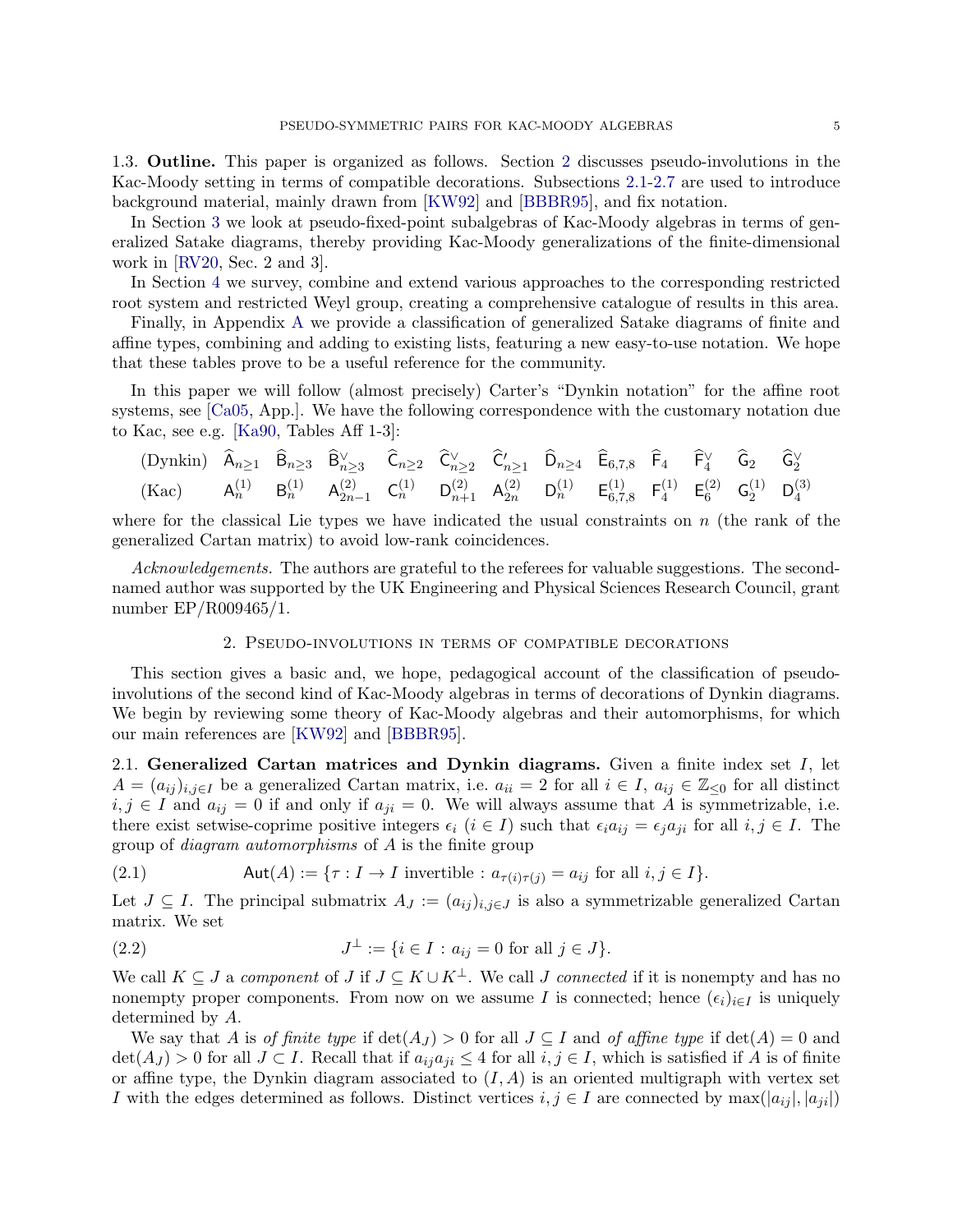edges; if  $\epsilon_i = \epsilon_j$  we do not assign an orientation to the edges between i and j and otherwise these edges point to the node with the smaller value of  $\epsilon$ .

<span id="page-7-0"></span>2.2. Braid group and Weyl group. Associated to  $A$  is the Artin-Tits braid group

(2.3) 
$$
\mathsf{Br} = \left\langle \{T_i\}_{i \in I} : \underbrace{T_i T_j \cdots}_{m_{ij}} = \underbrace{T_j T_i \cdots}_{m_{ij}} \quad \text{if } i \neq j \right\rangle
$$

where  $m_{ij} = 2, 3, 4, 6$  if  $a_{ij}a_{ji} = 0, 1, 2, 3$ , respectively, and  $m_{ij} = \infty$  if  $a_{ij}a_{ji} \ge 4$ . The assignment  $T_i \mapsto s_i$  extends to a surjective group map from Br to the Weyl group

(2.4) 
$$
W = \left\langle \{s_i\}_{i \in I} : s_i^2 = 1, (s_i s_j)^{m_{ij}} = 1 \text{ if } i \neq j \right\rangle.
$$

The pair  $(W, \{s_i\}_{i\in I})$  is a Coxeter system and hence associated to it is the length function  $\ell$  and the notion of reduced expression, see e.g. [\[Bo68,](#page-41-17) Ch. IV, §1.1]. We define a map  $T: W \to \mathsf{Br}$  by  $T(s_{i_1}\cdots s_{i_\ell})=T_{i_1}\cdots T_{i_\ell}$  if  $s_{i_1}\cdots s_{i_\ell}$  is reduced; hence  $T(ww')=T(w)T(w')$  for all  $w,w'\in W$  such that  $\ell(ww') = \ell(w) + \ell(w')$ .

The action of Aut(A) on Br defined by  $\tau(T_i) = T_{\tau(i)}$  descends to an action of Aut(A) on W which respects  $\ell$  so that  $\tau(T(w)) = T(\tau(w))$  for all  $\tau \in \text{Aut}(A), w \in W$ .

2.3. Minimal realization and bilinear forms. Recall that  $\mathbb F$  is an algebraically closed field of characteristic 0. We fix a minimal realization  $(\mathfrak{h}, \Pi, \Pi^{\vee})$  of A over F; that is,  $\mathfrak{h}$  is a  $(|I| + \text{corank}(A))$ dimensional F-linear space and  $\Pi^{\vee} = \{h_i\}_{i \in I} \subset \mathfrak{h}$  and  $\Pi = \{\alpha_i\}_{i \in I} \subset \mathfrak{h}^*$  are linearly independent subsets such that  $\alpha_j(h_i) = a_{ij}$  for all  $i, j \in I$ . There is a unique symmetric bilinear F-valued form  $( , )$  on  $\mathfrak{h}' := \mathsf{Sp}_{\mathbb{F}}\Pi^\vee$  with the property  $(h_i, h_j) = \epsilon_j^{-1} a_{ij}$  for all  $i, j \in I$ . By [\[Ka90,](#page-42-5) 2.1] one may choose any complementary subspace  $\mathfrak{h}''$  to  $\mathfrak{h}'$  in  $\mathfrak{h}$  and extend (, ) to a nondegenerate symmetric bilinear **F**-valued form on  $\mathfrak h$  with the properties

(2.5) 
$$
(h, h_j) = \epsilon_j^{-1} \alpha_j(h), \qquad (h', h'') = 0 \qquad \text{for all } h \in \mathfrak{h}, j \in I \text{ and } h', h'' \in \mathfrak{h}''.
$$

Consider the linear map  $\nu : \mathfrak{h} \to \mathfrak{h}^*$  defined by  $\nu(h)(h') = (h, h')$  for all  $h, h' \in \mathfrak{h}$ ; it satisfies  $\nu(h_i) = \epsilon_i^{-1} \alpha_i$  for all  $i \in I$ . Since (, ) is nondegenerate,  $\nu$  is an isomorphism. We now define a symmetric bilinear form on  $\mathfrak{h}^*$  by  $(\lambda, \mu) = (\nu^{-1}(\lambda), \nu^{-1}(\mu))$ , which satisfies  $(\alpha_i, \alpha_j) = \epsilon_i a_{ij}$  for all  $i, j \in I$ . In the remainder of this paper, whenever we discuss orthogonality, self-adjointness or isometry, it will always be with respect to  $( , )$ .

There are faithful linear isometric actions of W on  $\mathfrak h$  and  $\mathfrak h^*$  determined by

(2.6) 
$$
s_i(h) = h - \alpha_i(h)h_i, \qquad s_i(\alpha) = \alpha - \alpha(h)\alpha_i \qquad \text{for } i \in I, h \in \mathfrak{h}, \alpha \in \mathfrak{h}^*.
$$

The group  $\text{Aut}(A)$  acts via relabelling on  $\mathfrak{h}'$ ; this can be extended to an action on  $\mathfrak h$  by choosing  $\mathfrak{h}''$ according to [\[KW92,](#page-42-7) 4.19]. The isomorphism  $\nu$  allows us to define an action of Aut(A) on  $\mathfrak{h}^*$  and the bilinear forms  $( , )$  are  $\mathsf{Aut}(A)$ -invariant.

2.4. Kac-Moody algebra and roots. Let  $\mathfrak{g} = \mathfrak{g}(A)$  be the (indecomposable symmetrizable) Kac-Moody Lie algebra defined in terms of A with Chevalley generators  $e_i, f_i$   $(i \in I)$  and  $h_i := [e_i, f_i]$ , see [\[KW92,](#page-42-7) 1.1 and 1.2]. The derived subalgebra of  $\mathfrak g$  is the corank(A)-codimensional subalgebra  $\mathfrak g'$ generated by all  $e_i$  and  $f_i$   $(i \in I)$ . The centre c is contained in  $\mathfrak{h}' = \mathfrak{h} \cap \mathfrak{g}'$ . The action of Aut $(A)$  on h extends to an action by Lie algebra automorphisms of  $\mathfrak g$  if we set  $\tau(e_i) = e_{\tau(i)}$  and  $\tau(f_i) = f_{\tau(i)}$ for all  $\tau \in \text{Aut}(A), i \in I$ .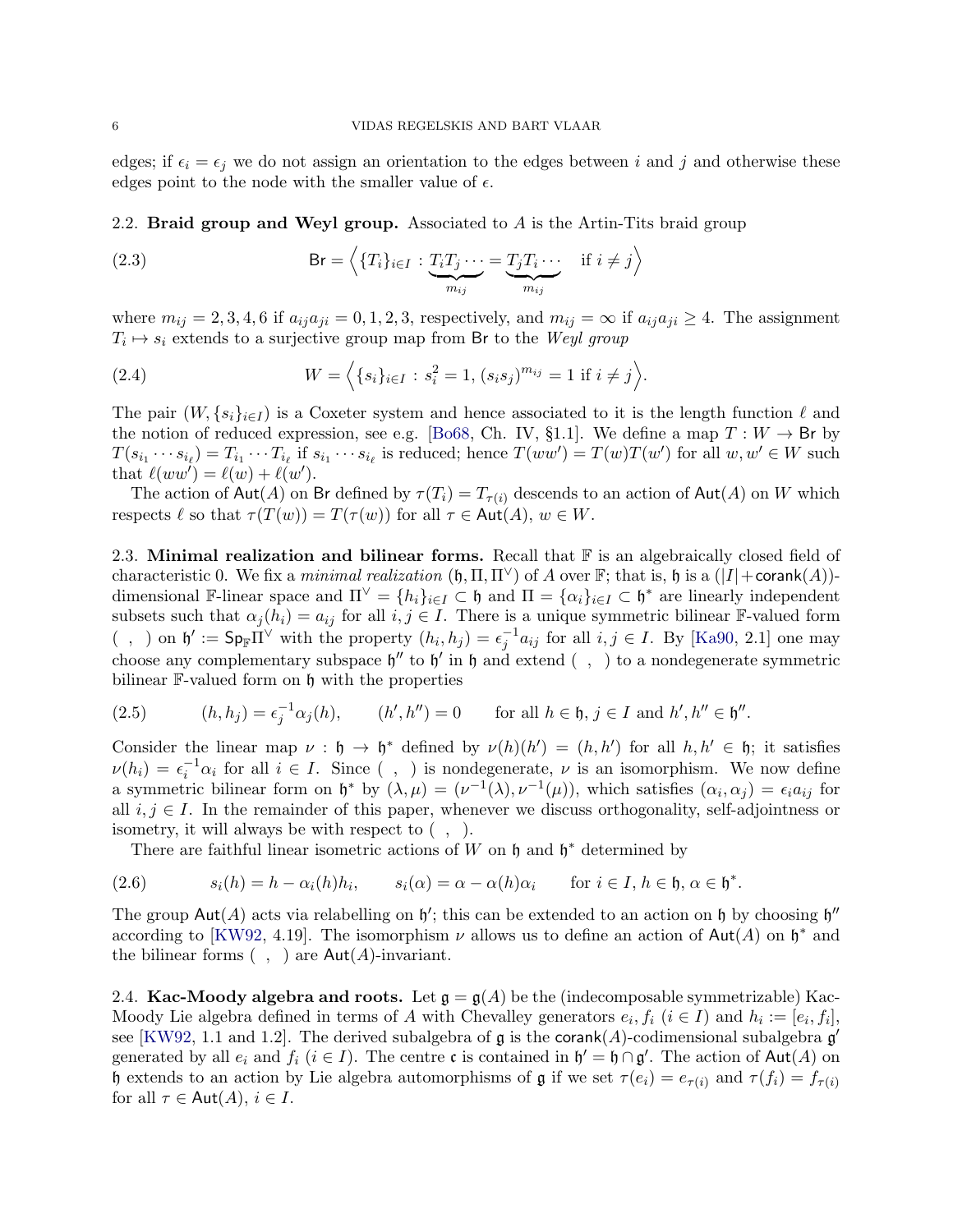We denote the subalgebra of  $\mathfrak g$  generated by all  $e_i$  by  $\mathfrak n^+$  and the subalgebra generated by all  $f_i$ by  $\mathfrak{n}^-$ . As identities of  $\mathfrak{h}$ -modules, we have the triangular decomposition  $\mathfrak{g} = \mathfrak{n}^+ \oplus \mathfrak{h} \oplus \mathfrak{n}^-$  holds and the root space decomposition

<span id="page-8-1"></span>(2.7) 
$$
\mathfrak{g} = \bigoplus_{\alpha \in \mathfrak{h}^*} \mathfrak{g}_{\alpha}, \qquad \mathfrak{g}_{\alpha} = \{x \in \mathfrak{g} : \forall h \in \mathfrak{h}, [h, x] = \alpha(h)x\}.
$$

We call  $\alpha \in \mathfrak{h}^*$  a root if  $\mathfrak{g}_{\alpha} \neq \{0\}$  and define the root system  $\Phi$  as the set of nonzero roots (note that  $\mathfrak{g}_0 = \mathfrak{h}$ ). The root lattice is  $Q = \mathbb{Z}\Phi = \mathbb{Z}\Pi$ . We denote the positive cone of Q by  $Q^+ = \mathbb{Z}_{\geq 0}\Pi$ . We set  $\Phi^+ = \Phi \cap Q^+$  so that  $\mathfrak{n}^+ = \bigoplus_{\alpha \in \Phi^+} \mathfrak{g}_{\alpha}$ ,  $\Pi \subseteq \Phi^+$  and  $\Phi = \Phi^+ \cup (-\Phi^+)$ .

The action of W on  $\mathfrak{h}^*$  stabilizes  $\Phi$ . We call  $\alpha \in \Phi$  real if  $\alpha \in W(\Pi)$  and otherwise *imaginary*. If  $\alpha = w(\alpha_i)$  for some  $w \in W$ ,  $i \in I$  then  $\alpha^{\vee} := w(h_i) \in \mathfrak{h}$  is well-defined,  $\Phi \cap \mathbb{Z} \alpha = {\alpha, -\alpha},$  $(\alpha, \alpha) > 0$ , the root space  $\mathfrak{g}_{\alpha}$  is 1-dimensional and for all  $x \in \mathfrak{g}_{\alpha}$  the adjoint map  $ad(x) : \mathfrak{g} \to \mathfrak{g}$  is a locally nilpotent derivation.

2.5. Kac-Moody group and triple exponentials. Recall the Kac-Moody group  $G$  and, for  $\alpha \in W(\Pi)$ , the map  $\exp : \mathfrak{g}_{\alpha} \to G$ , see [\[KW92,](#page-42-7) 1.3]. There is a group morphism Ad :  $G \to \text{Aut}(\mathfrak{g})$ uniquely determined by  $\mathsf{Ad}(\exp(x)) = \exp(\mathsf{ad}(x))$  for all  $x \in \mathfrak{g}_{\alpha}$  with  $\alpha \in \Phi$  real. There is also a group morphism from  $\mathsf{Br}$  to  $G$  given by *triple exponentials* 

(2.8) 
$$
T_i \mapsto n_i := \exp(e_i) \exp(-f_i) \exp(e_i).
$$

Denote by N the subgroup of G which is the image of this morphism; note that  $Aut(A)$  acts on N by relabelling. We compose the map  $T: W \to \mathsf{Br}$  defined in Section [2.2](#page-7-0) with this morphism to obtain a map  $n: W \to G$  with image N which satisfies  $n(s_i) = n_i$  for all  $i \in I$  and  $n(ww') = n(w)n(w')$ if  $w, w' \in W$  are such that  $\ell(ww') = \ell(w) + \ell(w')$ . For all  $i \in I$  and all  $\tau \in \text{Aut}(A)$  it follows that

(2.9) 
$$
\mathsf{Ad}(n_i)|_{\mathfrak{h}} = s_i, \qquad \tau \circ \mathsf{Ad}(n_i) = \mathsf{Ad}(n_{\tau(i)}) \circ \tau.
$$

Let  $\widetilde{H} := \text{Hom}(Q, \mathbb{F}^{\times})$  denote the group of characters on the root lattice Q. There is a group morphism  $\mathsf{Ad} : H \to \mathsf{Aut}(\mathfrak{g})$  given by

(2.10) 
$$
\mathsf{Ad}(\chi)(x) = \chi(\alpha)x, \qquad \chi \in \widetilde{H}, x \in \mathfrak{g}_{\alpha}, \alpha \in \Phi,
$$

which induces an action of  $\widetilde{H}$  on G, so we may consider  $\widetilde{H} \ltimes G$  and  $\mathsf{Ad}(\widetilde{H} \ltimes G) < \mathsf{Aut}(\mathfrak{g})$ , see [\[KW92,](#page-42-7) 1.10]. By [\[BBBR95,](#page-41-6) Prop. 4.10.1],

<span id="page-8-0"></span>(2.11) 
$$
Ad(n(w^{-1})) = Ad(\zeta(w)) \circ Ad(n(w))^{-1}
$$

for all  $w \in W$ , where  $\zeta(w) \in \widetilde{H}$  is defined by

(2.12) 
$$
\zeta(w)(\lambda) = \prod_{\alpha \in \Phi^+ \cap w(-\Phi^+)} (-1)^{\lambda(\alpha^{\vee})}, \quad \lambda \in Q.
$$

2.6. Subdiagrams of finite type. Given a subset  $X \subseteq I$  we may consider the Lie subalgebra  $\mathfrak{g}_X:=\langle\{e_i,f_i\}_{i\in X}\rangle,$  the Cartan subalgebra  $\mathfrak{h}_X=\mathfrak{h}\cap\mathfrak{g}_X,$  the parabolic Weyl group  $W_X:=\langle\{s_i\}_{i\in X}\rangle$ and the root subsystem  $\Phi_X := \Phi \cap Q_X$  where  $Q_X = \sum_{i \in X} \mathbb{Z} \alpha_i$ . The following statements are equivalent:  $A_X$  is of finite type; the restriction of  $( \ , \ )$  to  $\mathfrak{h}_X \times \mathfrak{h}_X$  is positive definite;  $W_X$  is finite;  $\mathfrak{g}_X$  is finite-dimensional;  $\Phi_X$  is finite; all elements of  $\Phi_X$  are real. In this case  $\mathfrak{g}_X$  is semisimple and we simply say that  $X$  is of finite type, which we assume henceforth.

The unique longest element  $w_X \in W_X$  is necessarily an involution and there exists an involutive diagram automorphism  $o_iX \in Aut(A_X)$ , called *opposition involution*, such that  $w_X(\alpha_i) = -\alpha_{oi_X(i)}$ for all  $i \in X$ . Immediately we obtain

<span id="page-8-2"></span>(2.13) 
$$
w_X \cdot s_i = s_{\text{o}i_X(i)} \cdot w_X \quad \text{for all } i \in X
$$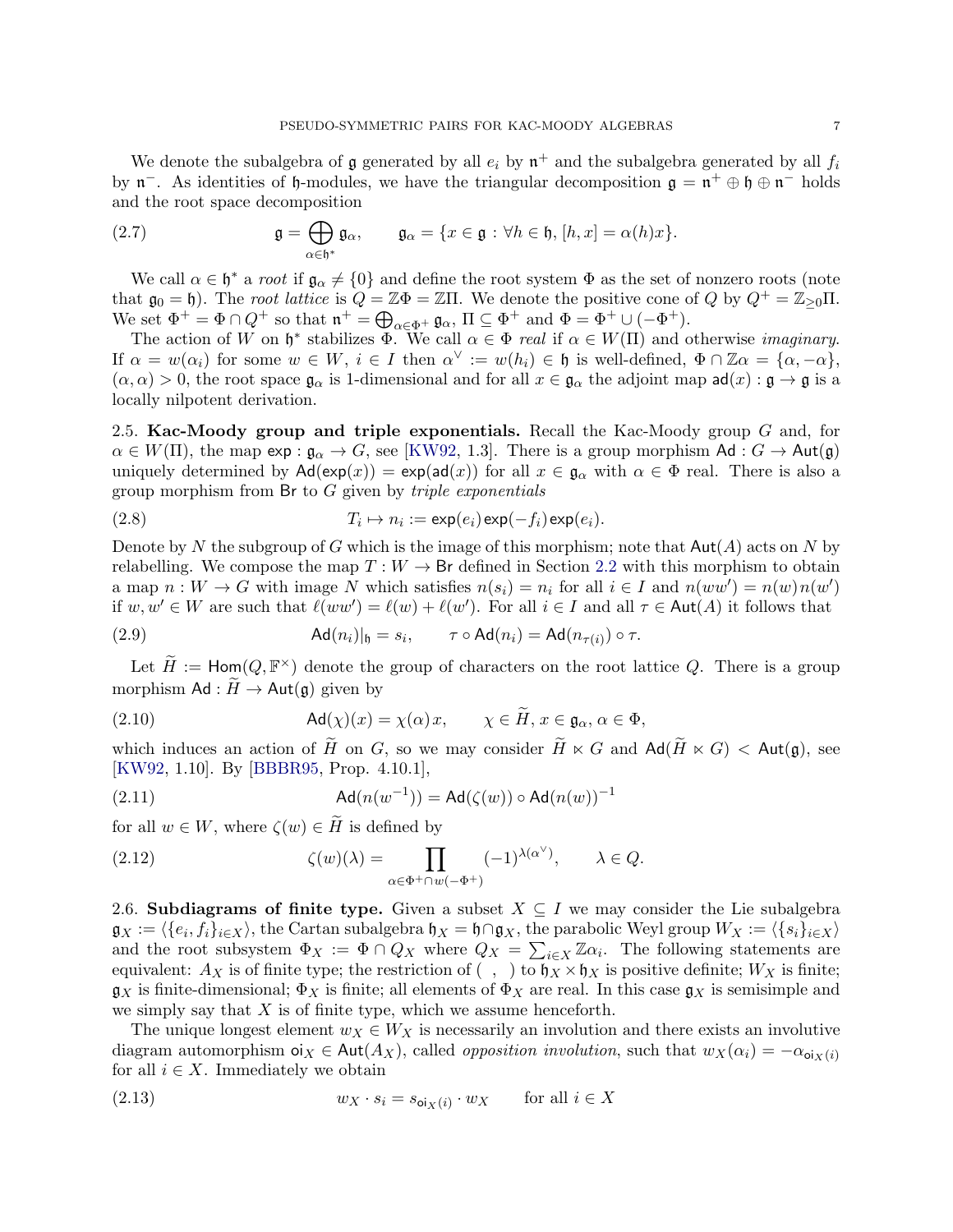in  $W_X$ . The opposition involution of a connected subset  $X \subseteq I$  of finite type is the trivial diagram automorphism except in the case where X is of type  $A_r$  with  $r > 1$ ,  $D_r$  with  $r > 3$  odd or  $E_6$ ; in these cases  $o_{X}$  is the unique nontrivial diagram automorphism.

<span id="page-9-6"></span>Because any  $\tau \in \text{Aut}(A)$  preserves the length function, we obtain

(2.14) 
$$
\tau \circ w_X = w_X \circ \tau \qquad \Longleftrightarrow \qquad \tau \in \text{Aut}_X(A)
$$

where  $\text{Aut}_X(A)$  is the subgroup  $\{\tau \in \text{Aut}(A) : \tau(X) \subseteq X\}$ . We denote  $n_X := n(w_X)$  and obtain that  $\tau \in \text{Aut}(A)$  commutes with  $\text{Ad}(n_X)$  in Aut(g) if and only if  $\tau \in \text{Aut}_X(A)$ . By [\[BBBR95,](#page-41-6) Cor. 4.10.3] we have

<span id="page-9-4"></span>(2.15) 
$$
\mathsf{Ad}(n_X^2) = \mathsf{Ad}(\zeta_X) \quad \text{where} \quad \zeta_X := \zeta(w_X) \in \widetilde{H}.
$$

It follows that  $\zeta_X(\lambda) = (-1)^{\lambda(2\rho_X^{\vee})}$  for all  $\lambda \in Q$  with  $\rho_X^{\vee}$  half the sum of positive coroots of  $\mathfrak{g}_X$ (the sum of the fundamental coweights of  $g_X$ ).

<span id="page-9-0"></span>2.7. Automorphisms of g. For any subset  $t \subseteq g$  we denote by Aut $(g, t)$  the subgroup of Aut $(g)$ of automorphisms stabilizing t and by  $Aut(g, t)$  the subgroup of  $Aut(g, t)$  of automorphisms fixing t pointwise. Furthermore, if K is a subgroup of  $\text{Aut}(\mathfrak{g})$  and  $\theta, \theta' \in \text{Aut}(\mathfrak{g})$  are such that  $k \circ \theta = \theta' \circ k$ for some  $k \in K$  we say that  $\theta$  and  $\theta'$  are K-conjugate and write  $\theta \sim_K \theta'$ .

The subgroup  $Aut(g; g')$  is the group of *transvections* of g described in [\[KW92,](#page-42-7) 4.20]; its elements are of the form  $\sigma_f := id + f \circ \pi''$  where f is an arbitrary F-linear map:  $\mathfrak{h}'' \to \mathfrak{c}$  and  $\pi''$  is the projection from g onto  $\mathfrak{h}''$  with respect to the decomposition  $\mathfrak{g} = \mathfrak{g}' \oplus \mathfrak{h}''$ . Such elements commute with  $\mathsf{Ad}(\widetilde{H}\ltimes G)$  and satisfy  $\tau\circ\sigma_f\circ\tau^{-1}=\sigma_{\tau\circ f\circ\tau^{-1}}$  for all  $\tau\in\mathsf{Aut}(A)$ . The following then defines a subgroup of  $Aut(\mathfrak{g})$ :

(2.16) 
$$
\mathsf{Inn}(\mathfrak{g}) := \mathsf{Aut}(\mathfrak{g}; \mathfrak{g}') \times \mathsf{Ad}(\widetilde{H} \ltimes G).
$$

The Chevalley involution is the unique involutive Lie algebra automorphism  $\omega$  such that  $\omega(e_i)$  =  $-f_i$  and  $\omega|_{\mathfrak{h}} = -id_{\mathfrak{h}}$ . Note that  $\omega$  centralizes the subgroups  $Aut(A)$ ,  $Aut(\mathfrak{g}; \mathfrak{g}')$  and  $Ad(N)$  of  $Aut(\mathfrak{g})$ . For all  $X$  of finite type we have

<span id="page-9-1"></span>(2.17) 
$$
\mathsf{Ad}(n_X)|_{\mathfrak{g}_X} = \omega \circ \mathsf{oi}_X|_{\mathfrak{g}_X},
$$

see e.g. [\[BBBR95,](#page-41-6) Lem. 4.9]; in particular  $\omega \in \text{Aut}(A) \ltimes \text{Inn(g)}$  if A is of finite type. We set  $Out(A) = Aut(A)$  if A is of finite type and  $Out(A) = \{id, \omega\} \times Aut(A)$  otherwise. The following decomposition of  $Aut(\mathfrak{g})$  is established in [\[KW92,](#page-42-7) 4.23]:

<span id="page-9-5"></span>
$$
(2.18) \t\t Aut(\mathfrak{g}) = Out(A) \ltimes Inn(\mathfrak{g}).
$$

If  $\theta \in \text{Aut}(\mathfrak{g}, \mathfrak{h})$  then we denote the dual linear map  $(\theta |_{\mathfrak{h}})^*$  on  $\mathfrak{h}^*$  simply by  $\theta^*$ . From the definition of root space it follows that  $\theta(\mathfrak{g}_{\alpha}) = \mathfrak{g}_{(\theta^*)^{-1}(\alpha)}$  for all  $\alpha \in \Phi$ . In particular,  $\theta^*$  stabilizes  $\Phi$  and  $Q$ . Furthermore,  $\theta$  acts on  $\widetilde{H}$  via  $(\theta * \chi)(\lambda) = \chi((\theta^*)^{-1}(\lambda))$  for all  $\lambda \in Q$ ,  $\chi \in \widetilde{H}$ , see [\[KW92,](#page-42-7) 4.23]. We denote by  $\widetilde{H}^{\theta}$  the subgroup of  $\widetilde{H}$  consisting of those  $\chi \in \widetilde{H}$  such that  $\theta * \chi = \chi$ . Note that, since the field  $F$  is closed under taking square roots, one has

<span id="page-9-3"></span>(2.19) 
$$
\forall (\theta, \chi) \in \text{Aut}(\mathfrak{g}, \mathfrak{h}) \times \widetilde{H} \quad \exists \chi' \in \widetilde{H}^{\theta} : \text{Ad}(\chi) \circ \theta \sim_{\text{Ad}(\widetilde{H})} \text{Ad}(\chi') \circ \theta.
$$

By  $[\text{KW92, 1.16 (i)], Aut(\mathfrak{g}, \mathfrak{h}) \cap \text{Ad}(G) = \text{Ad}(N);$  since elements of  $\text{Out}(A)$ ,  $\text{Aut}(\mathfrak{g}; \mathfrak{g}')$  and  $\text{Ad}(\widetilde{H})$ all stabilize h we obtain

<span id="page-9-2"></span>(2.20) 
$$
\mathsf{Aut}(\mathfrak{g},\mathfrak{h})=\mathsf{Out}(A)\ltimes\mathsf{Inn}(\mathfrak{g},\mathfrak{h}),\qquad\mathsf{Inn}(\mathfrak{g},\mathfrak{h}):=\mathsf{Aut}(\mathfrak{g};\mathfrak{g}')\times\mathsf{Ad}(\widetilde{H}\ltimes N).
$$

Note that elements of  $Aut(g, \mathfrak{h})$  send real root spaces to real root spaces.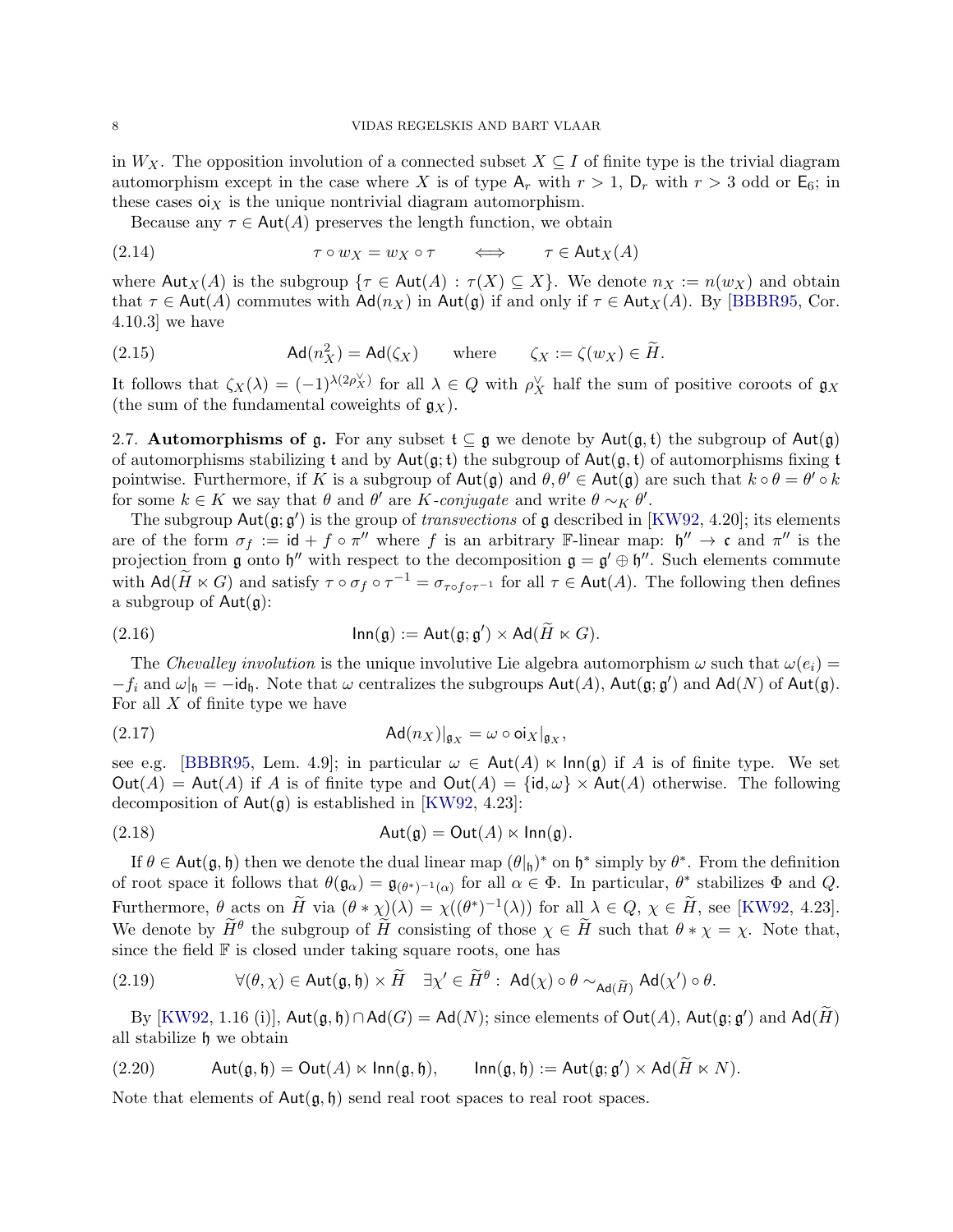By [\[PK83,](#page-43-2) Thm. 3], every Borel subalgebra of **g** is  $\text{Ad}(G)$ -conjugate to  $\mathfrak{b}^+$  or  $\mathfrak{b}^-$ , where  $\mathfrak{b}^{\pm} :=$  $\langle \mathfrak{h}, \mathfrak{n}^{\pm} \rangle$ . In particular, given  $\theta \in \text{Aut}(\mathfrak{g}), \theta(\mathfrak{b}^+)$  is  $\text{Ad}(G)$ -conjugate to  $\mathfrak{b}^+$  or  $\mathfrak{b}^-$  and we say that  $\theta$  is of the first or second kind, respectively. According to [\[KW92,](#page-42-7) 4.6],  $\theta$  is of the second kind if and only if  $\theta(\mathfrak{b}^+) \cap \mathfrak{b}^+$  is finite-dimensional. The set of automorphisms of the first kind is a subgroup of Aut(g) and its coset with respect to  $\omega$  is the set of automorphisms of the second kind. By [\(2.17\)](#page-9-1), if  $\mathfrak g$  is finite-dimensional then these two subsets coincide; otherwise they define a partition of  $\text{Aut}(\mathfrak g)$ .

<span id="page-10-3"></span>2.8. Twisted involutions and compatible decorations. Let  $\theta \in Aut(\mathfrak{g}, \mathfrak{h})$  be of the second kind such that  $\theta^2|_{\mathfrak{h}} = id_{\mathfrak{h}}$ . By [\(2.20\)](#page-9-2) there exist a linear map  $f : \mathfrak{h}'' \to \mathfrak{c}, \phi \in \widetilde{H}$ ,  $w \in W$  and  $\tau \in \text{Aut}(A)$  such that

(2.21) 
$$
\theta = \sigma_f \circ \text{Ad}(\phi \cdot n(w)) \circ \omega \circ \tau.
$$

By Aut $(\mathfrak{g}; \mathfrak{g}')$ -conjugacy we may assume that f, and hence  $\sigma_f$ , commutes with  $\tau$ . From the condition that the restriction of  $\theta$  to  $\mathfrak h$  is involutive we obtain

(2.22) 
$$
f = 0
$$
,  $\tau(w) = w^{-1}$ ,  $\tau^2 = id_I$ .

In particular,  $w \in W$  is a  $\tau$ -twisted involution. Invoking the result [\[Sp85,](#page-43-4) Prop. 3.3], we obtain that there exists  $v \in W$  and  $X \subseteq I$  of finite type such that  $\tau|_X = o_i_X$  and

$$
(2.23) \t\t w = v \circ w_X \circ \tau(v)^{-1}.
$$

Recalling [\(2.11\)](#page-8-0) we obtain

(2.24) 
$$
\theta = \mathrm{Ad}(\phi \cdot n(v) \cdot n_X) \circ \omega \circ \tau \circ \mathrm{Ad}(\zeta(w) \cdot n(v)^{-1}).
$$

Hence there exists  $\chi \in \tilde{H}$ ,  $X \subseteq I$  of finite type and involutive  $\tau \in \text{Aut}_X(A)$  such that  $\tau|_X = \text{o}$ i $_X$ and

(2.25) 
$$
\theta \sim_{\text{Ad}(N)} \text{Ad}(\chi \cdot n_X) \circ \omega \circ \tau
$$

Now by [\(2.19\)](#page-9-3) we may assume that  $\chi \in \widetilde{H}^{\theta(X,\tau)}$  where

<span id="page-10-1"></span>(2.26) 
$$
\theta(X,\tau) := \mathsf{Ad}(n_X) \circ \omega \circ \tau.
$$

Note that  $\theta(X,\tau)$  is a particular case of a *special semisimple automorphism of the second kind* as defined in [\[KW92,](#page-42-7) 4.38]. We observe that the three factors in [\(2.26\)](#page-10-1) pairwise commute so that  $\theta(X,\tau)^2 = \mathsf{Ad}(\zeta_X)$  by [\(2.15\)](#page-9-4); in particular, the order of  $\theta(X,\tau)$  divides 4. Also, by [\(2.17\)](#page-9-1), the condition  $\tau|_X = \mathsf{oi}_X$  implies that  $\theta(X, \tau)|_{\mathfrak{g}_X} = \mathsf{id}_{\mathfrak{g}_X}$ , i.e.  $\theta(X, \tau)$  fixes pointwise all  $\theta(X, \tau)$ -stable root spaces.

We are led to the following definition, the natural Kac-Moody analogue of [\[RV20,](#page-43-5) Eqn.  $(2.8)$ ].

<span id="page-10-0"></span>**Definition 2.1.** Let  $X \subseteq I$  and  $\tau \in \text{Aut}_X(A)$ . We call  $(X, \tau)$  a compatible decoration if X is of finite type,  $\tau^2 = id_I$  and  $\tau|_X = \text{o}i_X$ . Furthermore, we call  $(X, \tau, \chi)$  an enriched compatible decoration if  $(X, \tau)$  is a compatible decoration and  $\chi \in \widetilde{H}^{\theta(X,\tau)}$ . If  $(X, \tau, \chi)$  is an enriched compatible decoration, in a minor abuse of notation we will write  $\theta(X, \tau, \chi) = \mathsf{Ad}(\chi) \circ \theta(X, \tau)$ .

The following result summarizes the above discussion.

<span id="page-10-2"></span>**Proposition 2.2.** Let  $\theta \in \text{Aut}(\mathfrak{g},\mathfrak{h})$  be a pseudo-involution of the second kind. Then there exists an enriched compatible decoration  $(X, \tau, \chi)$  such that  $\theta \sim_{\mathsf{Inn}(\mathfrak{g},\mathfrak{h})} \theta(X, \tau, \chi)$ .

Compatible decorations are indicated diagrammatically by decorating the underlying Dynkin diagram as follows: fill the nodes corresponding to X and indicate the nontrivial  $\tau$ -orbits by bidirectional single arrows. The following basic properties will be useful later.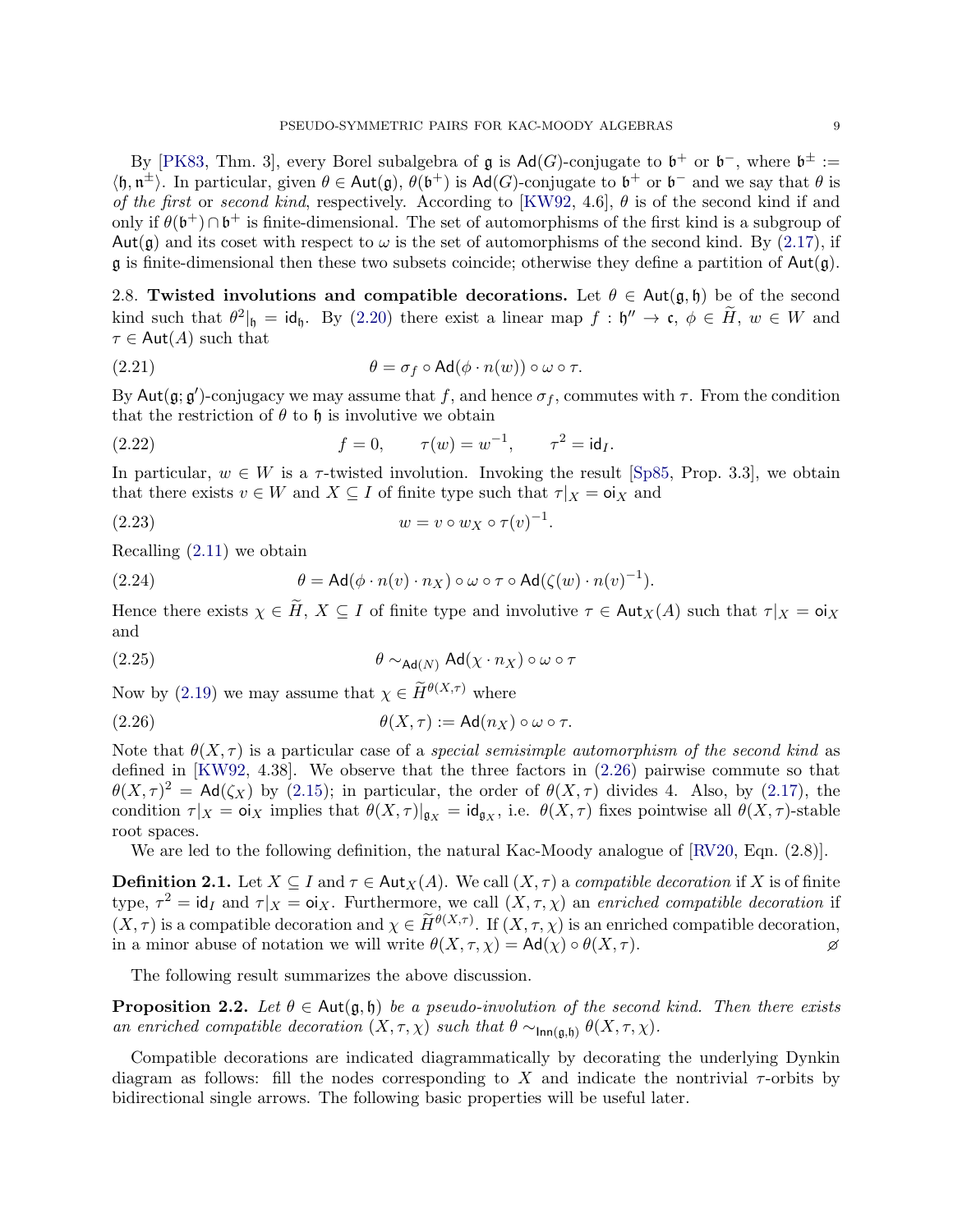<span id="page-11-7"></span>**Lemma 2.3.** Let  $(X, \tau)$  be a compatible decoration, let  $i \in I \backslash X$  and let Z be the union of connected components of  $X \cup \{i, \tau(i)\}$  containing i or  $\tau(i)$ . The following statements are true.

- <span id="page-11-1"></span>(i) The pair  $(X \cap Z, \tau|_Z)$  is a compatible decoration of the generalized Cartan matrix  $A_Z$ , and either Z is of type  $A_1 \times A_1$  or Z is connected.
- <span id="page-11-6"></span><span id="page-11-2"></span>(ii) One has the following identity for linear maps on  $\mathfrak h$  (or linear maps on  $\mathfrak h^*$ ):

$$
(2.27) \qquad \qquad (\theta(X,\tau)-\mathrm{id})\circ(\tau-\mathrm{id})=0.
$$

<span id="page-11-3"></span>(iii) If  $\{\kappa_j^\vee\}_{j\in X}$  denotes the set of fundamental coweights of  $\mathfrak{g}_X$ , then

<span id="page-11-4"></span>(2.28) 
$$
w_X(\alpha_i) = \alpha_i + \sum_{j \in X} v_{ij}\alpha_j, \qquad v_{ij} = -(\alpha_i + \alpha_{\tau(i)})(\kappa_j^{\vee}) \in \mathbb{Z}_{\geq 0}.
$$

Proof.

- [\(i\)](#page-11-1) Suppose  $i \notin X^{\perp}$  and let  $j \in X$  such that  $a_{ij} \neq 0$ . Let X' be the connected component of X containing j, so that  $i \notin (X')^{\perp}$ . Then  $\tau|_{X'} = \mathsf{o}i_X|_{X'} = \mathsf{o}i_{X'}$ . Taking the union of all such X', we obtain the first statement. Furthermore, from  $a_{\tau(i)\tau(j)} = a_{ij}$  it follows that  $\tau(i) \notin (X')^{\perp}$  so that  $X' \cup \{i, \tau(i)\}\$ is connected. Now suppose  $i \in X^{\perp}$ . By the above analysis, also  $\tau(i) \in X^{\perp}$ . Consider the full Dynkin subdiagram whose set of vertices is  $Z = \{i, \tau(i)\}.$ If Z is not connected, it must be of type  $A_1 \times A_1$ .
- [\(ii\)](#page-11-2) The linear map  $(\theta(X, \tau) \text{id}) \circ (\tau \text{id}) = (w_X \text{id}) \circ (\tau \text{id})$  maps into  $\mathfrak{h}_X$ ; on the other hand its image lies in  $\mathfrak{h}^{-\theta(X,\tau)}$ . Since  $\theta(X,\tau)|_{\mathfrak{h}_X} = \mathsf{id}_{\mathfrak{h}_X}$  it follows that  $(\theta(X,\tau) - \mathsf{id}) \circ (\tau - \mathsf{id}) = 0$ . A similar argument applies to the action on  $\mathfrak{h}^*$ .
- [\(iii\)](#page-11-3) It is clear that the first equality in [\(2.28\)](#page-11-4) holds for some nonnegative integers  $v_{ij}$ . Now apply that equality to the fundamental coweight  $\kappa_j^{\vee}$  for  $j \in X$ . It yields  $v_{ij} = (w_X(\alpha_i))(\kappa_j^{\vee}) - \alpha_i(\kappa_j^{\vee})$ . Since  $(X, \tau)$  is a compatible decoration, we readily obtain  $(w_X(\alpha_i))(\kappa_j^{\vee}) = \alpha_i(w_X(\kappa_j^{\vee}))$  $-\alpha_i(\tau(\kappa_j^{\vee})) = -\alpha_{\tau(i)}(\kappa_j^{\vee})$  and we arrive at the desired expression for  $v_{ij}$  in terms of  $\kappa_j^{\vee}$  $\Box$

Satake diagrams (of Kac-Moody type) are particular types of compatible decorations, associated to almost split real forms of Kac-Moody algebras or equivalently to involutive automorphisms of g of the second kind (see [\[BBBR95,](#page-41-6) Def. 4.10 (b), Cor. 4.10.4] and [\[Ko14,](#page-42-8) Def. 2.3]). We can restate this definition as follows.

<span id="page-11-5"></span>**Definition 2.4.** We call  $i \in I\backslash X$  an *odd node* if  $\tau(i) = i$  and  $\zeta_X(\alpha_i) = -1$ . A compatible decoration is called a *Satake diagram* if there are no odd nodes.  $\varnothing$ 

2.9. Classification of pseudo-involutions of the second kind. Now let  $\theta \in Aut(\mathfrak{g})$  be an arbitrary pseudo-involution of the second kind and let t be a  $\theta$ -stable Cartan subalgebra of g such that  $\theta|_t$  is an involution. By [\[PK83,](#page-43-2) Thm. 2(a)],  $\mathfrak{h}$  is  $\mathsf{Ad}(G)$ -conjugate to t. We can now apply Proposition [2.2](#page-10-2) and hence deduce the following main result of this section.

<span id="page-11-0"></span>**Theorem 2.5.** Any pseudo-involution of the second kind is  $\text{Inn}(g)$ -conjugate to  $\theta(X, \tau, \chi)$  for some enriched compatible decoration  $(X, \tau, \chi)$ .

Theorem [2.5](#page-11-0) is a special case of [\[KW92,](#page-42-7) 4.39] with stronger constraints on the datum  $(X, \tau)$ . It can be restated as follows: the assignment  $(X, \tau, \chi) \mapsto \theta(X, \tau, \chi)$  induces a surjection:

(2.29) {enriched compatible decorations}  $\rightarrow$  {pseudo-involutions of the 2nd kind}/lnn(g).

We can compare Theorem [2.5](#page-11-0) with [\[Ko14,](#page-42-8) Prop. A.6], the analogous statement about involutions of the second kind in terms of Satake diagrams  $(X, \tau)$ . In that case without loss of generality we may let  $\chi$  take values among fourth roots of unity, see [\[Ko14,](#page-42-8) (2.7)], in order to guarantee the involutiveness of  $\theta(X, \tau, \chi)$ .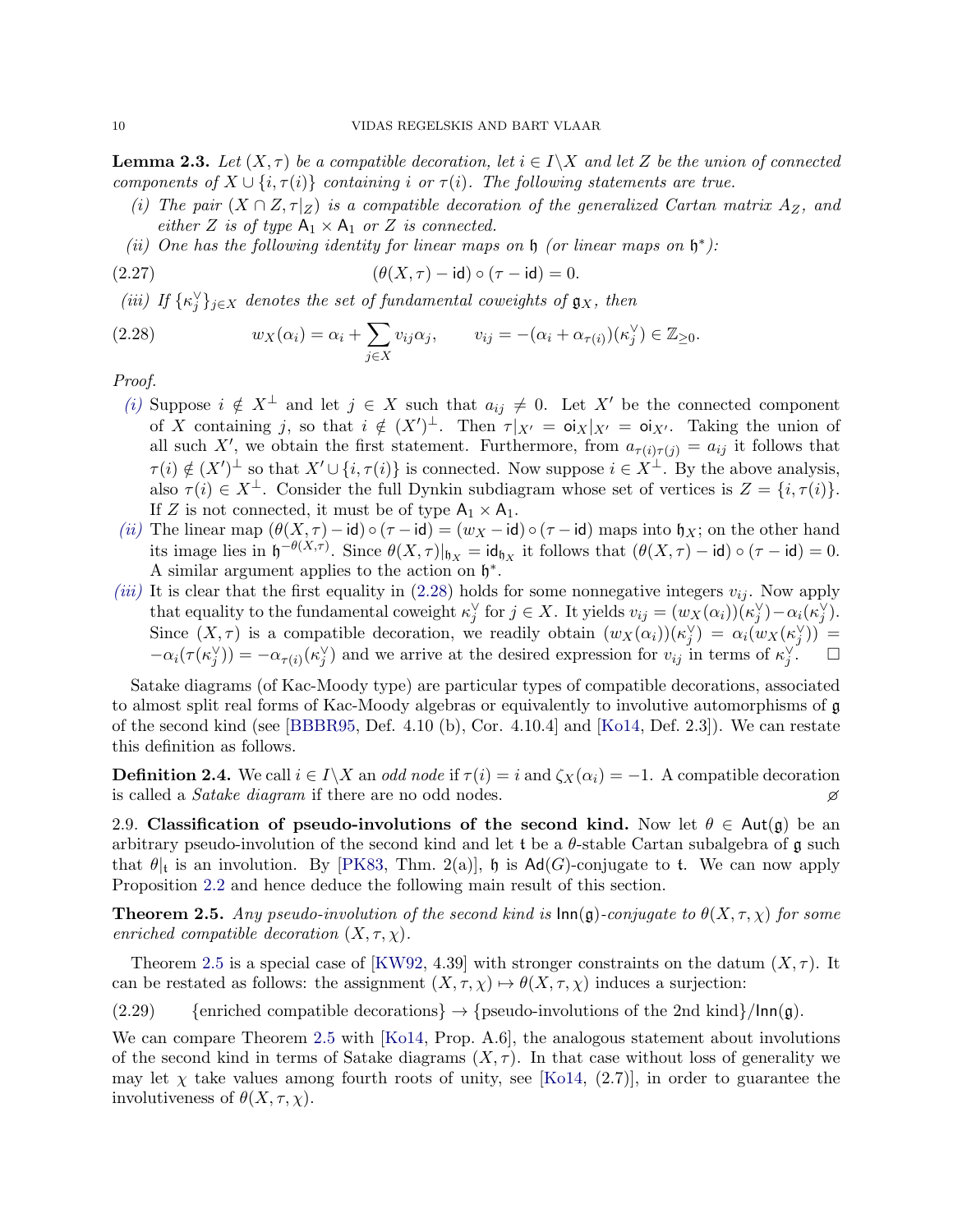<span id="page-12-3"></span>Note that  $Aut(A)$  acts on enriched compatible decorations via

(2.30) 
$$
\psi \cdot (X, \tau, \chi) = (\psi(X), \psi \circ \tau \circ \psi^{-1}, \psi * \chi), \qquad \psi \in \text{Aut}(A).
$$

Also,  $\omega$  commutes with  $\theta(X,\tau)$  for all compatible decorations  $(X,\tau)$  and  $\omega * \chi = \chi^{-1} \in \widetilde{H}^{\theta(X,\tau)}$ for all  $\chi \in \widetilde{H}^{\theta(X,\tau)}$ . Finally, note that all elements of  $\text{Out}(A)$  act by conjugation on the set of pseudo-involutions of the second kind. Hence we obtain from Theorem [2.5](#page-11-0) the following result.

<span id="page-12-2"></span>**Corollary 2.6.** The assignment  $(X, \tau, \chi) \mapsto \theta(X, \tau, \chi)$  induces a surjection:

 $\overline{\theta}$ : {enriched compatible decorations}/ $\mathsf{Aut}(A) \to \{pseudo-involutions of the 2nd kind\}/\mathsf{Aut}(\mathfrak{g}).$ 

In the same way, [\[Ko14,](#page-42-8) Prop. A.6] can be promoted to the existence of a surjection from the set of  $Aut(A)$ -orbits of Satake diagrams to the set of  $Aut(\mathfrak{g})$ -conjugacy classes of involutions of the second kind. Owing to results in [\[KW92,](#page-42-7) Ch. 5] about involutive automorphisms of g, this surjection is in fact a bijection for any A, see [\[Ko14,](#page-42-8) Thm. 2.7].

However, the map  $\bar{\theta}$  in Corollary [2.6](#page-12-2) is not always injective. Indeed, if A is such that there exists a compatible diagram  $(X, \tau)$  with at least one odd node, then there always exists a choice of  $\chi$  such that  $\theta(X, \tau, \chi)$  is an involution. For instance, fix a square root  $\sqrt{-1} \in \mathbb{F}$  of  $-1$  and let  $\chi \in \tilde{H}$  be defined by  $\chi(\alpha_i) = (\sqrt{-1})^{2\alpha_i(\rho_X^{\vee})}$  for all  $i \in I$ . It can be checked using the formula [\(2.28\)](#page-11-4) and the relation  $\rho_X^{\vee} = \sum_{j \in X} \kappa_j^{\vee}$  that  $\chi \in \widetilde{H}^{\theta(X,\tau)}$ . Moreover, we have  $\theta(X,\tau,\chi)^2 = \mathsf{Ad}(\chi^2 \cdot \zeta_X) = \mathsf{id}_{\mathfrak{g}}$ , as claimed. By [\[Ko14,](#page-42-8) Thm. 2.7],  $\theta(X, \tau, \chi)$  is Aut(g)-conjugate with some  $\theta(X', \tau', \chi')$  where  $(X', \tau')$ is a Satake diagram and  $\chi'$  is the character  $s(X, \tau)$  defined in [\[Ko14,](#page-42-8) (2.7)]. Since the Aut(A)-action on the set of compatible decorations preserves the set of Satake diagrams, injectivity does not hold.

Conversely, if  $\chi \in \tilde{H}$  is such that  $\theta(X, \tau, \chi)^2 = id_{\mathfrak{g}}$  and i is an odd node then  $\chi(\alpha_i - w_X(\alpha_i)) = -1$ , so  $\chi(\alpha_j) \neq 1$  for some  $j \in X$ . Hence, any involution of the form  $(X, \tau, \chi)$  where  $(X, \tau)$  is not a Satake diagram does not fix pointwise  $g_X$ . It is therefore natural to focus on pseudo-involutions of the second kind which fix pointwise all stable root spaces. Straightforwardly one obtains the following refinement of Corollary [2.6.](#page-12-2)

<span id="page-12-0"></span>Corollary 2.7. Any pseudo-involution of the second kind which fixes pointwise all stable root spaces is  $\text{Inn}(\mathfrak{g})$ -conjugate to  $\theta(X,\tau,\chi)$  for some enriched compatible decoration  $(X,\tau,\chi)$  with  $\chi|_{Q_X} = 1$ .

The set of enriched compatible decorations  $(X, \tau, \chi)$  such that  $\chi|_{Q_X} = 1$  is Aut(A)-stable. We conjecture that only allowing maps which fix pointwise all stable root spaces resolves the failure of the surjection  $\bar{\theta}$  in Corollary [2.6](#page-12-2) to be a bijection.

<span id="page-12-1"></span>**Conjecture 2.8.** The assignment  $(X, \tau, \chi) \mapsto \theta(X, \tau, \chi)$  induces a bijection  $\overline{\theta}_{fix}$  from

{enriched compatible decorations  $(X, \tau, \chi)$  such that  $\chi|_{Q_X} = 1$ }/Aut(A)

to

{pseudo-involutions of the 2nd kind fixing pointwise all stable root spaces}/ $Aut(g)$ .

Note that if  $\psi \in \text{Aut}(A)$  and  $(X, \tau, \chi)$  is a compatible decoration such that  $\chi|_{Q_X} = 1$  then  $\theta(\psi \cdot (X, \tau, \chi)) = \psi \circ \theta(X, \tau, \chi) \circ \psi^{-1}$ . Considering Corollary [2.7](#page-12-0) we see that in order to prove Conjecture [2.8,](#page-12-1) it suffices to establish the injectivity of  $\bar{\theta}_{fix}$ . Note that pseudo-involutions  $\theta$  of the second kind which fix pointwise stable root spaces automatically have a split pair, see [\[KW92,](#page-42-7) 5.15], so that a proof along the lines of the last part of [\[Ko14,](#page-42-8) App. A] may be possible. On the other hand, the crucial result [\[KW92,](#page-42-7) Thm. 5.31] does not directly extend to pseudo-involutions: it is no longer true that  $\mathfrak{g} = \mathfrak{b}^+ + \mathfrak{g}^\theta$  if  $\theta = \theta(X, \tau, \chi)$  is not an involution. Nevertheless, it is useful to follow this approach in first instance.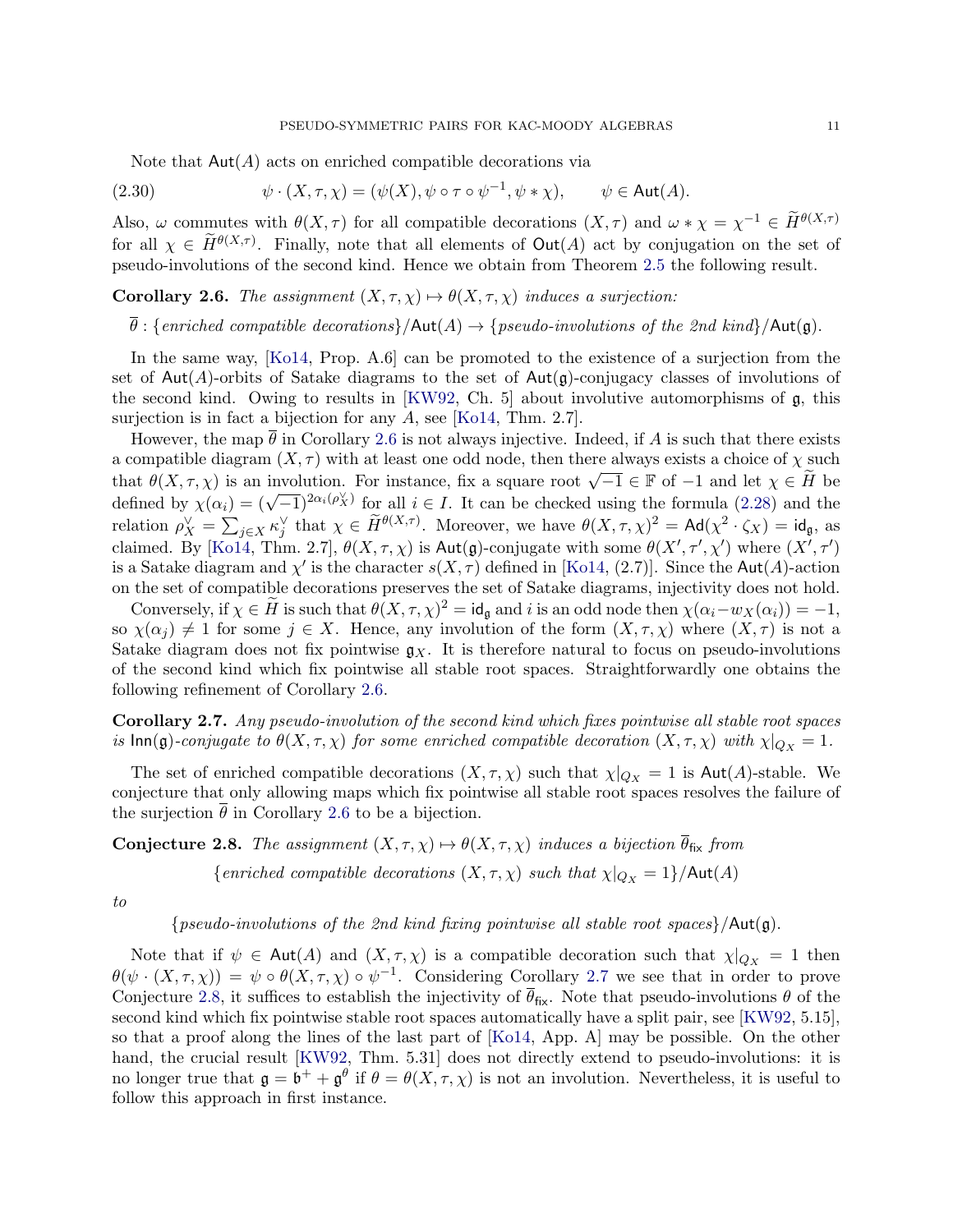Consider a pair of enriched compatible decorations  $(X, \tau, \chi)$  and  $(X', \tau', \chi')$  such that  $\chi|_{Q_X} =$  $\chi' |_{Q_{X'}} = 1$  and

<span id="page-13-2"></span>
$$
\theta \circ \phi = \phi \circ \theta'
$$

for some  $\phi \in \text{Aut}(\mathfrak{g})$ , where  $\theta := \theta(X, \tau, \chi)$  and  $\theta' := \theta(X', \tau', \chi')$ . We wish to show that there exists  $\psi \in \text{Aut}(A)$  such that

(2.32) 
$$
\psi \cdot (X', \tau', \chi') = (X, \tau, \chi).
$$

Using the decomposition [\(2.18\)](#page-9-5) and observing that  $\theta$  preserves  $\mathfrak{g}'$  and satisfies  $\theta \circ \sigma_f = \sigma_{\tau \circ f \circ \tau^{-1}} \circ \theta$ for all linear  $f : \mathfrak{h}'' \to \mathfrak{c}$ , we may assume that  $\phi \in \text{Aut}(\mathfrak{g}') = \text{Out}(A) \ltimes \text{Ad}(\widetilde{H} \ltimes G)$ . Furthermore, by replacing  $\phi$  by  $\theta^{-1} \circ \phi$  if necessary, we may assume that  $\phi$  is of the first kind, i.e.  $\phi$  lies in

(2.33) 
$$
\operatorname{Aut}_{\mathrm{I}}(\mathfrak{g}') := \operatorname{Aut}(A) \ltimes \operatorname{Ad}(\widetilde{H} \ltimes G).
$$

Denoting the factor of  $\phi$  in Aut(A) by  $\psi$ , from [\(2.18\)](#page-9-5) we deduce

<span id="page-13-0"></span>
$$
(2.34) \t\t\t\t\t\t\tau \circ \psi = \psi \circ \tau'
$$

as desired. It would now be sufficient to prove that  $\psi(X') = X$ ,  $\psi * \chi' = \chi$  and  $\phi \circ \psi^{-1} \in \text{Ad}(\widetilde{H} \ltimes G)$ commutes with  $\theta$ .

We make one more general remark before proving the conjecture in a special case. Consider an enriched compatible decoration  $(X, \tau, \chi)$  such that  $\chi|_{Q_X} = 1$ . Fix  $i \in I \backslash X$ . The conditions on  $\chi$  imply that  $\chi(\alpha_i + \alpha_{\tau(i)}) = 1$ . Suppose in addition (if  $\tau(i) = i$  this is automatic) that  $\chi(\alpha_i) = \chi(\alpha_{\tau(i)})$ , necessarily equal to  $\pm 1$ . Then there exists  $\chi_+ \in \widetilde{H}^{\theta(X,\tau)}$  such that

<span id="page-13-1"></span>(2.35) 
$$
\theta(X,\tau,\chi) \sim_{\text{Ad}(\widetilde{H})} \theta(X,\tau,\chi_+), \qquad \chi_+(\alpha_i) = \chi_+(\alpha_{\tau(i)}) = 1.
$$

Indeed if  $\chi(\alpha_i) = \chi(\alpha_{\tau(i)}) = -1$ , one can conjugate by  $\mathsf{Ad}(\xi)$  where  $\xi \in H$  satisfies  $\xi(\alpha_i) =$  $\zeta(\alpha_{\tau(i)}) = \sqrt{-1}$  and  $\xi(\alpha_j) = 1$  if  $j \neq \{i, \tau(i)\}.$ 

To provide evidence for the conjecture, we now give an elementary proof in the crucial case  $g = \mathfrak{sl}_3$  (the smallest indecomposable Kac-Moody algebra for which there exist non-involutive pseudo-involutions). Similar proofs, all based on the fact that conjugation of an automorphism preserves its order and the dimension of its eigenspaces, can straightforwardly be given for other low-rank cases.

Let  $I = \{1, 2\}$  and  $A = (a_{ij})_{i,j \in I}$  be such that  $a_{11} = a_{22} = 2$  and  $a_{12} = a_{21} = -1$ . In addition to the Satake diagrams  $(\emptyset, id)$ ,  $(\emptyset, o_i), (I, o_i)$ , where  $o_i$  is the nontrivial diagram automorphism, we have the compatible decorations  $({1}, id)$  and  $oi_I \cdot ({1}, id) = ({2}, id)$ . Consider two enriched compatible decorations  $(X, \tau, \chi)$  and  $(X', \tau', \chi')$  such that  $\chi|_{Q_X} = \chi'|_{Q_{X'}} = 1$ . Suppose that  $\theta(X,\tau,\chi) \sim_{\mathsf{Aut}_{\mathrm{I}}(\mathfrak{g}')} \theta(X',\tau',\chi')$ . We must show that  $(X,\tau,\chi)$  and  $(X',\tau',\chi')$  lie in the same  $\mathsf{Aut}(A)$ orbit. By  $(2.34)$ , we only need to show  $(X, \chi) = (X', \chi')$  or  $(X, \chi) = oI_I \cdot (X', \chi')$ .

 $\tau = \tau' = id$ : By [\(2.35\)](#page-13-1) we may assume  $\chi = \chi' = 1$ . Hence it suffices to study the conjugacy problem (2.36)  $\theta(X, \text{id}) \sim_{\text{Aut}_I(\mathfrak{g}')} \theta(X', \text{id}).$ 

Recall that  $\theta(X, \tau)^2 = \mathsf{Ad}(\zeta_X)$  and note that X is either empty or a singleton. Hence  $\theta(X, id)$ is an involution if and only if  $X = \emptyset$ . As a consequence, either  $X = \emptyset = X'$ , and we are done, or  $X \neq \emptyset \neq X'$ . In the second case both X and X' are singletons and either  $X = X'$ , in which case  $(X, \tau, \chi) = (X', \tau', \chi'),$  or  $X = \text{o}i_I(X'),$  in which case  $(X, \tau, \chi) = \text{o}i_I \cdot (X, \tau', \chi'),$ as required.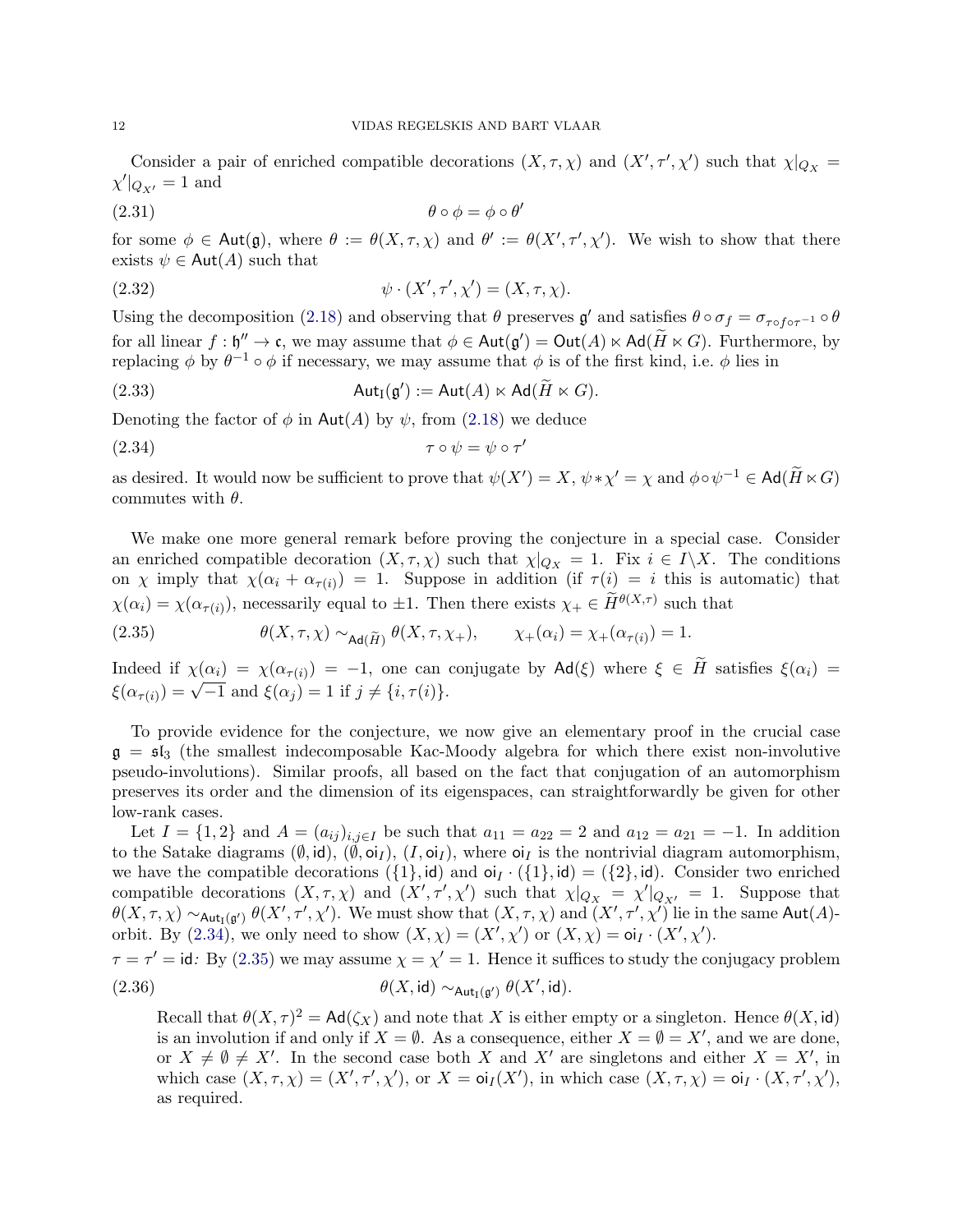$\tau = \tau' = o_i$ : Note that in this case each of X and X' are equal to I or  $\emptyset$ , and it is necessary to show that  $X = X'$ . On the one hand,  $\theta(I, \text{o}i_I) = \text{id}$  so that  $\theta(I, \text{o}i_I, \chi) = \text{id}$  for any  $\chi \in \widetilde{H}^{\theta(I, \text{o}i_I)}$ such that  $\chi|_{Q_I} = 1$  (i.e. for  $\chi = 1$ ). On the other hand,  $\theta(\emptyset, \text{o}i_I, \chi)$  sends  $h_1$  to  $-h_2$ , and hence is not the identity, for any  $\chi \in \tilde{H}$ . Therefore  $\theta(X, \text{oi}_I, \chi) \sim_{\text{Aut}_I(\mathfrak{g}')} \theta(X', \text{oi}_I, \chi')$  implies  $X = X'$ . If  $X = X' = I$ , we automatically have  $\chi = \chi' = 1$ , as required.

To deal with the case  $X = X' = \emptyset$ , note that  $\theta(\emptyset, o_i, \chi)$  is an involution if and only if  $\chi^2 = 1$ , which is equivalent to  $\chi(\alpha_1) = \chi(\alpha_2) \in {\pm 1}$ . Again by [\(2.35\)](#page-13-1), we may assume that both  $\chi$  and  $\chi'$  are equal to 1; we obtain  $(X, \tau, \chi) = (X', \tau', \chi')$  as required.

It remains to deal with the case that  $\chi^2 \neq 1 \neq (\chi')^2$ . It suffices to prove that  $\chi(\alpha_1)$  $\chi'(\alpha_1)$ . We observe that  $\mathsf{Ad}(x)$  sends  $\mathfrak{g}^{\theta'}$  to  $\mathfrak{g}^{\theta}$ , as a consequence of [\(2.31\)](#page-13-2). In this case  $\mathfrak{g}^{\theta} = \mathfrak{g}^{\theta'}$  is the abelian subalgebra  $\mathbb{F}(h_1 - h_2) \oplus \mathbb{F}b_{12}$  where  $b_{12} := [f_1, f_2] - [e_1, e_2]$ . Now we identify sl<sup>3</sup> with its faithful 3-dimensional representation according to

$$
(2.37) \t e_1 = \begin{pmatrix} 0 & 1 & 0 \\ 0 & 0 & 0 \\ 0 & 0 & 0 \end{pmatrix}, \t f_1 = \begin{pmatrix} 0 & 0 & 0 \\ 1 & 0 & 0 \\ 0 & 0 & 0 \end{pmatrix}, \t e_2 = \begin{pmatrix} 0 & 0 & 0 \\ 0 & 0 & 1 \\ 0 & 0 & 0 \end{pmatrix}, \t f_2 = \begin{pmatrix} 0 & 0 & 0 \\ 0 & 0 & 0 \\ 0 & 1 & 0 \end{pmatrix}.
$$

Hence x is identified with an element of  $GL(3, \mathbb{F})$  (well-defined up to a scalar multiple). The condition on x that  $\mathsf{Ad}(x)$  preserves  $\mathfrak{g}^{\theta}$  has two solution classes.

(i) In the first class of solutions we have

(2.38) 
$$
\mathsf{Ad}(x)(h_1 - h_2) = h_1 - h_2, \qquad \mathsf{Ad}(x)(b_{12}) = \epsilon b_{12},
$$

$$
x = \begin{pmatrix} A & 0 & B \\ 0 & 1 & 0 \\ \epsilon B & 0 & \epsilon A \end{pmatrix},
$$

where  $\epsilon \in {\pm 1}$  and  $A, B \in \mathbb{F}$  are such that  $A^2 \neq B^2$ . Now we obtain

(2.39) 
$$
\mathsf{Ad}(x)(f_1) = (A^2 - B^2)^{-1}(Af_1 - \epsilon Be_2), \qquad \mathsf{Ad}(x)(e_2) = (A^2 - B^2)^{-1}(-Bf_1 + \epsilon Ae_2).
$$

In the case  $\psi = id$ , applying [\(2.31\)](#page-13-2) to  $f_1$  gives  $\chi(\alpha_2) = \chi'(\alpha_2)$ , as required. If  $\psi = \text{o}i_I$ , applying  $(2.31)$  to  $f_2$  yields a contradiction, so  $(2.31)$  does not hold in this case and there is nothing to prove.

(ii) In the second class, we find

$$
\mathsf{Ad}(x)(h_1 - h_2) = -\frac{1}{2}(h_1 - h_2 + 3\zeta b_{12}), \qquad \mathsf{Ad}(x)(b_{12}) = -\frac{\eta}{2}(h_1 - h_2 - \zeta b_{12}),
$$
\n
$$
x = \begin{pmatrix} 1 & C & \eta \\ -\eta D & 0 & D \\ \zeta & -\zeta C & \zeta \eta \end{pmatrix}
$$

where  $\zeta, \eta \in {\pm 1}$  and  $C, D \in \mathbb{F}^{\times}$ . Now we obtain

(2.41) 
$$
\mathsf{Ad}(x)(f_1) = \frac{C}{4} \Big( h_1 + h_2 + \zeta \big( [e_1, e_2] + [f_1, f_2] \big) + 2\eta D^{-1} \big( \zeta f_2 - e_1 \big) \Big),
$$

$$
\mathsf{Ad}(x)(e_2) = \frac{\eta C}{4} \Big( h_1 + h_2 + \zeta \big( [e_1, e_2] + [f_1, f_2] \big) - 2\eta D^{-1} \big( \zeta f_2 - e_1 \big) \Big).
$$

Applying [\(2.31\)](#page-13-2) to  $f_{\psi(1)}$  and considering the projections to  $\mathfrak{g}_{\alpha_1}$  and  $\mathfrak{g}_{-\alpha_2}$  results in a contradiction. Hence [\(2.31\)](#page-13-2) does not hold and there is nothing to prove.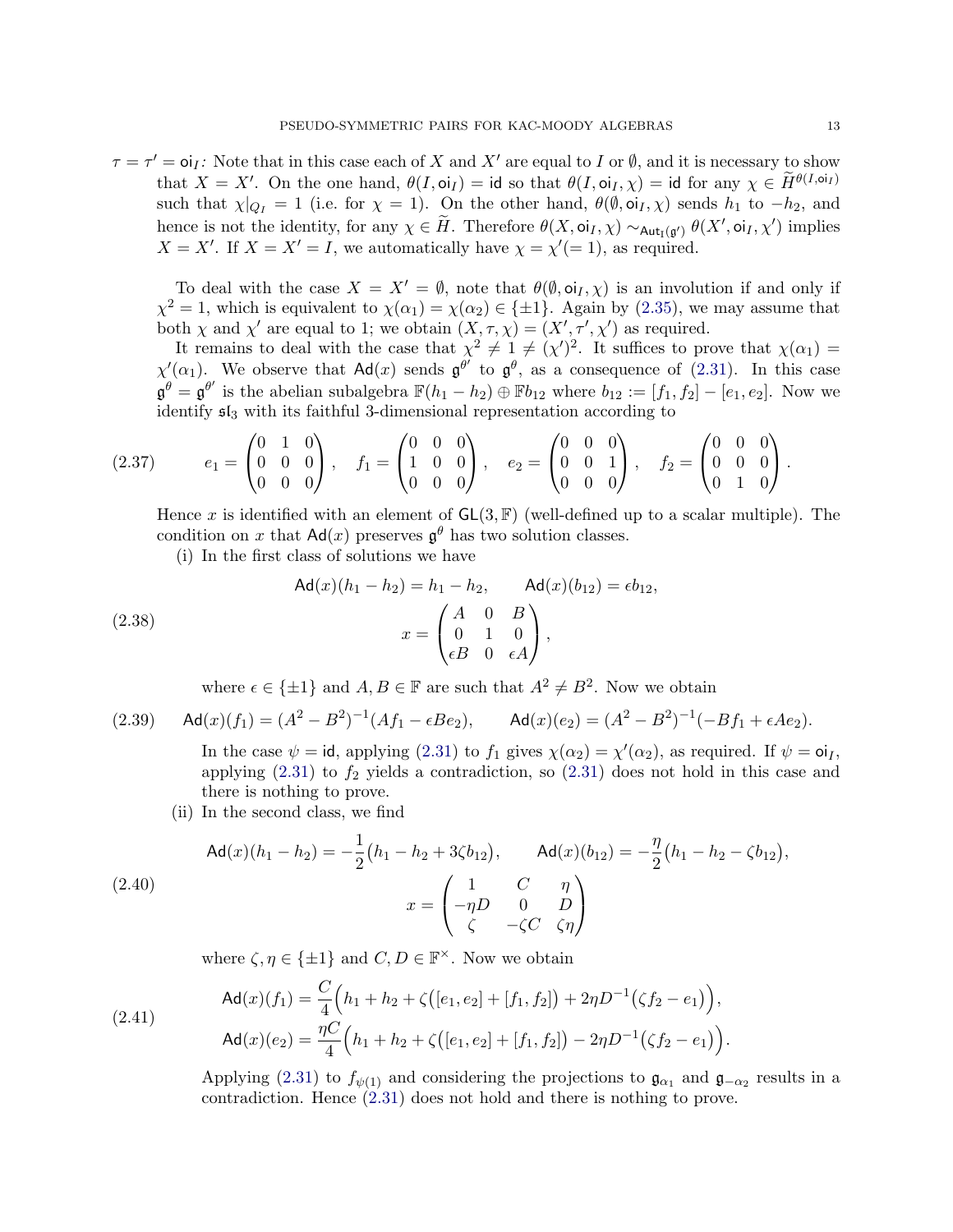#### <span id="page-15-0"></span>3. Pseudo-fixed-point subalgebras in terms of generalized Satake diagrams

In this section we discuss constructions of pseudo-fixed-point subalgebras in the Kac-Moody setting, associated to pseudo-involutions of the second kind. In [\[RV20,](#page-43-5) Sec. 3] we considered a Lie subalgebra  $\mathfrak{k} = \mathfrak{k}(X, \tau, \chi) \subseteq \mathfrak{g}$  of finite type which is a pseudo-fixed-point subalgebra if and only if the enriched compatible decoration  $(X, \tau, \chi)$  satisfies certain additional conditions. Part of this earlier work immediately generalizes to the Kac-Moody setting, see [\[RV20,](#page-43-5) Rmk. 3 (ii)]. Here we give a brief synopsis of it for completeness. This is complemented with a statement of the Iwasawa decomposition for a pseudo-symmetric pair.

3.1. The subalgebra  $\mathfrak k$ . Let  $\mathfrak t$  be an arbitrary Cartan subalgebra of the Kac-Moody algebra  $\mathfrak g$ . Denote by  $\mathfrak{g}_{\alpha}^{(\mathfrak{t})}$  the **t**-root space associated to  $\alpha \in \mathfrak{t}^*$ ,

(3.1) 
$$
\mathfrak{g}_{\alpha}^{(\mathfrak{t})} := \{x \in \mathfrak{g} : \forall t \in \mathfrak{t} [t,x] = \alpha(t)x\}.
$$

and by  $\Phi^{(t)}$  the corresponding root system,

(3.2) 
$$
\Phi^{(\mathfrak{t})} := \{ \alpha \in \mathfrak{t}^* : \mathfrak{g}_{\alpha}^{(\mathfrak{t})} \neq \{0\} \} \setminus \{0\}.
$$

Choose a subset  $\Pi^{(t)} \subset \Phi^{(t)}$  such that  $\Phi^{(t)} = \mathsf{Sp}_{\mathbb{Z}_{\geq 0}} \Pi^{(t)} \cup \mathsf{Sp}_{\mathbb{Z}_{\leq 0}} \Pi^{(t)}$ . Moreover, for every  $\alpha \in \Pi^{(t)}$ and every choice of sign, choose nonzero elements  $x_{\pm\alpha} \in \mathfrak{g}_{\pm\alpha}^{(\mathfrak{t})}$  $\frac{dI}{dx}$  (simple root vectors). Then **g** is generated by t and  $\{x_{\alpha}, x_{-\alpha}\}_{{\alpha \in \Pi^{(t)}}}.$ 

<span id="page-15-1"></span>**Definition 3.1.** With the notation defined above, let  $\theta \in \text{Aut}(\mathfrak{g})$  be a pseudo-involution of the second kind stabilizing t such that  $\theta|_t$  is an involution. To this datum we associate a subalgebra  $\mathfrak{k}$ , defined to be the subalgebra generated by  $\mathfrak{t}^{\theta}$ , all  $x_{\alpha}$  and  $x_{-\alpha}$  such that  $\alpha \in \Pi^{\theta^*}$ , and the elements  $x_{\alpha} + \theta(x_{\alpha})$  for  $\alpha \in \Pi \backslash \Pi^{\theta^*}$ . The contract of the contract of the contract of  $\beta$ 

This generating set is natural in view of Definition [1.2](#page-4-0) and shortly we will prove that under an additional mild assumption on  $(X, \tau, \chi)$  the subalgebra  $\mathfrak k$  is indeed a pseudo-fixed-point subalgebra.

Remark 3.2. Definition [3.1](#page-15-1) also makes sense if  $\theta$  is of the first kind, but then  $\mathfrak k$  will typically not be a pseudo-fixed-point subalgebra in the sense of Definition [1.2.](#page-4-0) This can be easily checked if g is of type  $A_1$  and  $\theta$  is the nontrivial diagram automorphism, cf. [\[KW92,](#page-42-7) Example 5.11].

If  $\theta$  is a pseudo-involution of the second kind then Theorem [2.5](#page-11-0) implies that by  $\text{Aut}(\mathfrak{g})$ -conjugacy we may assume

(3.3) 
$$
\theta = \mathsf{Ad}(\chi) \circ \theta(X, \tau)
$$

for some enriched compatible decoration  $(X, \tau, \chi)$ . Then the corresponding subalgebra  $\mathfrak k$  is generated by  $\mathfrak{h}^{\theta}$ ,  $\mathfrak{n}_X^+$  and the elements

<span id="page-15-2"></span>(3.4) 
$$
b_i := \begin{cases} f_i & \text{if } i \in X, \\ f_i + \theta(f_i) & \text{otherwise,} \end{cases}
$$

which recovers the description of a fixed-point subalgebra  $\mathfrak{g}^{\theta}$  in the case that  $\theta$  is involutive, see [\[Ko14,](#page-42-8) Lem. 2.8].

Remark 3.3. Equally, we could have interchanged the role of  $\mathfrak{n}^+$  and  $\mathfrak{n}^-$  in the definition of  $\mathfrak{k}$ . The current choice is customary in recent work on q-deformations of  $U\mathfrak{k}$ , see e.g. [\[Ko14,](#page-42-8) [BK19,](#page-41-11) [DK19,](#page-42-19) [RV20,](#page-43-5) [AV20\]](#page-41-15).  $\emptyset$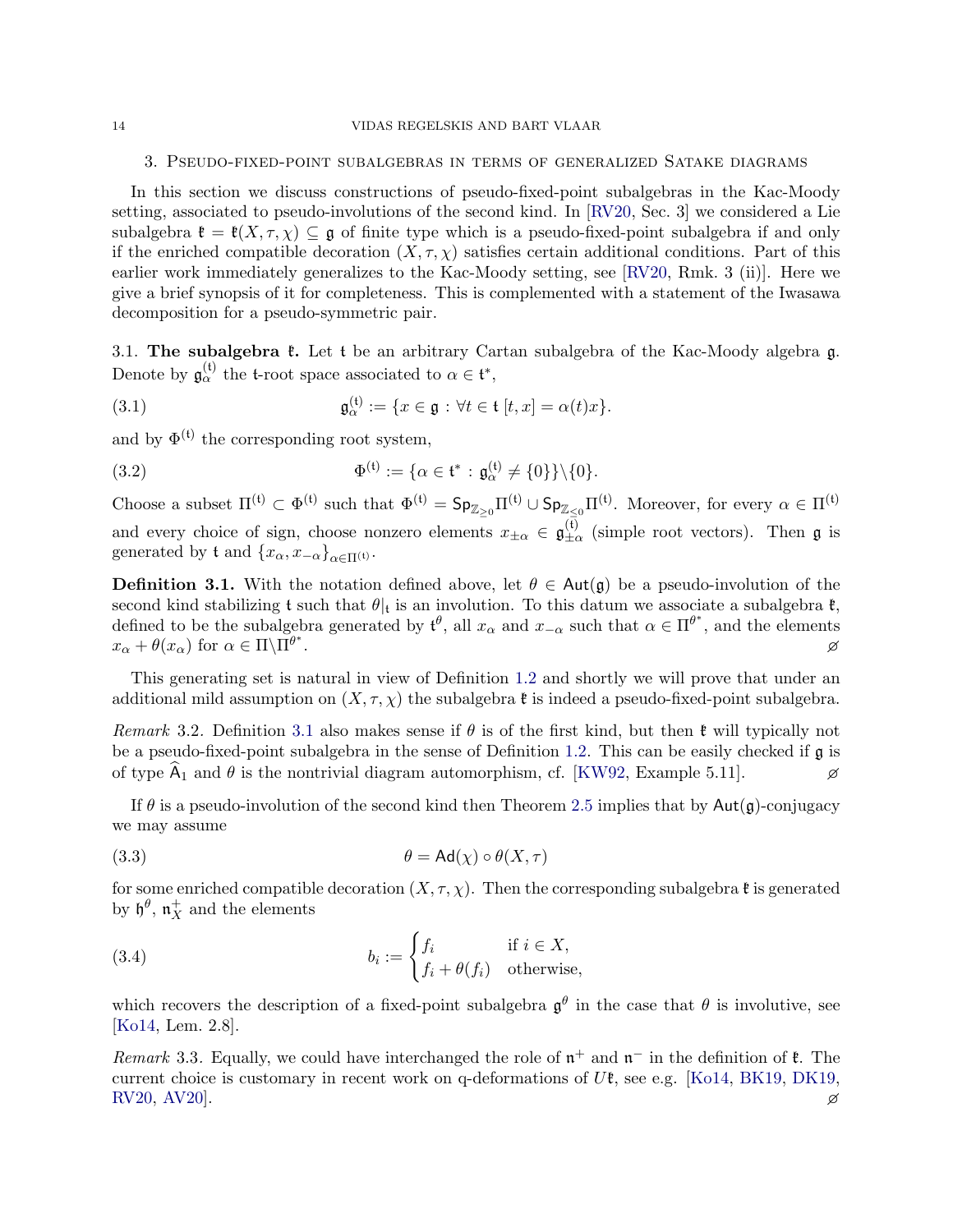<span id="page-16-3"></span>3.2. Generalized Satake diagrams. We now consider a particular type of (enriched) compatible decoration; we will see that, if and only if it is associated to such datum, the subalgebra  $\mathfrak{k} =$  $\langle \mathfrak{h}^{\theta}, \mathfrak{n}^+_X, \{b_i\}_{i \in I} \rangle$  is a pseudo-fixed-point subalgebra. For all  $i \in I \setminus X$  we consider the set

(3.5) 
$$
X[i] := X \cup \{i, \tau(i)\},
$$

which we may indentify with the corresponding full subdiagram of I.

# <span id="page-16-0"></span>Definition 3.4.

- <span id="page-16-2"></span>(i) Let  $(X, \tau)$  be a compatible decoration. We call  $(X, \tau)$  a *generalized Satake diagram* if for all  $i \in I\backslash X$  such that  $\tau(i) = i$  the connected component of the subdiagram  $X[i]$  containing i is not of type  $A_2$  (i.e.  $X[i]$  does not have  $\circ \bullet$  as a connected component).
- <span id="page-16-1"></span>(ii) Let  $(X, \tau, \chi)$  be an enriched compatible decoration. If  $(X, \tau)$  is a generalized Satake diagram and  $\chi(\alpha_{\tau(i)}) = \chi(\alpha_i)$  for all  $i \in X^{\perp}$  such that  $a_{i\tau(i)} = 0$  then we call  $(X, \tau, \chi)$  an enriched generalized Satake diagram.

# Remark 3.5.

- (i) Recall the notion of a Satake diagram given in Definition [2.4.](#page-11-5) If a compatible decoration  $(X, \tau)$  is not a generalized Satake diagram, then there exists  $(i, j) \in (I\setminus X) \times X$  such that  $i, j \in (X \setminus \{j\})^{\perp}, \tau(i) = i$  and  $a_{ij} = a_{ji} = -1$ . Hence  $\zeta_X(\alpha_i) = (-1)^{\alpha_i(h_j)} = -1$ , so that i is an odd node. It follows that all Satake diagrams are generalized Satake diagrams.
- (ii) The action of  $\text{Aut}(A)$  on the set of (enriched) compatible decoration given in [\(2.30\)](#page-12-3) stabilizes the set of (enriched) generalized Satake diagrams.

We give the classification of generalized Satake diagrams when  $A$  is of finite or affine type in Appendices [A.3](#page-33-0) and [A.4.](#page-35-0) Here we make some remarks to support this classification in the case that A is of classical Lie type. Depending on the Lie type, the corresponding generalized Satake diagrams naturally organize themselves into 2, 3 or 4 families.

To describe these families, it is convenient to say that a connected component of X is  $(X, \tau)$ simple if it is a singleton  $\{j\}$  and there exists  $i \in I\backslash X$  such that  $a_{ij}a_{ji} = 1$  and  $\tau(i) = i$ . Suppose that  $\tau$  is trivial except possibly on subsets of type  $A_1 \times A_1$  (these occur when A is of type  $D_n$ ,  $\widehat{B}_n$ ,  $\widehat{B}_n^{\vee}$ or  $D_n$ ). Then the condition that  $\tau |X = oX$  requires that X has at most two connected components which are not  $(X, \tau)$ -simple, which must be of type  $B_p$ ,  $C_p$  or  $D_p$  (with  $p \leq n$ ). More precisely, if A is of type  $A_n$  or  $A_n$ , then all connected components of X are  $(X, \tau)$ -simple; if A is of type  $B_n$ ,  $C_n$ or  $D_n$  then X can have at most one connected component which is not  $(X, \tau)$ -simple; in all other cases X can have two connected components which are not  $(X, \tau)$ -simple. The defining condition of generalized Satake diagrams now require that either there are no  $(X, \tau)$ -simple components, in which case we call  $(X, \tau)$  plain, or, due to the definining condition of generalized Satake diagram, there are as many as fit in the complement of the other connected components of  $X$ , in which case we call  $(X, \tau)$  alternating.

If A is of type  $\widehat{A}_n$ ,  $\widehat{C}_n$ ,  $\widehat{C}_n^{\vee}$  or  $\widehat{D}_n$  then rotation by a half-turn is a diagram automorphism  $\tau$ . To extend  $\tau$  to a generalized Satake diagram  $(X, \tau)$ , in the first case X must be empty and otherwise of type  $A_p$ . In this case we call  $(X, \tau)$  *rotational*. Finally, if A is of type  $A_n$  or  $A_n$  then  $\tau$  can be a reflection of the Dynkin diagram, in which case X is of type  $A_p$  or  $A_{p_1} \times A_{p_2}$ , respectively; we call such generalized Satake diagrams reflecting.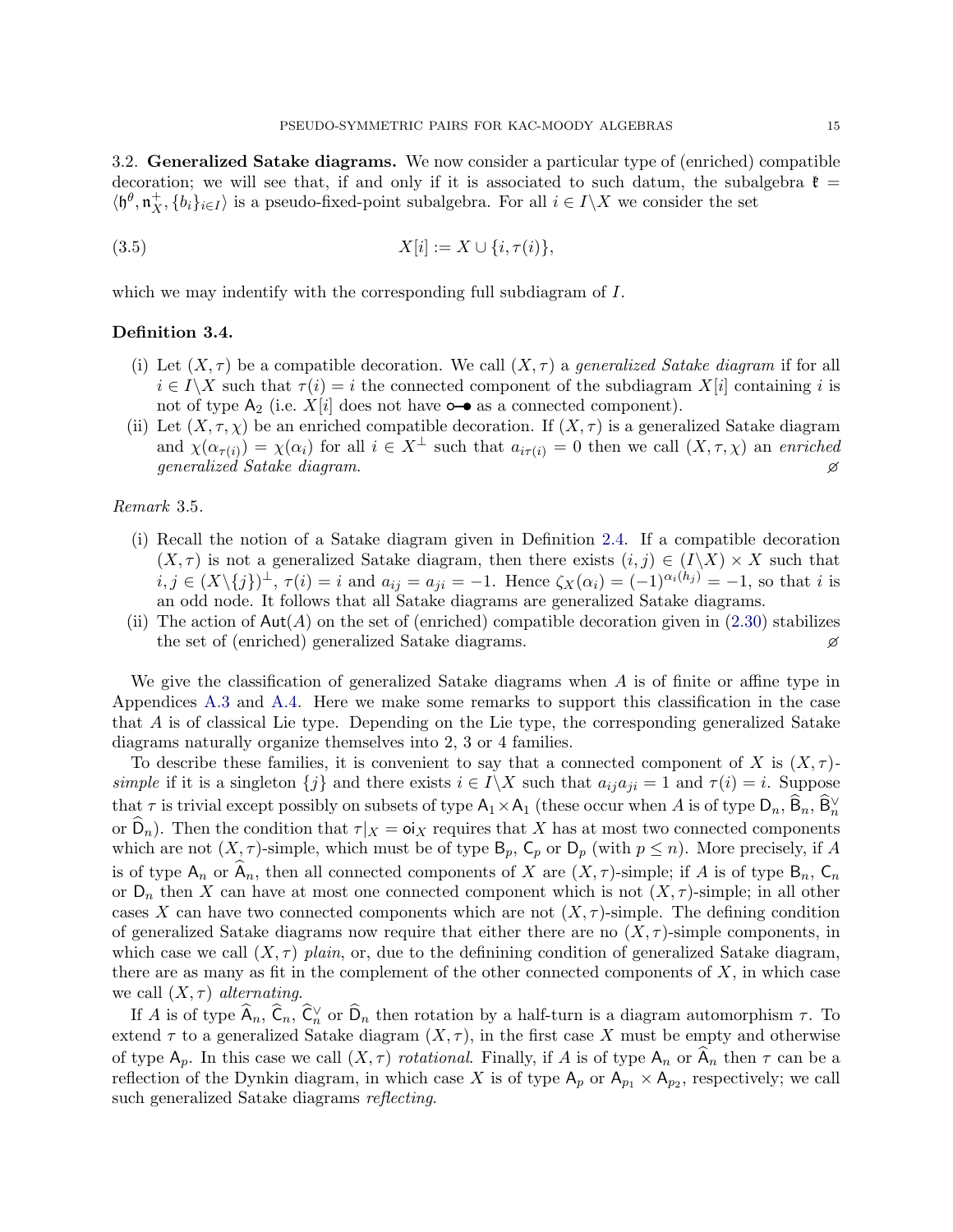3.3. **Basic properties of**  $\mathfrak{k}$ **.** In this section we analyse the subalgebra  $\mathfrak{k}$ . In order to do that, for  $\boldsymbol{i}=(i_1,\ldots,i_\ell)\in I^\ell\;(\ell\in\mathbb{Z}_{>0})$  we set

- (3.6)  $e_i = [e_{i_1}, [e_{i_2}, \dots, [e_{i_{\ell-1}}, e_{i_\ell}] \cdots]] \in \mathfrak{n}^+,$
- (3.7)  $f_i = [f_{i_1}, [f_{i_2}, \ldots, [f_{i_{\ell-1}}, f_{i_\ell}] \cdots]] \in \mathfrak{n}^-,$
- (3.8)  $b_i = [b_{i_1}, [b_{i_2}, \dots, [b_{i_{\ell-1}}, b_{i_\ell}] \cdots]],$

(3.9) 
$$
\alpha_{\mathbf{i}} = \alpha_{i_1} + \ldots + \alpha_{i_\ell} \in Q^+.
$$

Fix a subset  $\mathcal{J} \subset \bigcup_{\ell \in \mathbb{Z}_{>0}} I^{\ell}$  such that  $\{f_{i} : i \in \mathcal{J}\}\$ is a basis for  $\mathfrak{n}^{-}$ . In particular  $I \subseteq \mathcal{J}$ .

Recall the standard order on Q, defined for any  $\lambda, \mu \in Q$  by  $\lambda \geq \mu$  if and only if  $\lambda - \mu \in Q^+$ . Finally, for  $i, j \in I$  such that  $i \neq j$  we set  $M_{ij} := 1 - a_{ij} \in \mathbb{Z}_{\geq 0}$  and denote

$$
(3.10) \qquad \lambda_{ij} := \alpha_i + M_{ij}\alpha_j \in Q^+,
$$

which is not a root (this statement is equivalent to the Serre relations in  $\mathfrak{g}$ ).

<span id="page-17-1"></span>**Lemma 3.6.** Let  $(X, \tau, \chi)$  be an enriched compatible decoration and let  $\theta = Ad(\chi) \circ \theta(X, \tau)$ . Then

(3.11) 
$$
b_{i} - f_{i} \in \bigoplus_{\substack{\alpha \in \Phi \\ \alpha > -\alpha_{i}}} \mathfrak{g}_{\alpha}
$$

for all  $i \in I^{\ell}, \ell \in \mathbb{Z}_{>0}$ . Hence, the projection of  $b_i$  on  $\mathfrak{g}_{-\alpha_i}$  with respect to the root space decomposition  $(2.7)$  is  $f_i$ .

*Proof.* A straightforward induction with respect to  $\ell$  and the explicit formula [\(3.4\)](#page-15-2).

The generators  $b_i$  satisfy Serre relations which, unlike those for  $f_i$ , may have additional lower order terms.

<span id="page-17-2"></span>**Lemma 3.7.** [\[RV20,](#page-43-5) Eq. (3.7)] Let  $(X, \tau, \chi)$  be an enriched compatible decoration. Let  $i, j \in I$  be such that  $i \neq j$ .

(i) Suppose  $\theta^*(\alpha_i) + \alpha_i + \alpha_j \in -\Phi^+ \cup \{0\}$ . Then  $i \in I \setminus X$ ,  $\tau(i) = i$ ,  $j \in X$ ,  $\theta^*(\alpha_i) + \alpha_i + \alpha_j \in$  $-\Phi_X^+ \cup \{0\}$  and

(3.12) 
$$
\text{ad}(b_i)^{M_{ij}}(b_j) = \begin{cases} (1 + \zeta_X(\alpha_i))[\theta(f_i), [f_i, f_j]] \in \mathfrak{n}_X^+ & \text{if } \theta^*(\alpha_i) + \alpha_i + \alpha_j < 0, a_{ij} = -1, \\ -18\chi(\alpha_i)^{-2}e_j & \text{if } \theta^*(\alpha_i) + \alpha_i + \alpha_j = 0, a_{ij} = -3, \\ -\chi(\alpha_i)^{-1}(2h_i + h_j) & \text{if } \theta^*(\alpha_i) + \alpha_i + \alpha_j = 0, a_{ij} = -1, \\ 0 & \text{otherwise.} \end{cases}
$$

(ii) Suppose  $\theta^*(\alpha_i) + \alpha_j \in -\Phi^+ \cup \{0\}$  and  $j \in I \setminus X$ . Then  $i \in I \setminus X$ ,  $\tau(i) = j$ ,  $\theta^*(\alpha_i) + \alpha_j \in$  $-\Phi_X^+ \cup \{0\}$  and

(3.13) 
$$
\mathsf{ad}(b_i)^{M_{ij}}(b_j) = \begin{cases} (1 + \zeta_X(\alpha_i)\chi(\alpha_i - \alpha_j))[\theta(f_i), f_j] \in \mathfrak{n}_X^+ & \text{if } \theta^*(\alpha_i) + \alpha_j < 0, a_{ij} = 0, \\ \chi(\alpha_j)^{-1}h_i - \chi(\alpha_i)^{-1}h_j & \text{if } \theta^*(\alpha_i) + \alpha_j = 0, a_{ij} = 0, \\ 2(\chi(\alpha_i)^{-1} + \chi(\alpha_j)^{-1})b_i & \text{if } \theta^*(\alpha_i) + \alpha_j = 0, a_{ij} = -1, \\ 0 & \text{otherwise.} \end{cases}
$$

<span id="page-17-3"></span>(iii) Suppose  $\theta^*(\alpha_i) = -\alpha_i$  and  $j \in I \backslash X$ . Then  $i \in X^{\perp}$ ,  $\tau(i) = i$  and  $(r, M_{ij})$  $-r$ 

<span id="page-17-0"></span>(3.14) 
$$
\mathsf{ad}(b_i)^{M_{ij}}(b_j) = \sum_{\substack{r \in \mathbb{Z}_{>0} \\ 2r \le M_{ij}}} p_{ij}^{(r, M_{ij})} \chi(\alpha_i)^{-r} \mathsf{ad}(b_i)^{M_{ij}-2r}(b_j)
$$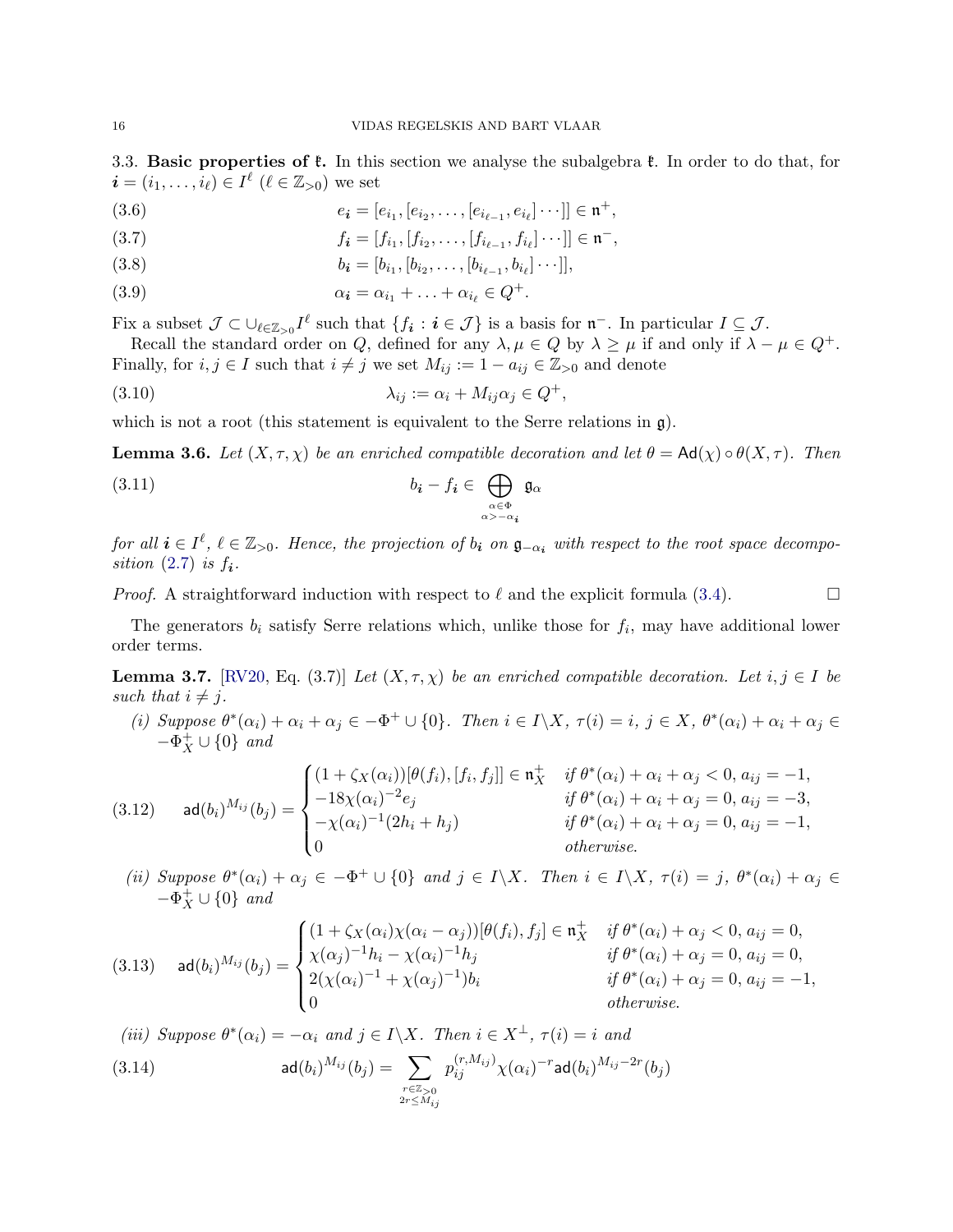where  $p_{ij}^{(r,m)}$  for  $m,r \in \mathbb{Z}_{\geq 0}$  such that  $0 \leq 2r \leq m \leq M_{ij}$  are negative integers defined as follows. We set  $p_{ij}^{(0,m)} = -1$  and  $p_{ij}^{(r,m)} = 0$  if  $2r > m$  and impose the recursion

(3.15) 
$$
p_{ij}^{(r,m)} = p_{ij}^{(r,m-1)} + (m-1)(M+1-m)p_{ij}^{(r-1,m-2)} \qquad \text{if } 0 < r \leq \lfloor \frac{m}{2} \rfloor.
$$

(iv) If i and j do not satisfy any of the three conditions above then  $ad(b_i)^{M_{ij}}(b_j) = 0$ .

*Proof.* This follows from a careful root space analysis, see [\[RV20,](#page-43-5) App. A].  $\Box$ 

The relation [\(3.14\)](#page-17-0) and the coefficients  $p_{ij}^{(r,m)}$  also appeared in [\[St19,](#page-43-18) Def. 2.3] which deals with the case  $\theta = \omega$  and  $\mathfrak{k} = \mathfrak{g}^{\omega}$ . Such  $\mathfrak{k}$  are also called (embedded) *generalized Onsager algebras.* 

The following result is a key motivation for introducing generalized Satake diagrams.

<span id="page-18-0"></span>**Theorem 3.8.** [\[RV20,](#page-43-5) Thm. 3.3] Let  $(X, \tau, \chi)$  be an enriched compatible decoration and let  $\theta =$  $\operatorname{Ad}(\chi) \circ \theta(X, \tau)$ . The following statements are equivalent:

(i)  $(X, \tau, \chi)$  is an enriched generalized Satake diagram;

<span id="page-18-1"></span>(ii) for all  $i, j \in I$  such that  $i \neq j$  one has

(3.16) 
$$
\mathsf{ad}(b_i)^{M_{ij}}(b_j) \in \mathfrak{n}_X^+ \oplus \mathfrak{h}^\theta \oplus \bigoplus_{\ell \in \mathbb{Z}_{>0}} \bigoplus_{\substack{i \in I^\ell \\ \alpha_i < \lambda_{ij}}} \mathbb{F}b_i;
$$

<span id="page-18-2"></span>(iii) the following identity of  $\mathfrak{h}^{\theta}$ -modules holds:

(3.17) 
$$
\mathfrak{k} = \mathfrak{n}_X^+ \oplus \mathfrak{h}^\theta \oplus \bigoplus_{i \in \mathcal{J}} \mathbb{F}b_i;
$$

# (iv)  $\mathfrak k$  is a pseudo-fixed-point subalgebra.

Proof. We refer to [\[RV20\]](#page-43-5) for the proof of the equivalence of the first 3 statements and condition [\(1.2\)](#page-4-1) in the definition of pseudo-fixed-point subalgebra. It suffices to prove that [\(ii\)](#page-18-1) implies condition [\(1.3\)](#page-4-2) in the definition of pseudo-fixed-point subalgebra. In fact, since  $\mathfrak{g}_{\alpha} \subset \mathfrak{k}$  if  $\alpha \in \Phi_X$  and  $\theta^*$ interchanges  $\Phi^+ \backslash \Phi_X$  and  $-\Phi^+ \backslash \Phi_X$ , it suffices to prove [\(1.3\)](#page-4-2) with  $\alpha \in -\Phi^+ \backslash \Phi_X$ .

First of all, by an induction argument it follows from [\(ii\)](#page-18-1) that, for all  $i \in \mathcal{J}$ ,

(3.18) 
$$
b_{\mathbf{i}} - f_{\mathbf{i}} - \theta(f_{\mathbf{i}}) \in \mathfrak{n}_X^+ \oplus \mathfrak{h}^{\theta} \oplus \bigoplus_{\substack{j \in \mathcal{J} \\ \alpha_j < \alpha_i}} \mathbb{F}b_j,
$$

see [\[RV20,](#page-43-5) Eq. (3.20)]. Hence,  $f_i + \theta(f_i)$  lies in  $\mathfrak{k}$ . On the other hand,  $f_i + \theta(f_i)$  lies in  $\mathfrak{g}_{-\alpha_i} + \mathfrak{g}_{-\theta^*(\alpha_i)}$ . Now let  $\alpha \in \Phi^+$  be arbitrary. Since  $\{f_i : i \in \mathcal{J}, \alpha_i = \alpha\}$  is a basis for  $\mathfrak{g}_{-\alpha}$ , Lemma [3.6](#page-17-1) implies that  $\{f_i + \theta(f_i) : i \in \mathcal{J}, \alpha_i = \alpha\}$  is a basis for  $\mathfrak{g}_{-\alpha} + \mathfrak{g}_{-\theta^*(\alpha)}$ , as required.

Remark 3.9. In [\[RV20,](#page-43-5) Thm. 3.3] we use the notation  $\gamma_i$  for the scalar  $\chi(\alpha_i)^{-1}$ ,  $i \in I \backslash X$ ; note that the values  $\chi(\alpha_j)$  for  $j \in X$  are irrelevant for Theorem [3.8](#page-18-0) and we may as well assume that  $\chi|_{Q_X} = 1$ , cf. Corollary [2.7.](#page-12-0)

3.4. Iwasawa decomposition for pseudo-symmetric pairs. Consider the subalgebra

(3.19) 
$$
\mathfrak{n}_{\theta}^{+} := \mathfrak{n}^{+} \cap \theta(\mathfrak{n}^{-}) \subseteq \mathfrak{n}^{+}.
$$

Since  $\mathfrak{n}^+\cap\theta(\mathfrak{n}^+)=\mathfrak{n}^+_X$  and  $\mathfrak{h}$  is  $\theta$ -stable, immediately we obtain  $\mathfrak{n}^+=\mathfrak{n}^+_X\oplus\mathfrak{n}^+_\theta$  $_{\theta}^{+}$ . Hence the triangular decomposition of g implies

(3.20) 
$$
\mathfrak{g} = \mathfrak{n}_X^+ \oplus \mathfrak{h}^\theta \oplus \mathfrak{n}^- \oplus \mathfrak{h}^{-\theta} \oplus \mathfrak{n}_\theta^+.
$$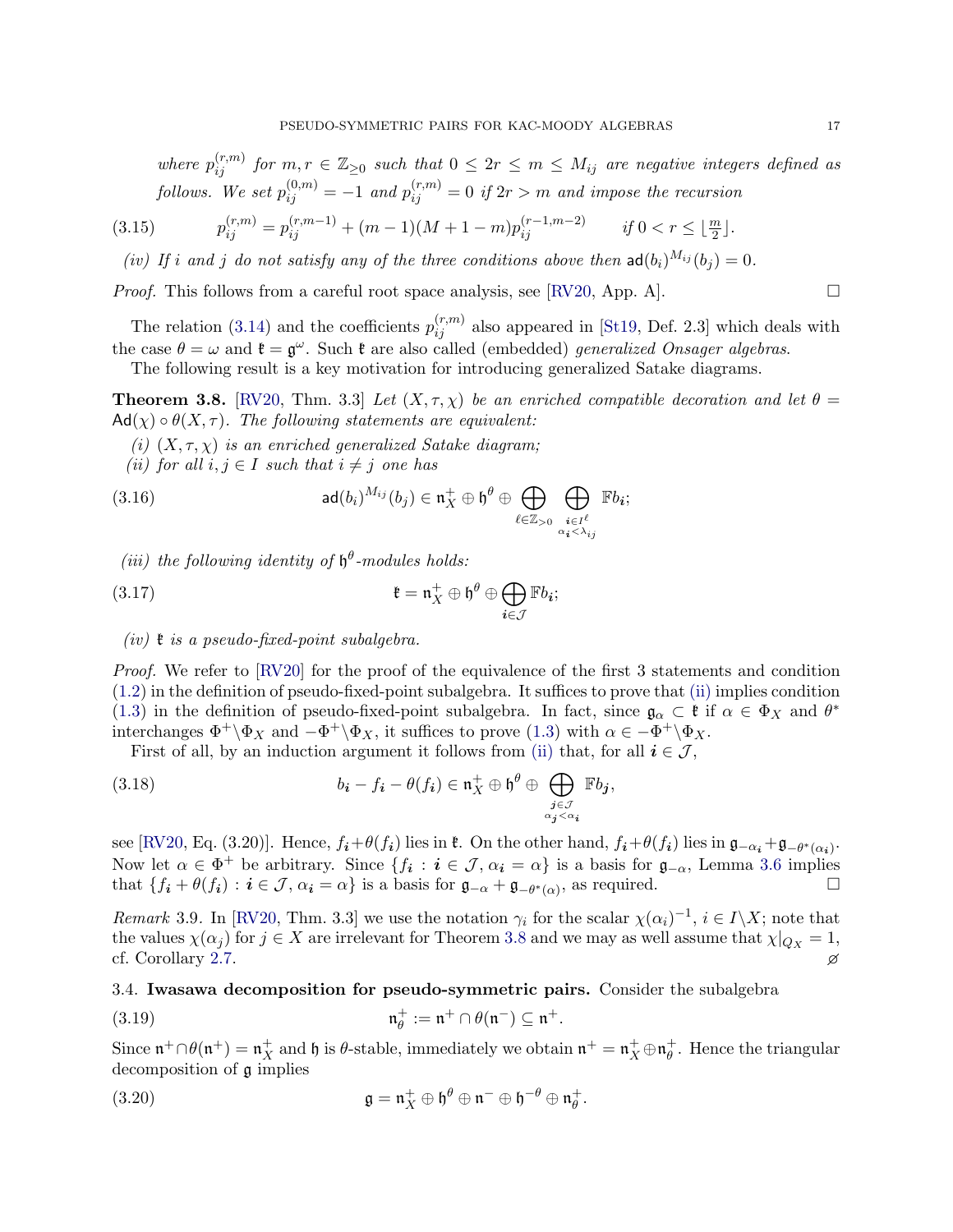Next,  $\mathfrak{n}^- = \bigoplus_{i \in \mathcal{J}} \mathbb{F} f_i$  by definition of  $\mathcal{J}$ . By Lemma [3.6](#page-17-1) we may write

(3.21) 
$$
\mathfrak{g} = \mathfrak{n}_X^+ \oplus \mathfrak{h}^\theta \oplus \bigoplus_{\mathbf{i} \in \mathcal{J}} \mathbb{F}b_{\mathbf{i}} \oplus \mathfrak{h}^{-\theta} \oplus \mathfrak{n}_\theta^+,
$$

which a priori is a decomposition of linear spaces, since  $\bigoplus_{i\in\mathcal{J}} \mathbb{F}b_i$  is not a subalgebra of  $\mathfrak{g}$ . However Theorem [3.8](#page-18-0) [\(iii\)](#page-18-2) now implies the following decomposition for  $\mathfrak g$  in terms of subalgebras.

<span id="page-19-0"></span>**Corollary 3.10** (Iwasawa decomposition for the pseudo-symmetric pair  $(\mathfrak{g},\mathfrak{k})$ ). Let  $(X,\tau,X)$  be an enriched compatible decoration and let  $\theta = Ad(\chi) \circ \theta(X, \tau)$ . Then g has the following decomposition in terms of subalgebras:

(3.22) 
$$
\mathfrak{g} = \mathfrak{k} \oplus \mathfrak{h}^{-\theta} \oplus \mathfrak{n}_{\theta}^{+}
$$

if and only if  $(X, \tau, \chi)$  is an enriched generalized Satake diagram.

<span id="page-19-2"></span>3.5. A combinatorial description of  $\ell'$ . We complete this section with a description of the derived subalgebra  $\mathfrak{k}'$ , which indicates how the universal enveloping algebra  $U\mathfrak{k}$  can be modified by scalar terms. This directly extends the discussion in [\[RV20,](#page-43-5) Sec. 3.3] to the Kac-Moody setting. Let  $(X, \tau, \chi)$  be an enriched generalized Satake diagram and fix a subset  $I^* \subset I \backslash X$  intersecting each  $\tau$ -orbit in a singleton. Set

(3.23) 
$$
\mathcal{J}_X := \mathcal{J} \cap \bigcup_{\ell > 0} X^{\ell}.
$$

From [\(2.27\)](#page-11-6) it follows that  $\{h_i\}_{i\in X}\cup \{h_i-h_{\tau(i)}\}_{i\in I^*,\tau(i)\neq i}$  is a basis for  $\mathfrak{h}^{\theta}$ . Hence, Theorem [3.8](#page-18-0) implies that

(3.24) 
$$
\{e_i\}_{i \in \mathcal{J}_X} \cup \{h_i\}_{i \in X} \cup \{h_i - h_{\tau(i)}\}_{i \in I^*, \tau(i) \neq i} \cup \{b_i\}_{i \in \mathcal{J}}
$$

is an  $\mathbb{F}\text{-basis}$  for  $\mathfrak{k}$ . Now consider the following subsets of  $I^*$ :

(3.25) 
$$
I_{\text{diff}} = \{i \in I^* : i \notin (X \cup \tau(i))^{\perp} \land \tau(i) \neq i\},
$$

(3.26) 
$$
I_{\text{ns}} = \{i \in I^* : i \in X^{\perp} \wedge \tau(i) = i\},
$$

(3.27) 
$$
I_{\text{nsf}} = \{j \in I_{\text{ns}} : \forall i \in I_{\text{ns}} a_{ij} \in 2\mathbb{Z}\}.
$$

Elements of  $I_{\text{diff}}$  and  $I_{\text{nsf}}$  are called special  $\tau$ -orbits.

**Proposition 3.11.** [\[RV20,](#page-43-5) Prop. 3.2] Let  $(X, \tau, \chi)$  be an enriched generalized Satake diagram. Then the set

$$
(3.28) \qquad \{e_i\}_{i \in \mathcal{J}_X} \cup \{h_i\}_{i \in X} \cup \{h_i - h_{\tau(i)}\}_{i \in I^* \setminus I_{\text{diff}}, \tau(i) \neq i} \cup \{b_i\}_{i \in \mathcal{J} \setminus I_{\text{nsf}}}
$$

is an  $\mathbb{F}\text{-}basis$  for  $\mathfrak{k}'$ . Moreover,

(3.29) 
$$
\mathfrak{k} \cap \mathfrak{g}' = \mathfrak{k}' \rtimes \left( \bigoplus_{i \in I_{\text{diff}}} \mathbb{F}(h_i - h_{\tau(i)}) \oplus \bigoplus_{j \in I_{\text{nsf}}} \mathbb{F}b_j \right).
$$

Remark 3.12.

- <span id="page-19-1"></span>(i) In [\(3.29\)](#page-19-1), the intersection with  $g'$  is only necessary since h may contain additional  $\theta$ -fixed elements if  $\mathsf{corank}(A) > 1$ . In other words,  $\mathfrak{k} \subseteq \mathfrak{g}'$  if  $\mathsf{corank}(A) \leq 1$ .
- (ii) By Definition [3.4](#page-16-0) [\(ii\),](#page-16-1) if  $(X, \tau, \chi)$  is an enriched generalized Satake diagram and  $i \in I^*$  then  $\chi(\alpha_i)$  and  $\chi(\alpha_{\tau(i)})$  are allowed to be *different* precisely if  $i \in I_{\text{diff}}$ . This explains the notation.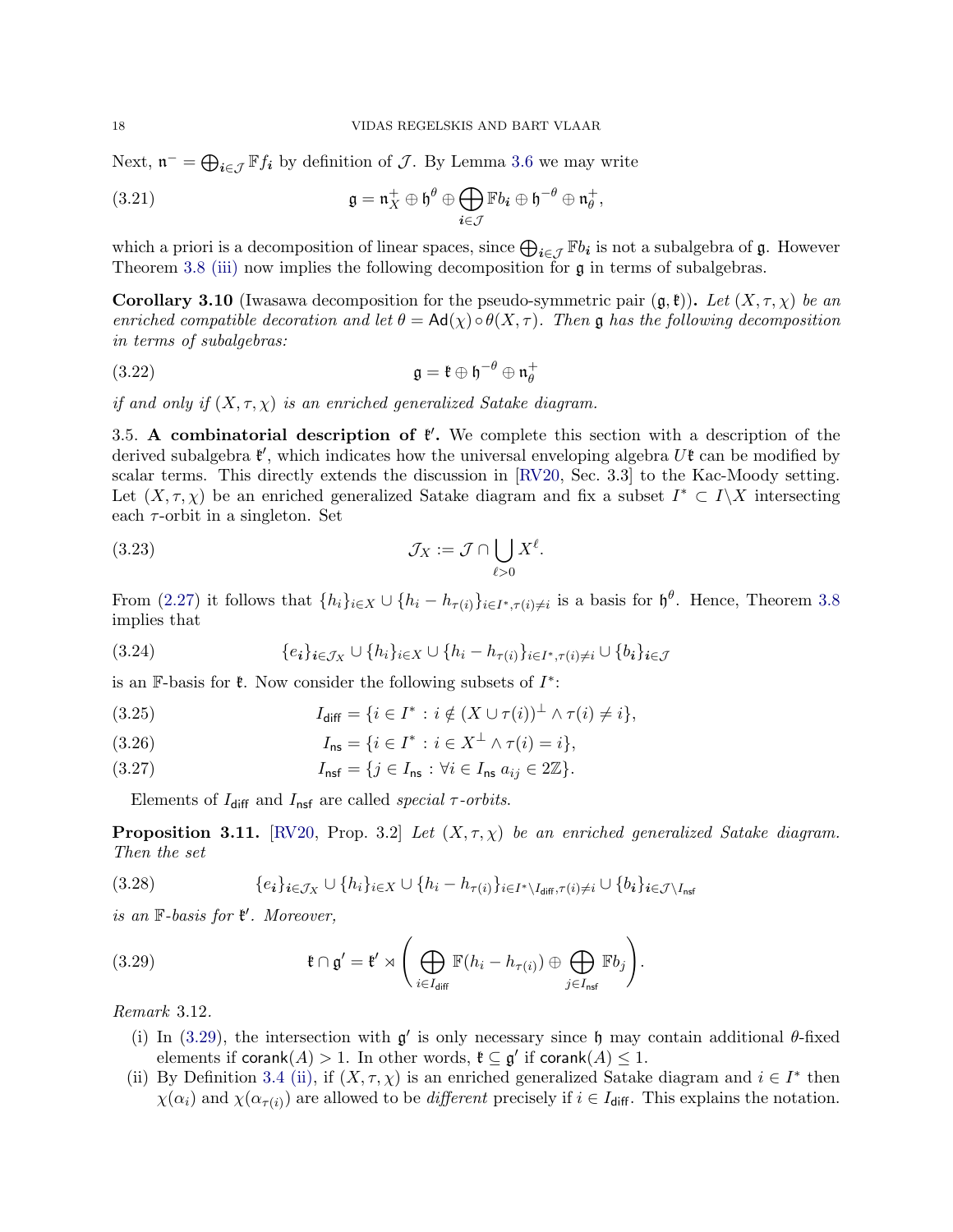(iii) The set  $I_{\text{ns}}$  is implicit in Lemma [3.7](#page-17-2) [\(iii\).](#page-17-3) Its elements are called *nonstandard*; this nomenclature goes back to [\[Le02,](#page-42-12) Sec. 7, Variation 2] and [\[Ko14,](#page-42-8) Sec. 5] where it was pointed out that if  $i \in I_{\text{nsf}}$  then a *free* parameter appears in the extra Cartan term in the quantum analogues of the generators  $b_i$  in  $U_q$ **t**. The non-deformed version of this statement is the result [\[RV20,](#page-43-5) Prop. 3.13], which also extends directly to the Kac-Moody setting. It characterizes, in terms of the set  $I_{\text{nsf}}$ , the essential freedom in the enveloping algebra  $U\mathfrak{k}$  with respect to the additional scalar terms.

#### 4. The restricted Weyl group and restricted root system

<span id="page-20-0"></span>In this section we give a survey on results on the restricted Weyl group and restricted root system associated to a root system involution of a Kac-Moody algebra, thereby generalizing some of Heck's work [\[He84\]](#page-42-15) for finite root systems and drawing on works by Lusztig [\[Lu95\]](#page-42-17) (also see [\[Lu03,](#page-42-18) Ch. 25]) and Geck and Iancu [\[GI14\]](#page-42-32).

For finite root systems Φ, Heck [\[He84\]](#page-42-15) studied involutive automorphisms of finite root systems Φ. He obtained a diagrammatic constraint on involutions of finite root systems such that the associated restricted root system and restricted Weyl group have natural properties, thereby essentially obtaining the notion of a generalized Satake diagram (although the terminology in [\[He84\]](#page-42-15) is different). Heck's work was a simplification of Schattschneider's work [\[Sch69\]](#page-43-6) in the still more general case of an arbitrary group of automorphisms of a finite root system Φ.

Note that the Weyl group W is a Coxeter group (see e.g. [\[Ka90,](#page-42-5) §3.13], [\[MT72\]](#page-43-19) and [\[Lo80\]](#page-42-33)), acting by reflections in the root system of  $\mathfrak{g}$ . A particular obstacle in the restricted setting is that, given a compatible decoration  $(X, \tau)$  and the associated root system involution  $w_X \circ \tau$ , there are no fewer than three different natural definitions of the restricted Weyl group, which we will denote by  $W(\overline{\Phi})$ ,  $\overline{W}$  and  $\overline{W}$ . We will see that, precisely if  $(X, \tau)$  is a generalized Satake diagram, these three groups are isomorphic. Moreover in this case this group is a Coxeter group and the restricted root system is stable under its action.

4.1. The Q-span of the root system. By  $(2.20)$ , the subgroup of  $GL(\mathfrak{h}')$  of invertible linear maps on  $\mathfrak h'$  that extend to Lie algebra automorphisms of  $\mathfrak g$  is of the form  $Out(A) \ltimes W$ . The definition of root space implies that the duals of such maps on h ′ necessarily stabilize Φ. Conversely, an invertible linear map on the dual of  $\mathfrak{h}'$  which stabilizes  $\Phi$  can be dualized and extended to a Lie algebra automorphism stabilizing h.

It is convenient here to work over the ordered subfield  $\mathbb{Q} \subset \mathbb{F}$  in order to facilitate certain (geometric) constructions, so we consider the following  $|I|$ -dimensional vector space over  $\mathbb{Q}$ :

$$
(4.1) \t\t\t V := Sp_0 \Phi = Sp_0 \Pi.
$$

The group of root system automorphisms  $Aut(\Phi) \cong Out(A) \ltimes W$  is the subgroup of those  $\sigma \in GL(V)$ which stabilize  $\Phi$ . Note that the bilinear form  $($ ,  $)$  restricts to an Aut $(\Phi)$ -invariant  $\mathbb{Q}$ -valued bilinear form on  $V$ .

4.2. Root system involutions and the corresponding orthogonal decompositions. By the results of Section [2,](#page-6-0) any pseudo-involution of the second kind is  $\text{Inn}(\mathfrak{g})$ -conjugate to  $\text{Ad}(\chi) \circ \theta(X,\tau)$ for some extended compatible decoration  $(X, \tau, \chi)$ . The automorphism  $Ad(\chi) \circ \theta(X, \tau)$  restricts to the linear involution  $-w_X \circ \tau$  on h, stabilizing the subspace h'. The dual map on  $(\mathfrak{h}')^* = \mathsf{Sp}_F \Phi$  is given by the same formula. It restricts to the Q-span V of  $\Phi$  and is an example of an involutive root system automorphism, which we call *root system involution*.

Our focus will be on the map

(4.2) 
$$
\sigma := w_X \circ \tau = -\theta(X, \tau)^*|_V \in \text{Aut}(A) \ltimes W,
$$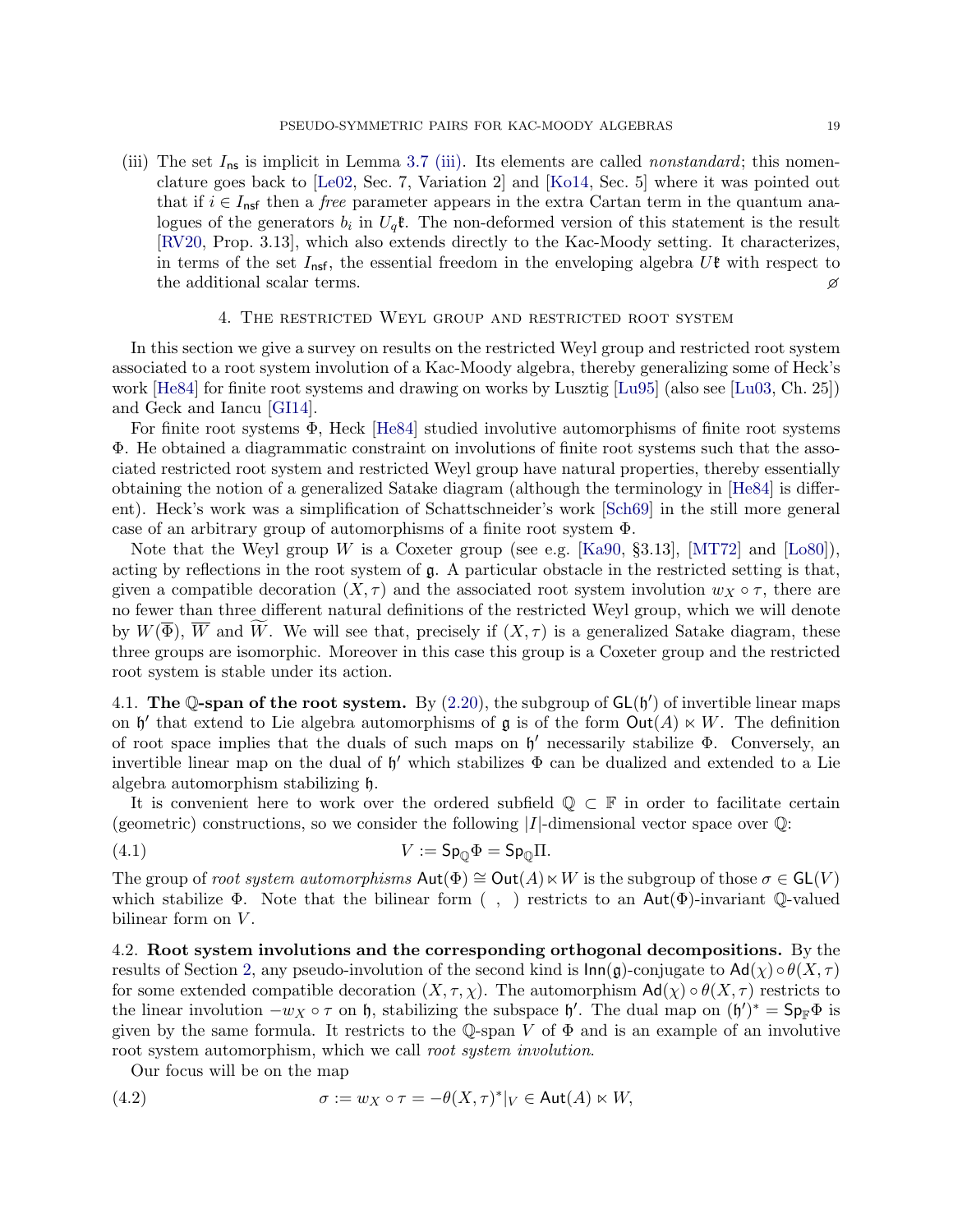which is also the convention used in [\[He84\]](#page-42-15). Since  $\sigma$  is an involution the following orthogonal linear decomposition holds:

<span id="page-21-6"></span>
$$
(4.3) \t\t V = V^{\sigma} \oplus V^{-\sigma}.
$$

We denote by  $\overline{\phantom{a}}$  the corresponding projection:  $V \rightarrow V^{\sigma}$ , so that

(4.4) 
$$
\overline{\lambda} = \frac{\lambda + \sigma(\lambda)}{2} \quad \text{for all } \lambda \in V.
$$

Because  $\sigma$  is an isometry, the following property holds, which we will repeatedly use in this section:

(4.5) 
$$
(\overline{\beta}, \overline{\gamma}) = (\overline{\beta}, \gamma) = (\beta, \overline{\gamma}) \quad \text{for all } \beta, \gamma \in V.
$$

For  $J \subseteq I$  we denote  $V_J := \mathsf{Sp}_{\mathbb{Q}}\Phi_J$ . Since  $(X, \tau)$  is a compatible decoration, the identity  $\sigma|_{V_X} = w_X \circ \sigma|_X|_{V_X} = -\mathsf{id}_{V_X}$  holds and hence the projection  $\bar{\sigma}$  annihilates  $V_X$ . The linear map  $w_X$  – id maps V to  $V_X$ ; since  $\sigma$  commutes with  $w_X$ , we obtain

<span id="page-21-0"></span>(4.6) 
$$
w_X \circ \overline{\ } = \overline{\ } \circ w_X = \overline{\ }.
$$

By multiplying by  $\sigma$  we also obtain

<span id="page-21-1"></span>
$$
\tau \circ \overline{\phantom{x}} = \overline{\phantom{x}} \circ \tau = \overline{\phantom{x}} \circ \tau = \overline{\phantom{x}}.
$$

<span id="page-21-7"></span>From [\(4.6](#page-21-0)[-4.7\)](#page-21-1) it follows that  $V^{\sigma} \subseteq V^{w_X}$  and  $V^{\sigma} \subseteq V^{\tau}$ . Since  $V^{w_X} \cap V^{\tau} \subseteq V^{\sigma}$  is clear, we obtain  $(4.8)$   $V$  $\sigma = V^{w_X} \cap V^{\tau}.$ 

# 4.3. The restricted root system.

**Definition 4.1.** Let  $\sigma$  be a root system involution. For any subset  $\Sigma \subseteq \Phi$  (not necessarily a root subsystem), we denote

(4.9) 
$$
\overline{\Sigma} := {\overline{\alpha} : \alpha \in \Sigma} \setminus {\{0\}}.
$$

We call  $\overline{\Phi}$  the *restricted* (or *relative*) *root system* associated to  $\sigma$  and its elements *restricted roots*; the dimension of  $\text{Sp}_{\mathbb{O}}(\overline{\Phi})$  is called the *restricted rank* of  $\sigma$ .

<span id="page-21-5"></span>If 
$$
\sigma = w_X \circ \tau
$$
 with  $(X, \tau)$  a compatible decoration, then  $\overline{\alpha} = 0$  if and only if  $\alpha \in \Phi_X$ , so that  
(4.10) 
$$
\overline{\Sigma} = {\overline{\alpha} : \alpha \in \Sigma \backslash \Phi_X}
$$

for any  $\Sigma \subseteq \Phi$ . Equivalently,  $\overline{\Phi}$  may be defined as  $\{\alpha|_{\mathfrak{h}^{-\theta(X,\tau)}}\}\setminus\{0\}$ , see e.g. [\[DK19,](#page-42-19) Sec. 2.3].

The restricted root system can be empty, non-reduced and non-crystallographic. More problematically, it is not necessarily stable under reflections in hyperplanes orthogonal to its elements. We will return to this question shortly, indicating constraints on  $(X, \tau)$  to guarantee that  $\Phi$  is reflection-stable.

<span id="page-21-4"></span>**Lemma 4.2.** Let  $\sigma$  be a root system involution and let  $J \subset I$  be such that  $\sigma$  stabilizes  $V_J$ .

- <span id="page-21-2"></span>(i) If J is of finite type, then  $\overline{\Phi_J}$  is finite and, since  $(V_J)^{\sigma} \subseteq V_J$ , the restriction of  $( , )$  to  $(V_J)^{\sigma}$ is positive definite.
- <span id="page-21-3"></span>(ii) If J is of infinite type we denote by  $\Phi_{\text{im},J}^+$  the set of positive imaginary roots in  $\Phi_J$ . Then  $\overline{\Phi^+_{\mathsf{im},J}}$  is infinite and contained in  $\overline{\Phi_J^+}$  $j$ . Furthermore, if  $(V_J)^\sigma$  is 1-dimensional then  $(\beta, \beta) \leq 0$ for all  $\beta \in \overline{\Phi_J}$ .

Proof.

[\(i\)](#page-21-2) If J is of finite type, then  $\Phi_J$  is finite and hence  $\overline{\Phi_J}$  is finite. Since the restriction of the bilinear form (, ) to  $V_J = \mathsf{Sp}_{\mathbb{O}}(\Phi_J)$  is positive definite and  $\sigma$  is an isometry, the bilinear form (, ) restricts to  $(V_J)^\sigma$  and the restriction is positive definite.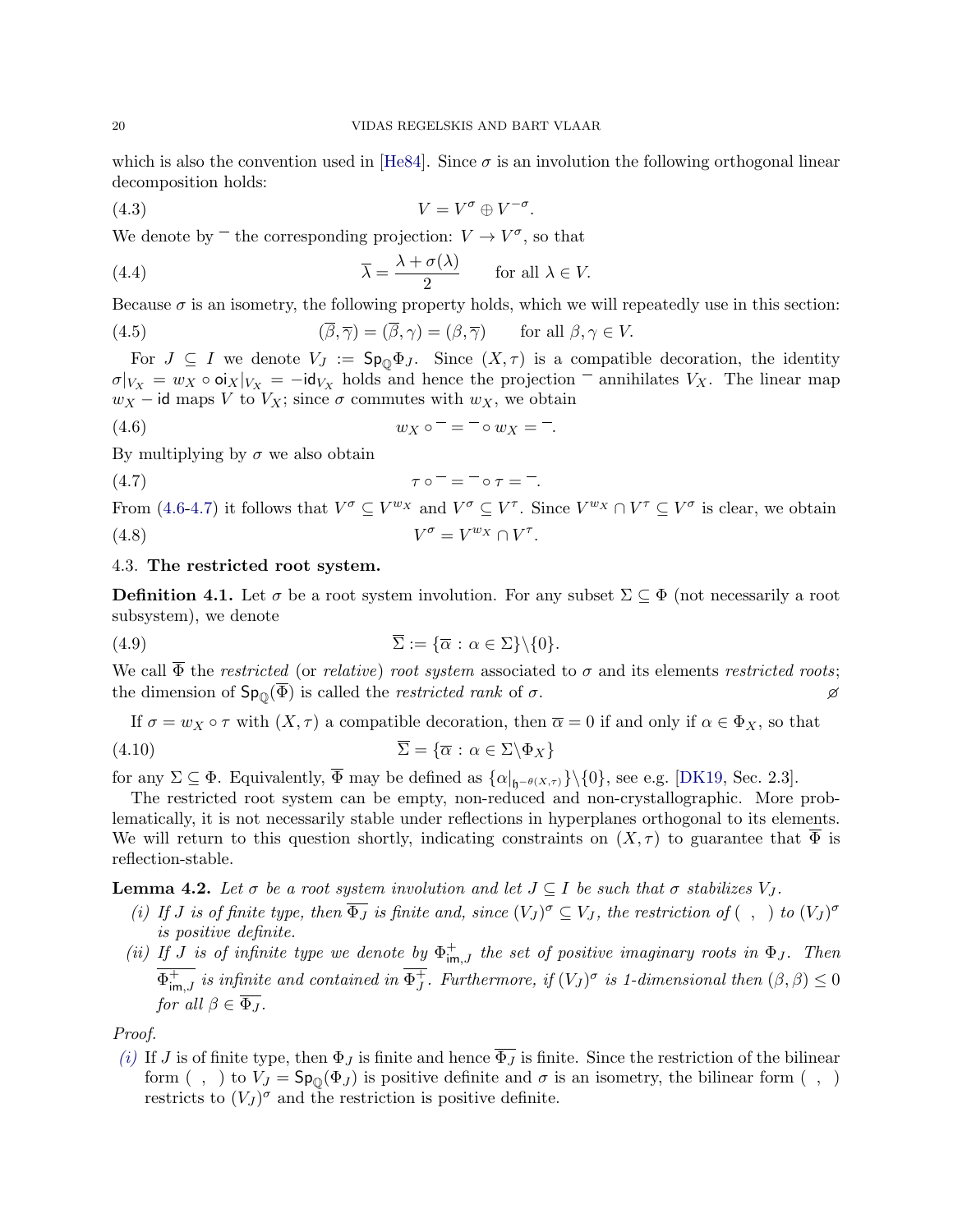[\(ii\)](#page-21-3) If J is of infinite type then by [\[Ka90,](#page-42-5) Thm. 5.6],  $\Phi_{\text{im},J}^{+}$  is nonempty. Note that  $\text{Aut}_{J}(A) \ltimes W_{J}$ stabilizes  $\Phi_{\text{im},J}^{+}$  as a consequence of [\[Ka90,](#page-42-5) Thm. 5.4]. In particular,  $\sigma$  stabilizes  $\Phi_{\text{im},J}^{+}$  and therefore  $\overline{\lambda} \neq 0$  if  $\lambda \in \Phi^+_{\text{im},J}$ . It follows that  $\overline{\Phi^+_{\text{im},J}} \subseteq \overline{\Phi}$ . By [\[Ka90,](#page-42-5) Prop. 5.5],  $\Phi^+_{\text{im},J}$  is stable under multiplication by  $\mathbb{Z}_{\geq 0}$ , so that  $\overline{\Phi^+_{\text{im},J}}$  is infinite. Finally, by [\[Ka90,](#page-42-5) Thm. 5.6] there exists  $\lambda \in \Phi^+_{\text{im},J}$  such that  $(\lambda, \mu) \leq 0$  for all  $\mu \in \Phi^+$ . Hence  $(\lambda, \lambda) \leq 0$  and moreover, since  $\sigma(\lambda) \in \Phi^+$ , also  $(\lambda, \sigma(\lambda)) \leq 0$ . Therefore  $(\overline{\lambda}, \overline{\lambda}) = (\lambda, \overline{\lambda}) \leq 0$  as required. If  $(V_J)^{\sigma}$  is 1-dimensional, it is spanned over  $\mathbb Q$  by  $\overline{\lambda}$  and we obtain  $(\beta, \beta) \leq 0$  for all  $\beta \in \overline{\Phi_J}$ .

*Remark* 4.3. If J is of affine type then we can strengthen Lemma [4.2](#page-21-4) [\(ii\)](#page-21-3) as a consequence of [\[Ka90,](#page-42-5) Theorem 5.6 (b)]. Namely, the kernel of  $A_J$  is spanned by a unique tuple of setwise coprime positive integers  $(a_j)_{j\in J}$  and  $\Phi^+_{\text{im},J} = \textsf{Sp}_{\mathbb{Z}_{>0}}\delta_J$  where  $\delta_J = \sum_{j\in J} a_j \alpha_j$  is the basic imaginary root. For all  $j \in J$  it follows that  $\delta_J(h_j) = 0$  and hence  $s_j(\delta_J) = \delta_j$ . Since Aut $(A_J)$  preserves the height function on  $Q_J$ , we obtain  $\tau(\delta_J) = \delta_J$ . It follows that  $\overline{\delta_J} = \delta_J$  and hence  $\overline{\Phi^+_{\mathsf{im},J}} = \Phi^+_{\mathsf{im},J}$ .

4.4. Combinatorial bases for  $V^{\sigma}$  and  $V^{-\sigma}$ . Recall that we have fixed a subset  $I^* \subset I \backslash X$  which intersects each  $\tau$ -orbit in a singleton. Using  $(4.7)$  and  $(4.10)$ , we obtain

(4.11) 
$$
\Pi = {\overline{\alpha_i}}_{i \in I} \setminus \{0\} = {\overline{\alpha_i}}_{i \in I^*}.
$$

Note that the set  $\overline{\Pi}$  is linearly independent (for all  $i \in I^*, \overline{\alpha_i}$  is the only element of  $\overline{\Pi}$  such that when expanding with respect to the basis  $\Pi$  of V, the coefficient of  $\alpha_i$  is nonzero).

<span id="page-22-1"></span>**Lemma 4.4.** Given a compatible decoration  $(X, \tau)$ , let  $\sigma = w_X \circ \tau$  be the corresponding root system involution. Then

(4.12) 
$$
V^{\sigma} = \mathrm{Sp}_{\mathbb{Q}}(\overline{\Pi}) = \mathrm{Sp}_{\mathbb{Q}}(\overline{\Phi}).
$$

Moreover,  $\overline{\Phi} = \overline{\Phi^+} \cup (-\overline{\Phi^+})$  with  $\overline{\Phi^+}$  contained in  $\mathsf{Sp}_{\mathbb{Z}_{\geq 0}}(\overline{\Pi})$ .

*Proof.* Let  $\beta = \sum_{i \in I} m_i \alpha_i \in V^{\sigma}$  with  $m_i \in \mathbb{Q}$ . Since  $\beta$  is fixed by  $\sigma$  it equals  $\overline{\beta}$  given by

<span id="page-22-0"></span>(4.13) 
$$
\overline{\beta} = \sum_{i \in I} m_i \overline{\alpha_i} = \sum_{\substack{i \in I^* \\ \tau(i) = i}} m_i \overline{\alpha_i} + \sum_{\substack{i \in I^* \\ \tau(i) \neq i}} (m_i + m_{\tau(i)}) \overline{\alpha_i}.
$$

Therefore  $V^{\sigma} \subseteq \mathsf{Sp}_{\mathbb{O}}(\overline{\Pi})$ . On the other hand, one has the natural inclusions  $\mathsf{Sp}_{\mathbb{O}}(\overline{\Pi}) \subseteq \mathsf{Sp}_{\mathbb{O}}(\overline{\Phi}) \subseteq V^{\sigma}$ and the first statement follows. To establish the second statement, suppose  $\beta \in \overline{\Phi}$ . Then  $\beta = \pm \lambda$ for some  $\lambda \in \Phi^+$ . Hence either  $\beta$  or  $-\beta$  lies in  $\sum_{i\in I} m_i\alpha_i$  with  $m_i \in \mathbb{Z}_{\geq 0}$ . Now [\(4.13\)](#page-22-0) implies that  $\pm \beta$  is a  $\mathbb{Z}_{\geq 0}$ -linear combination of the  $\overline{\alpha_i}$ . . □

Remark 4.5. If  $B \subseteq R \subseteq V$  is an inclusion of sets with V a Q-linear space spanned by R, B is called a base for R if B is a Q-basis for V and  $R \subseteq \mathsf{Sp}_{\mathbb{Z}_{\geq 0}}B \cup \mathsf{Sp}_{\mathbb{Z}_{\leq 0}}B$ . The root space decomposition [\(2.7\)](#page-8-1) implies that  $\Pi$  is a base for  $\Phi$ . Owing to Lemma [4.4,](#page-22-1)  $\overline{\Pi}$  is a base for  $\overline{\Phi}$ .

It follows from Lemma [4.4](#page-22-1) that the restricted rank of  $\sigma$  is the number of  $\tau$ -orbits outside X; hence we will also call this number the restricted rank of  $(X, \tau)$ . We refer to the elements  $\overline{\alpha_i}$  as simple restricted roots. For all  $\beta \in \overline{\Phi}^+$  there exist unique  $m_i \in \mathbb{Z}_{\geq 0}$  such that  $\beta = \sum_{i \in I^*} m_i \overline{\alpha_i}$  and we call  $\sum_{i\in I^*} m_i \in \mathbb{Z}_{\geq 0}$  the restricted height of  $\beta$ . Note that  $\beta$  has restricted height 1 if and only if  $\beta = \overline{\alpha_i}$  for some  $i \in I^*$ .

Knowledge of the signs of the inner products between simple restricted roots will allow us to study the action of the reflections with respect to the  $\overline{\alpha_i}$  on  $\overline{\Phi}$ . For this purpose, recall the notation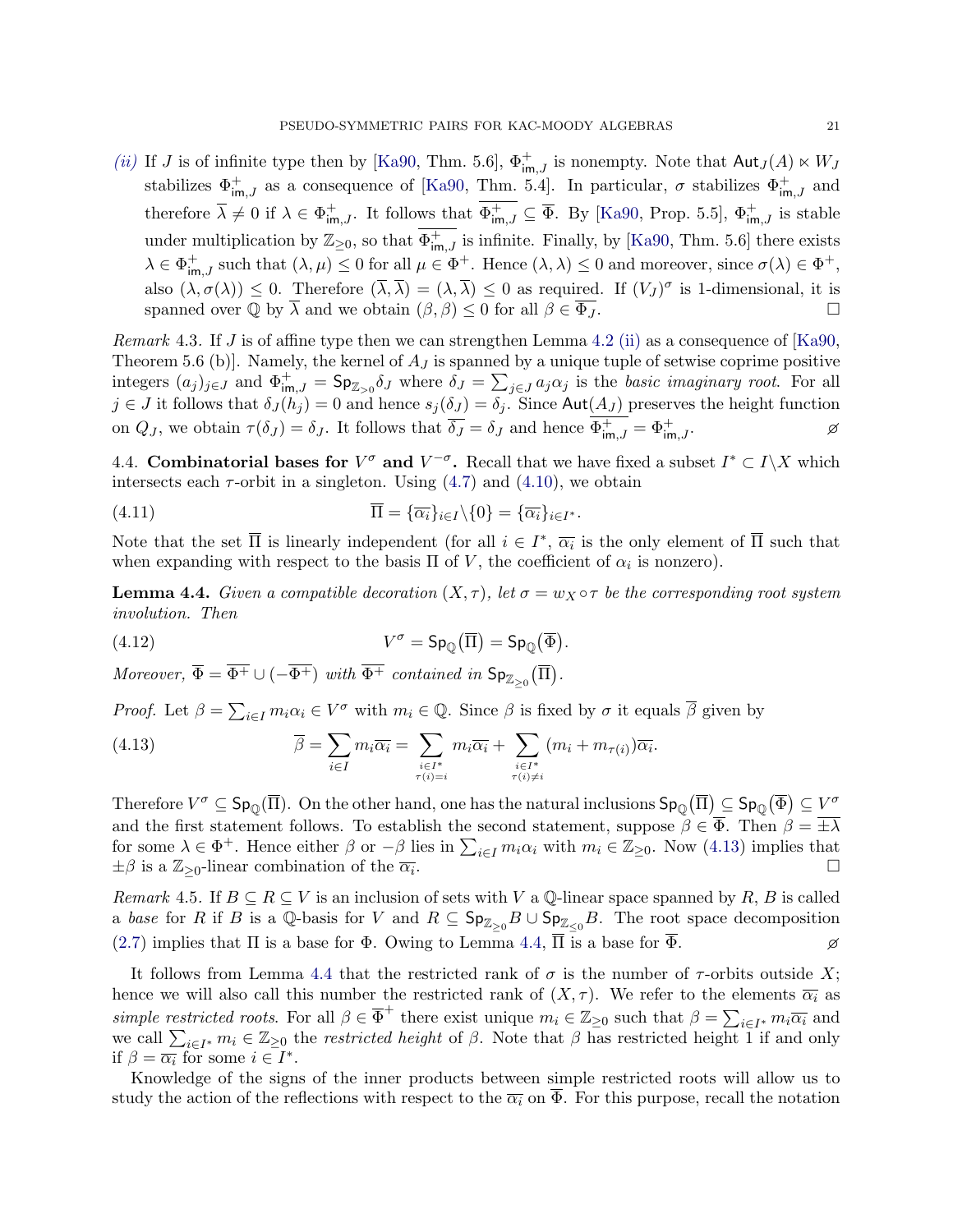$X[i] = X \cup \{i, \tau(i)\}\$ for  $i \in I\backslash X$ . It suffices to take  $i \in I^*$ . It will turn out to matter greatly whether  $X[i]$  is of finite type, so we define

(4.14) 
$$
\widetilde{I} = \{i \in I^* : X[i] \text{ is of finite type}\}.
$$

**Example 4.6.** Let  $(X, \tau)$  be a compatible decoration. If I is of finite type then  $\widetilde{I} = I^*$ . If I is of affine type then  $I^*$  is nonempty (since  $X \neq I$ ) and there are two possibilities: if  $|I^*| = 1$  then  $X[i] = I$  for  $i \in I^*$  and hence  $\widetilde{I} = \emptyset$ ; if  $|I^*| > 1$  then  $\widetilde{I} = I^*$ . 2008 - 2008 - 2008 - 2008 - 2008 - 2008 - 2008 - 2008 - 2008 - 2008 - 2008 - 2008 - 2008 - 2008 - 2008 - 200<br>2008 - 2008 - 2008 - 2008 - 2008 - 2008 - 2008 - 2008 - 2008 - 2008 - 2008 - 2008 - 2008 - 2008 - 2008 - 2008

<span id="page-23-1"></span>**Lemma 4.7.** Let  $i, j \in I^*$ . Then  $(\overline{\alpha_i}, \overline{\alpha_j}) > 0$  if and only if  $i = j \in \tilde{I}$ .

*Proof.* We split up the proof into some casework. We will repeatedly use that  $\sigma$  stabilizes  $V_{X[i]}$  for any  $i \in I^*$  and is of restricted rank 1 as a root system involution of  $V_{X[i]}$ .

 $i = j \in I$ : In this case  $X[i]$  is of finite type and by Lemma [4.2](#page-21-4) [\(i\)](#page-21-2) we obtain  $(\overline{\alpha_i}, \overline{\alpha_i}) > 0$ .  $i = j \notin I$ : Now  $X[i]$  is of infinite type and  $(\overline{\alpha_i}, \overline{\alpha_j}) \leq 0$  by Lemma [4.2](#page-21-4) [\(ii\).](#page-21-3)

 $i \neq j$ : In this case  $i \notin X[j]$ . Recalling Lemma [2.3](#page-11-7) [\(iii\)](#page-11-3) one has  $\sigma(\alpha_j) = \alpha_{\tau(j)} + \sum_{j \in X} v_{ij} \alpha_j$  with  $v_{ij} \in \mathbb{Z}_{\geq 0}$ . Hence

(4.15) 
$$
2(\overline{\alpha_i}, \overline{\alpha_j}) = (\alpha_i, \alpha_j + \sigma(\alpha_j)) = (\alpha_i, \alpha_j) + (\alpha_i, \alpha_{\tau(j)}) + \sum_{k \in X} v_{ij}(\alpha_i, \alpha_k) \le 0,
$$
as required.

It follows that, if  $\tilde{I}$  is a proper subset of  $I^*$ , there are imaginary simple restricted roots, as there are for Borcherds' generalized Kac-Moody algebras [\[Bo88\]](#page-41-18).

We close this subsection with a description of the orthogonal complement  $V^{-\sigma}$ .

<span id="page-23-0"></span>**Lemma 4.8.** Given a compatible decoration  $(X, \tau)$ , let  $\sigma = w_X \circ \tau$  be the corresponding root system involution. Then

(4.16) 
$$
V^{-\sigma} = \mathrm{Sp}_{\mathbb{Q}}(\{\alpha_i\}_{i \in X} \cup \{\alpha_i - \alpha_{\tau(i)} : \tau(i) \neq i\}_{i \in I^*})
$$

and  $\Phi \cap V^{-\sigma} = \Phi_X$ .

*Proof.* Let  $\beta \in V^{-\sigma}$ . Then there exist  $m_i \in \mathbb{Q}$  such that  $\beta = \sum_{i \in I} m_i \alpha_i$ . It follows that  $\beta$  equals

(4.17) 
$$
\frac{\beta - \sigma(\beta)}{2} = \sum_{i \in I} m_i \frac{\alpha_i - \sigma(\alpha_i)}{2} = \sum_{i \in X} m_i \alpha_i + \sum_{i \in I \setminus X} \frac{m_i}{2} (\alpha_i - w_X(\alpha_{\tau(i)})).
$$

Here, the element  $\alpha_i - w_X(\alpha_{\tau(i)})$  equals  $\alpha_i - \alpha_{\tau(i)}$  plus a term in  $\mathsf{Sp}_{\mathbb{Q}}\{\alpha_i\}_{i \in X}$ , so we obtain the first statement. The second statement follows from the fact that  $\Phi = \Phi^{\ddagger} \cup (-\Phi^+)$ .

4.5. The Weyl group of the restricted root system. Let  $\beta \in V$  such that  $(\beta, \beta) > 0$ . Consider the idempotent linear map  $p_\beta: V \to V$  defined by  $p_\beta(\gamma) = \frac{(\beta, \gamma)}{(\beta, \beta)} \beta$  for all  $\gamma \in V$ ; it is idempotent. Consider the involution

$$
(4.18) \t\t s_{\beta} := \mathsf{id} - 2p_{\beta}.
$$

Note that the orthogonal decomposition  $V = \mathbb{Q}\beta \oplus \{\lambda \in V : (\lambda, \beta) = 0\}$  diagonalizes  $s_{\beta}$  and we refer to  $s_{\beta}$  as the *orthogonal reflection* associated to  $\beta$ , respectively. Because  $p_{\beta}$  is self-adjoint, so is  $s_{\beta}$ ; we conclude that  $s_{\beta}$  is an isometry. Finally,  $s_{\gamma} = s_{\beta}$  for all  $\gamma \in \mathbb{Q}_{\neq 0}\beta$ .

If in addition  $\beta \in V^{\sigma}$  for some root system involution  $\sigma$  then one easily checks that  $p_{\beta}$  commutes with  $\sigma$ , so that  $s_\beta$  commutes with  $\sigma$ . Hence  $s_\beta$  stabilizes  $V^\sigma$  and is therefore an isometry of  $V^\sigma$ . If f is any isometry of  $V^{\sigma}$  then

<span id="page-23-2"></span>
$$
(4.19) \t\t f \circ s_{\beta} \circ f^{-1} = s_{f(\beta)}.
$$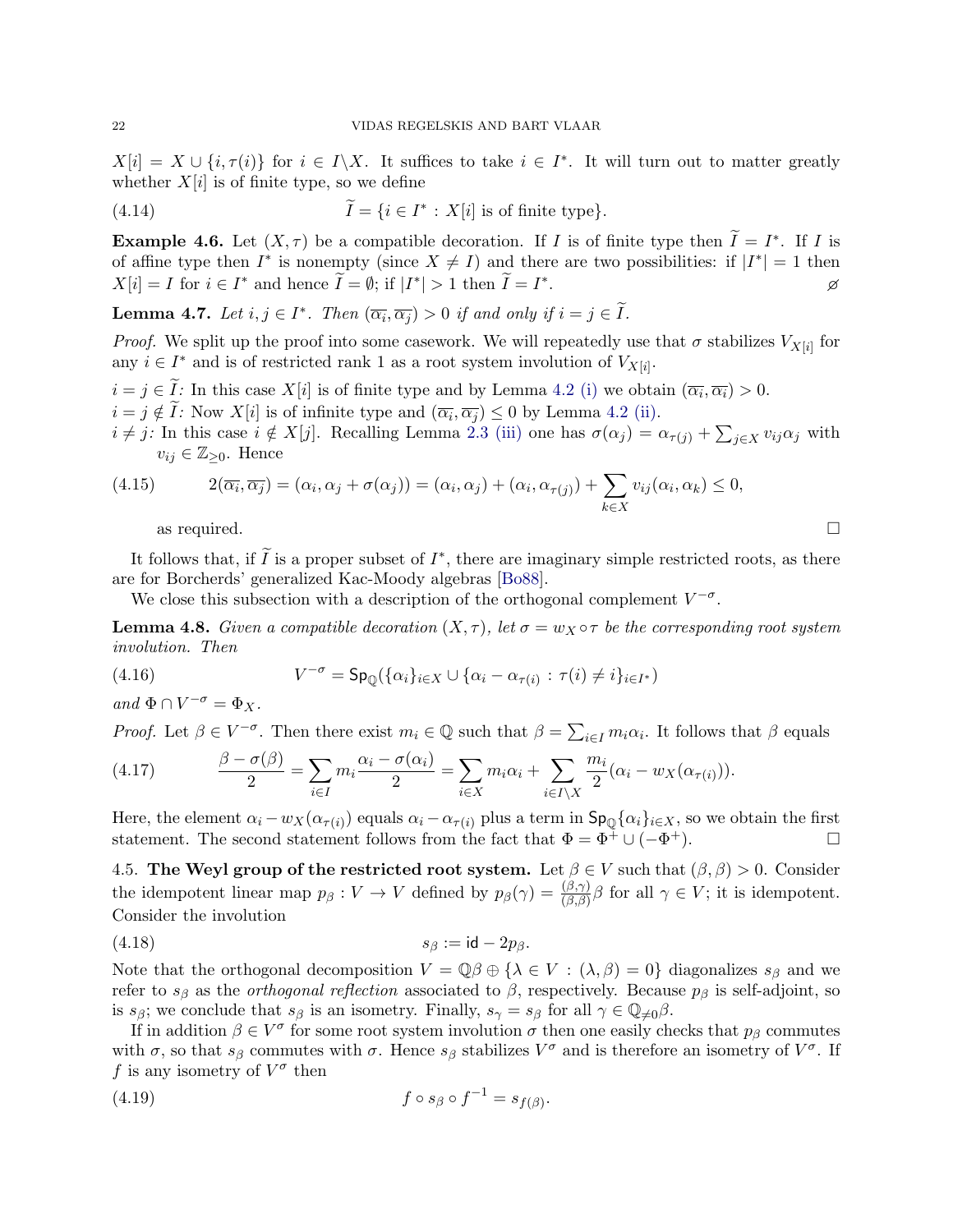**Definition 4.9.** The Weyl group of  $\overline{\Phi}$  is the following group:

(4.20) 
$$
W(\overline{\Phi}) := \langle \{s_{\beta}|_{V^{\sigma}} : \beta \in \overline{\Phi}, (\beta, \beta) > 0\} \rangle \leq \mathsf{GL}(V^{\sigma}).
$$

We call the elements  $\overline{s_i} := s_{\overline{\alpha_i}}|_{V^{\sigma}}$  with  $i \in I$  simple restricted reflections.

The following basic property will later help us show that the set  $\{\overline{s_i}\}_{i\in I}$  generates  $W(\Phi)$ .

<span id="page-24-3"></span>**Lemma 4.10.** For all  $i \in \widetilde{I}$ ,  $\overline{s_i}$  stabilizes  $\overline{\Phi^+} \backslash \mathbb{Q} \overline{\alpha_i}$ .

*Proof.* This is a variation on a standard argument, see e.g. [\[Hu90,](#page-42-34) Prop. 1.4]. Let  $i \in \tilde{I}$  be arbitrary and let  $\beta \in \overline{\Phi^+} \setminus \mathbb{Q} \overline{\alpha_i}$ . By Lemma [4.4,](#page-22-1) there exist  $m_j \in \mathbb{Z}_{\geq 0}$  such that

(4.21) 
$$
\beta = \sum_{j \in I^*} m_j \overline{\alpha_j}.
$$

Since  $\beta \notin \mathbb{Q} \overline{\alpha_i}$  there exists  $j \in I^* \setminus \{i\}$  such that  $m_j \in \mathbb{Z}_{>0}$ . At the same time  $\overline{s_i}(\beta) = \beta - 2 \frac{(\overline{\alpha_i}, \beta)}{(\overline{\alpha_i}, \overline{\alpha_i})}$  $\frac{\overline{(\alpha_i,\beta)}}{\overline{(\alpha_i,\alpha_i)}}\overline{\alpha_i}$ with the same coefficient  $m_j$ . By the second statement of Lemma [4.4,](#page-22-1)  $\overline{s_i}(\beta) \in \overline{\Phi^+}$ . Finally, if  $\overline{s_i}(\beta) \in \mathbb{Q} \overline{\alpha_i}$  then applying  $\overline{s_i}$  produces a contradiction with  $\beta \notin \mathbb{Q} \overline{\alpha_i}$ . . □

4.6. The group  $W^{\sigma}$  and the restricted Weyl group  $\overline{W}$ . For any linear map  $\psi : V \to V$  and any subset  $S \subseteq W$  we may consider the following subset of W:

(4.22) 
$$
S^{\psi} = \{ w \in S : w \circ \psi = \psi \circ w \text{ as linear maps on } V \}.
$$

Given a root system automorphism  $\sigma$ , for all  $w \in W^{\sigma}$ , w stabilizes  $V^{\sigma}$  and we may consider  $w|_{V^{\sigma}}$ .

**Definition 4.11** ([\[Sch69,](#page-43-6) [He84\]](#page-42-15)). Given a root system involution  $\sigma$  of  $\Phi$ , we define the *restricted* Weyl group as

<span id="page-24-1"></span>
$$
\overline{W} := \{w|_{V^{\sigma}} : w \in W^{\sigma}\}.
$$

We may consider the groups  $W(\overline{\Phi})$  and  $\overline{W}$  for any root system involution. It is natural to expect that for suitable  $\sigma$  they are isomorphic. In the remainder of this section we will always assume

$$
\sigma = w_X \circ \tau
$$

for some compatible decoration  $(X, \tau)$ . We will show in the remainder of this section that for certain compatible decorations both  $W(\overline{\Phi})$  and  $\overline{W}$  are isomorphic to a third combinatorially defined group  $\widetilde{W} \leq W^{\sigma}$  (and hence to each other, as desired). In order to do this we develop some more properties of  $W^{\sigma}$  and  $\overline{W}$ . Note that

(4.24) 
$$
W^{\sigma} = \{ w \in W : w_X w = \tau(w) w_X \}
$$

and that any  $w \in W_X$  satisfies  $w_X w w_X = o_X(w) = \tau(w)$ , so that  $W_X \leq W^{\sigma}$ .

<span id="page-24-0"></span>**Lemma 4.12.** The group  $W_X$  is the kernel of the homomorphism  $\cdot|_{V_{\sigma}} : W^{\sigma} \to \overline{W}$ .

Proof. The proof of [\[He84,](#page-42-15) Prop. 3.1], which relies on [\[Bo68,](#page-41-17) Ch. V, §3.3, Prop. 1] and Lemma [4.8,](#page-23-0) immediately generalizes to the Kac-Moody setting. Also cf.  $[Lo80, Thm. 1.3]$  $[Lo80, Thm. 1.3]$ .  $\square$ 

<span id="page-24-2"></span>As a consequence of Lemma [4.12,](#page-24-0)  $W_X$  is a normal subgroup of  $W^{\sigma}$  and

$$
(4.25) \t\t W^{\sigma} \cong W_X \rtimes \overline{W}.
$$

Consider the set of minimal left coset representatives of  $W_X$ :

(4.26) 
$$
W^X = \{w \in W : \forall j \in X \ \ell(s_j w) > \ell(w)\}.
$$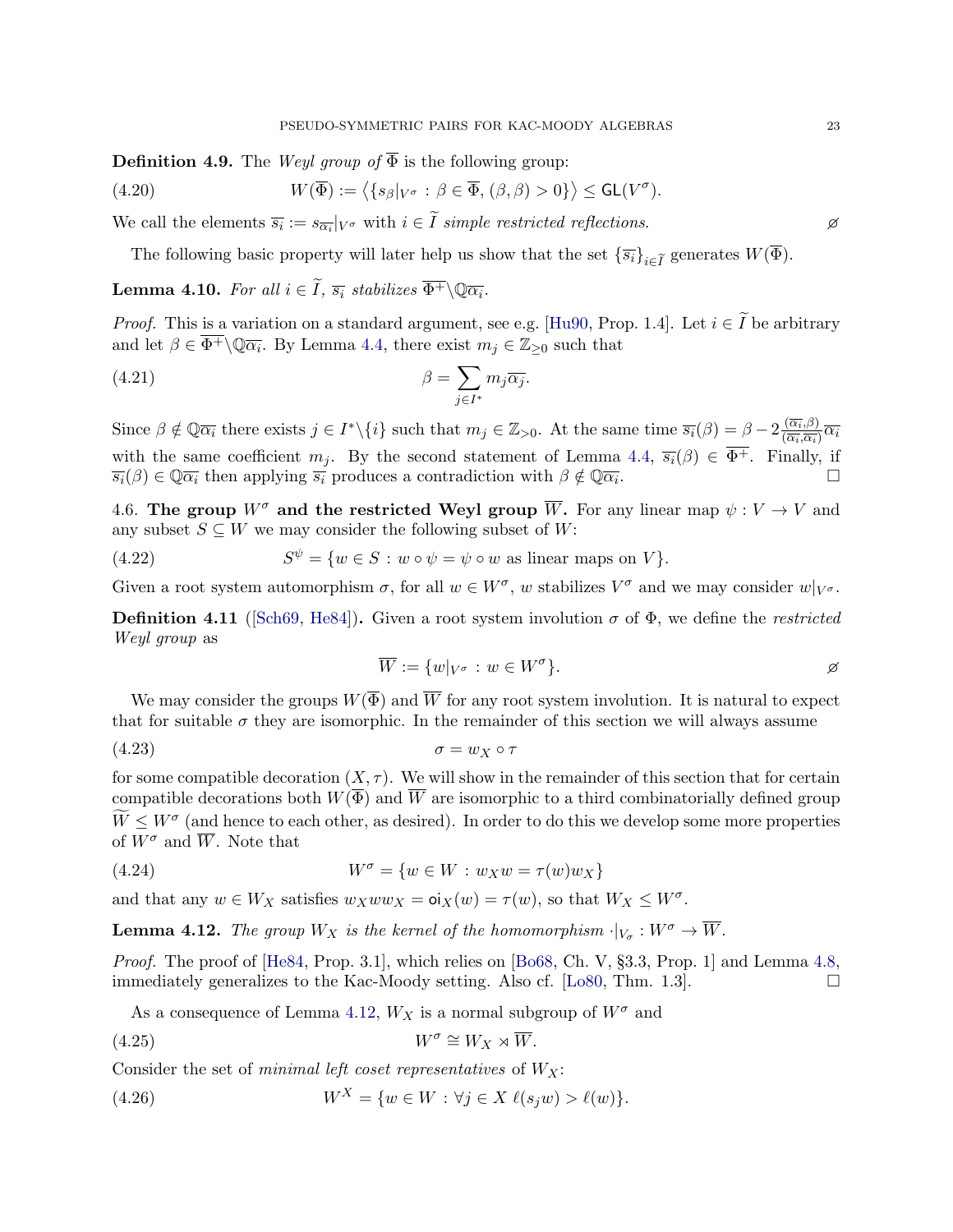Because  $\tau$  permutes  $\{s_j\}_{j\in X}$  and preserves the length function on W, the set  $W^X$  is also  $\tau$ -stable. By the natural generalization of the arguments in e.g. [\[Hu90,](#page-42-34) Prop. 1.10] to infinite Coxeter groups, one has

(4.27) 
$$
W = W_X \cdot W^X, \qquad W_X \cap W^X = \{1\},
$$

i.e. for all  $w \in W$  there exists a unique  $(u, v) \in W_X \times W^X$  such that  $w = uv$ . Since  $\sigma$  fixes  $W_X$ pointwise, we deduce

<span id="page-25-0"></span>(4.28) 
$$
W^{\sigma} = W_X \cdot (W^X)^{\sigma}, \qquad W_X \cap (W^X)^{\sigma} = \{1\}.
$$

For two subsets  $S, S' \subseteq W$ , we write  $N_S(S') = \{w \in S \mid wS' = S'w\}$  for the normalizer of S' in S. We will now show that  $(W^X)^\sigma$  can be identified with the  $\tau$ -fixed point subset in

$$
(4.29) \t\t\t W := N_{W^X}(W_X).
$$

<span id="page-25-1"></span> ${\bf Lemma \ 4.13.} \,\, (W^X)^\sigma = {\cal W}^\tau.$ 

*Proof.* Let  $w \in (W^X)^\sigma$  be arbitrary. Because w commutes with  $\sigma$  and  $W_X$  is normal,

$$
(4.30) \t\t w_X \cdot \tau(w) = w \cdot w_X = u \cdot w
$$

for some  $u \in W_X$ . Since decompositions in  $W = W_X \cdot W^X$  are unique, it follows that  $\tau(w) = w$  so that  $(W^X)^\sigma \subseteq W^\tau$ . Since  $W_X$  is a normal subgroup of  $W^\sigma$  we obtain  $(W^X)^\sigma \subseteq W^\tau$ .

To prove the reverse inclusion, assume that  $w \in \mathcal{W}^{\tau}$  so that  $wW_Xw^{-1} = W_X$ . For all  $u \in W_X$ there exists a unique  $v \in W_X$  such that  $wu = vw$ ; since  $w \in W^X$  we obtain  $\ell(v) \leq \ell(u)$ . On the other hand,  $W_X$  is finite so conjugation by w is surjective. It follows that  $ww_X = w_Xw$ . Since  $\tau(w) = w$ , [\(4.24\)](#page-24-1) now implies that  $w \in W^{\sigma}$ . . □<br>.

By a statement in [\[Lu03,](#page-42-18) 25.1], which relies on [Lu03, Prop. 1.5, Lemma 2.2], the set  $W$  is a group. Comparing [\(4.25\)](#page-24-2) and [\(4.28\)](#page-25-0), making use of Lemma [4.13](#page-25-1) we obtain

# <span id="page-25-3"></span>Proposition 4.14.  $\overline{W} \cong \mathcal{W}^{\tau}$ .

4.7. A combinatorial prescription of the simple restricted reflections: the group  $\widetilde{W}$ . Recall that  $W(\overline{\Phi})$  was not defined as a subgroup of W. We now discuss a particular subgroup  $W \leq W$  defined in terms of explicit generators  $\tilde{s}_i$ , see e.g. [\[Lu76,](#page-42-14) §5], [\[Lu03,](#page-42-18) Ch. 25] and [\[GI14\]](#page-42-32),<br>with the sim of baying an isomorphic sony of  $W(\overline{\Phi})$  in W. In particular we will strive to choose with the aim of having an isomorphic copy of  $W(\overline{\Phi})$  in W. In particular we will strive to choose the  $\widetilde{s}_i \in W$  so that  $\widetilde{s}_i|_{V^{\sigma}} = \overline{s_i}$ . Having achieved this, we will obtain a straightforward proof that  $W(\overline{\Phi})$  is generated by the  $\overline{s_i}$ .  $W(\overline{\Phi})$  is generated by the  $\overline{s_i}$ .

Note that the simple restricted reflection  $\overline{s_i}$  fixes pointwise  $\{\beta \in V^{\sigma} : (\beta, \overline{\alpha_i}) = 0\}$ . The following lemma justifies selecting  $\widetilde{s}_i$  from  $W_{X[i]}$ .

<span id="page-25-2"></span>**Lemma 4.15.** Let  $i \in I^*$ . If  $w \in W_{X[i]}$  stabilizes  $V^{\sigma}$  then w fixes pointwise  $\{\beta \in V^{\sigma} : (\beta, \overline{\alpha_i}) = 0\}.$ 

*Proof.* Recall that  $W_{X[i]}$  is generated by  $\{s_j\}_{j\in X}\cup \{s_i,s_{\tau(i)}\}\$ . If  $j\in X$  then  $\overline{\alpha_j}=0$  so that the orthogonality of the decomposition [\(4.3\)](#page-21-6) implies that  $s_j$  fixes  $V^{\sigma}$  pointwise (and hence also the relevant subspace). Now let  $\beta \in V^{\sigma}$  such that  $(\beta, \overline{\alpha_i}) = 0$ . It remains to prove that  $s_i$  and  $s_{\tau(i)}$  fix β. From [\(4.8\)](#page-21-7) it follows that  $\tau(\beta) = \beta$ . Hence  $(\beta, \overline{\alpha_i}) = 0$  implies  $(\beta, \alpha_i) = (\beta, \alpha_{\tau(i)}) = 0$  so that both  $s_i$  and  $s_{\tau(i)}$  fix  $\beta$ .  $\Box$ 

Recall that for  $i \in I^*\setminus\widetilde{I}$  we have not defined a simple restricted reflection  $\overline{s_i}$ . Indeed, the following lemma shows that there are no involutions in W that negate  $\overline{\alpha_i}$ .

**Lemma 4.16.** Suppose that  $i \in I^*$  is such that  $X[i]$  is of infinite type. No involutive element of W sends  $\overline{\alpha_i}$  to  $-\overline{\alpha_i}$ .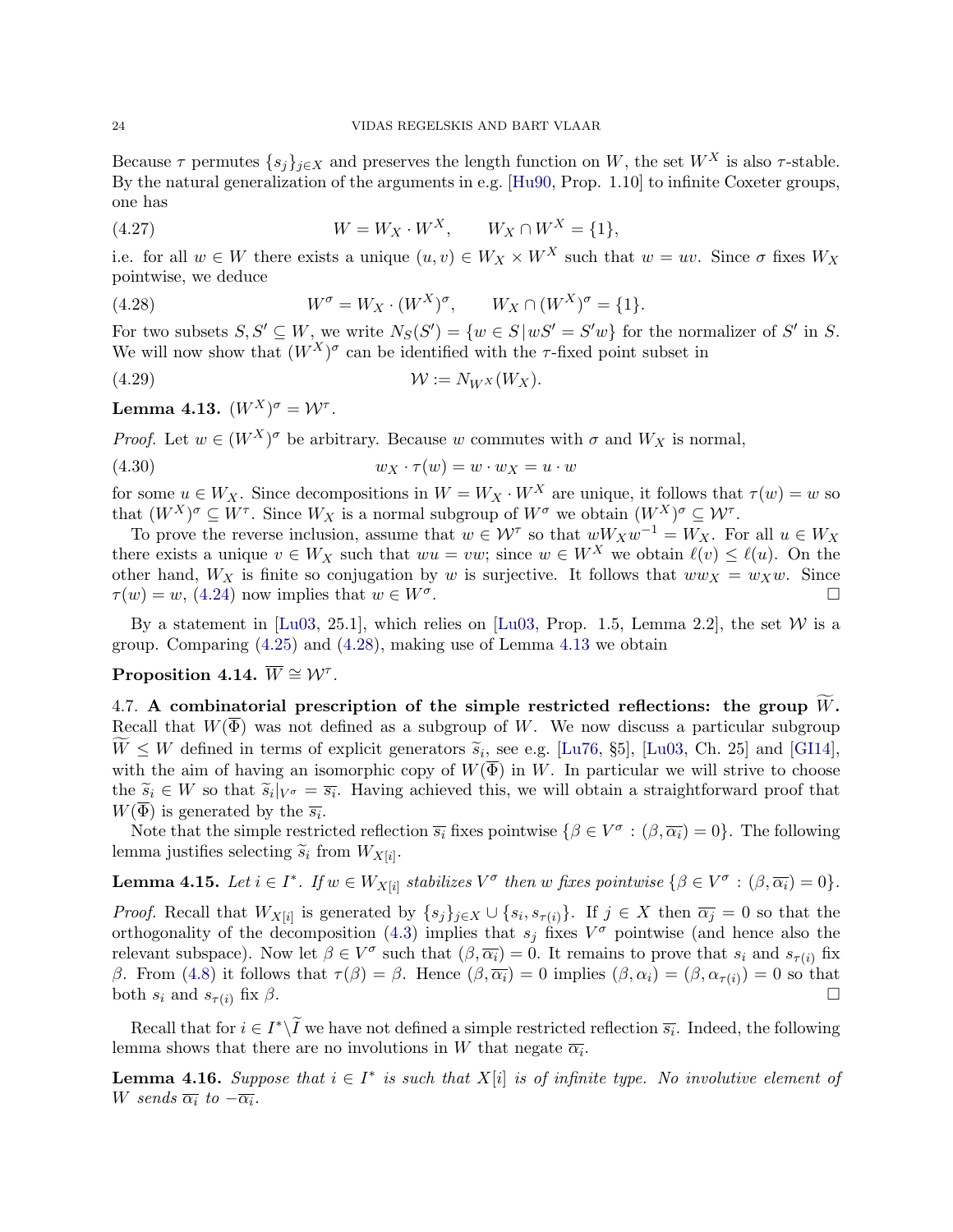*Proof.* Lemma [4.4](#page-22-1) implies that  $(V_{X[i]})^{\sigma}$  is 1-dimensional, so that  $(\overline{\alpha_i}, \overline{\alpha_i}) \leq 0$  by Lemma [4.2](#page-21-4) [\(ii\).](#page-21-3) Now suppose there is an involution  $w \in W$  such that  $w(\overline{\alpha_i}) = -\overline{\alpha_i}$ . By [\[Ri82,](#page-43-20) Thm. A(a)]<sup>[4](#page-26-0)</sup> there exists  $v \in W$  and  $Z \subseteq I$  of finite type such that  $w = v \circ w_Z \circ v^{-1}$ . Hence  $v^{-1}(\overline{\alpha_i})$  is fixed by  $-w_Z$ . Since  $W_Z$  maps  $Q^+\backslash Q_Z$  to  $Q^+$ , it follows that  $v^{-1}(\overline{\alpha_i})\in V_Z$ . Since Z is of finite type, the bilinear form (, ) is positive definite on  $V_Z$ , so that  $(\overline{\alpha_i}, \overline{\alpha_i}) = (v^{-1}(\overline{\alpha_i}), v^{-1}(\overline{\alpha_i})) > 0$ , contradicting the first statement of the Lemma.  $\Box$ 

Given  $i \in I^*$ , we now engineer the desired element  $\widetilde{s}_i$ . There are two clear desirable properties:<br>should commute with  $\sigma$  (so that it stabilizes  $V^{\sigma}$ ) and should sond  $\overline{\sigma}$ ;  $\overline{C}$  (see to  $\overline{\sigma}$ ; (hones  $\widetilde{s}_i$  should commute with  $\sigma$  (so that it stabilizes  $V^{\sigma}$ ) and should send  $\overline{\alpha}_i \in V_{X[i]}$  to  $-\overline{\alpha}_i$  (hence  $\widetilde{s}_i$  will<br>be involutive). By Lamma 4.15, it is natural to shoose  $\widetilde{s}_i \subset W$ , ... Since the lan be involutive). By Lemma [4.15,](#page-25-2) it is natural to choose  $\widetilde{s}_i \in W_{X[i]}$ . Since the longest element acts as multiplication by  $\phantom{s}1$  on  $V_{\text{ext}}$  up to a diagram automorphism it is natural to set  $\widetilde{s}_i = u_i$  where as multiplication by  $-1$  on  $V_{X[i]}$  up to a diagram automorphism, it is natural to set  $\widetilde{s}_i = u \cdot w_{X[i]}$ for some  $u \in W_{X[i]}$ . The two required properties are now seen to be equivalent to

<span id="page-26-1"></span>(4.31) 
$$
\alpha_i + \sigma(\alpha_i) \in (Q_{X[i]})^{u \cdot \text{ooi}_{X[i]}}, \qquad u \cdot w_{\text{oi}_{X[i]}(X)} = w_X \cdot \tau(u).
$$

If we choose  $u \in W_X$  then  $u \circ \text{o}i_{X[i]}$  maps  $\alpha_i + \sigma(\alpha_i) \in Q^+ \backslash Q_X$  to  $Q^+ \backslash Q_X$ , which supports the first condition in [\(4.31\)](#page-26-1). A natural choice for u is now  $u = w_X$ , since in this case  $\tilde{s}_i$  has minimal length. For this choice the last condition in [\(4.31\)](#page-26-1) amounts to  $\mathfrak{oi}_{X[i]}(w_X) = w_X$ . Assuming this and recalling Lemma [2.28,](#page-11-4) we see that the first condition in [\(4.31\)](#page-26-1) is satisfied. Hence we are led to the following definition.

**Definition 4.17** (See e.g. [\[Lu03,](#page-42-18) 25.1] and [\[GI14,](#page-42-32) Rmk. 8]). We define  $W := \langle {\{\tilde{s}_i\}}_{i \in I} \rangle \leq W$  where

<span id="page-26-2"></span>(4.32) 
$$
\widetilde{s}_i := w_X \cdot w_{X[i]} \in W_{X[i]}, \qquad i \in I.
$$

<span id="page-26-10"></span>Since the  $\tilde{s}_i$  are fixed by  $\tau$  in  $\text{Aut}(A) \ltimes W$ , we immediately obtain

$$
(4.33)\t\t\t \widetilde{W} \leq W^{\tau}.
$$

**Example 4.18.** It is useful to spell out the generator  $\tilde{s}_i$  in certain typical configurations. Let  $i \in I$ .

- (i) If  $i \in X^{\perp}$  then  $\tau(i) \in X^{\perp}$  by Lemma [2.3](#page-11-7) [\(i\).](#page-11-1) In this case  $w_{X[i]} = w_X \cdot w_{\{i,\tau(i)\}}$  so that  $\widetilde{s}_i = w_{\{i,\tau(i)\}}$ . There are now three possibilities:  $\tau(i) = i$  (i.e.  $i \in I_{\text{ns}}$ ), so that  $\{i, \tau(i)\}$  is of type  $A_1$  and  $\tilde{s}_i = s_i$ ;  $a_{i\tau(i)} = 0$  (i.e.  $\tau(i) \neq i$  and  $i \notin I_{\text{diff}}$ ), so that  $\{i, \tau(i)\}$  is of type  $A_1 \times A_1$ and  $\widetilde{s}_i = s_i s_{\tau(i)}$ ;  $a_{i\tau(i)} = 1$ , so that  $\{i, \tau(i)\}$  is of type  $A_2$  and  $\widetilde{s}_i = s_i s_{\tau(i)} s_i$ .<br>Suppose that  $\tau(i) = i$  and that  $X^{[i]}$  is of rank 3. Hones  $X = \{i\}$  and a
- (ii) Suppose that  $\tau(i) = i$  and that  $X[i]$  is of rank 2. Hence  $X = \{j\}$  and  $a_{ij}a_{ji} \in \{0, 1, 2, 3\}.$ It follows that  $\tilde{s}_i = w_{\{j\}} \cdot w_{\{i,j\}} \in \{s_i, s_i s_j, s_i s_j s_i, s_i s_j s_i\}$ , respectively. Note that  $\tilde{s}_i$  is an involution over if  $g_i, g_j, s_i s_j s_i, s_i s_j s_i s_j s_i\}$ , respectively. involution except if  $a_{ij}a_{ji} = 1$ .

The following key result shows that, given the definition [\(4.32\)](#page-26-2), the desirable properties of  $\tilde{s}_i$  are equivalent to each other and to the condition that  $(X, \tau)$  is a generalized Satake diagram. It extends the result [\[RV20,](#page-43-5) Thm. 2.1] which itself combined and extended results in [\[He84\]](#page-42-15) and [\[Lu03\]](#page-42-18).

<span id="page-26-6"></span><span id="page-26-5"></span>Proposition 4.19. The following statements are equivalent:

$$
(i) \ \widetilde{W} \leq W^{\sigma};
$$

- <span id="page-26-7"></span>(ii)  $\widetilde{s}_i$  is an involution for all  $i \in I$ ;<br> $(iii)$   $(s_i)$  is the law decomposition
- <span id="page-26-8"></span>(iii)  $\{s_j\}_{j\in X}$  is stable under conjugation by elements of  $\widetilde{W}$ ;
- <span id="page-26-9"></span> $(iv) \Phi_X^+$  is  $\widetilde{W}$ -stable;
- <span id="page-26-3"></span>(v)  $(X, \tau)$  is a generalized Satake diagram;
- <span id="page-26-4"></span>(vi)  $\widetilde{W}$  stabilizes  $V^{\sigma}$ ;

<span id="page-26-0"></span><sup>&</sup>lt;sup>4</sup>This is a special case of the result [\[Sp85,](#page-43-4) Prop. 3.3] which we used in Section [2.8.](#page-10-3)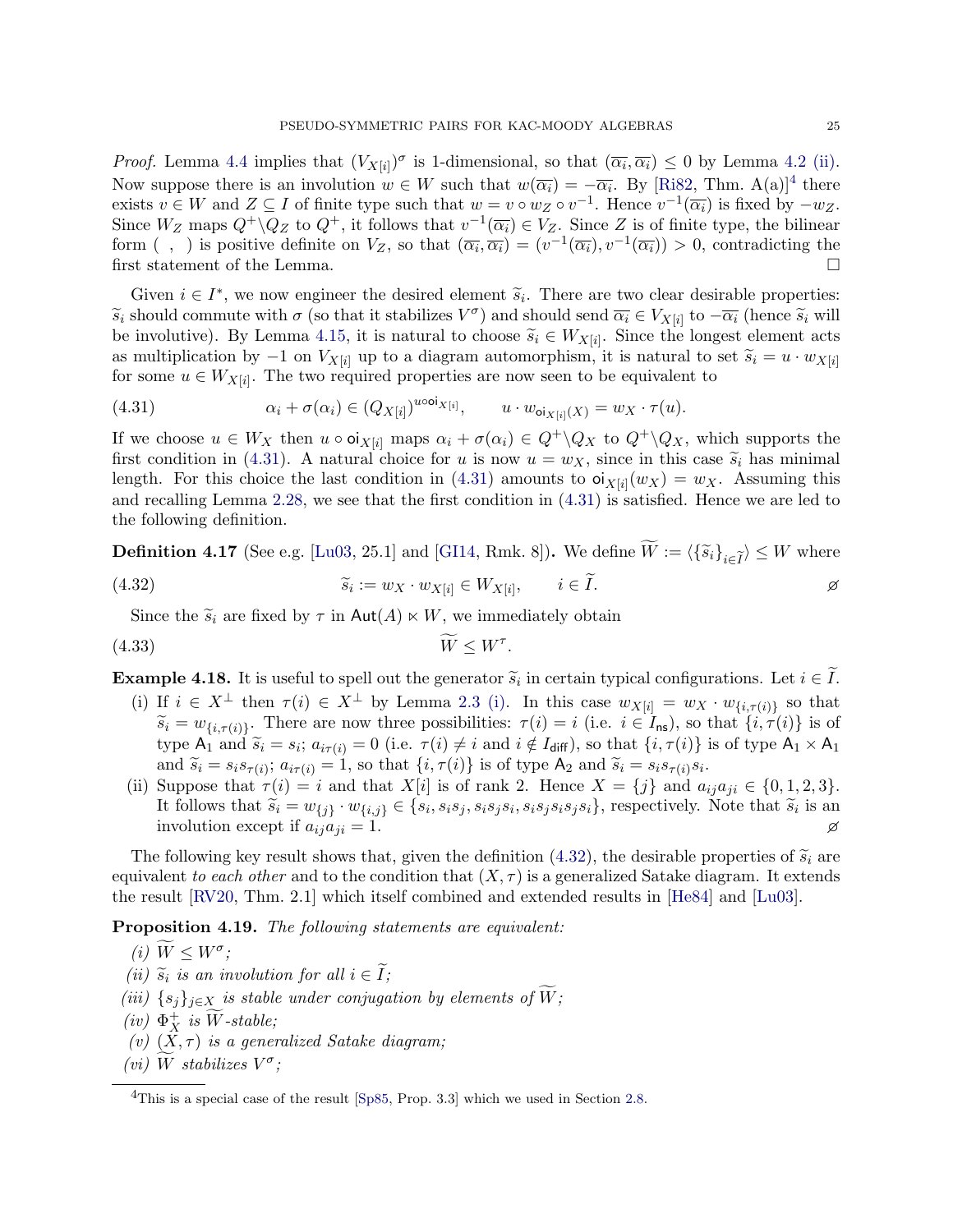<span id="page-27-4"></span><span id="page-27-0"></span>(vii)  $\widetilde{s}_i(\overline{\alpha_i}) = -\overline{\alpha_i}$  for all  $i \in \widetilde{I}$ ; (viii)  $\widetilde{W} \leq N_W(W_X)$ .

*Proof.* Note that each statement except [\(v\)](#page-26-3) is a statement about the finite group  $W_{X[i]}$ ; for instance, [\(vi\)](#page-26-4) is equivalent to the statement that for all  $i \in \tilde{I}$ ,  $\tilde{s}_i$  stabilizes  $V^{\sigma}$ . Furthermore, recall Definition  $3.4$  (i) Since the excluded connected component  $\tilde{\Omega}$  is of finite type, it follows that  $(X, \tau)$ [3.4](#page-16-0) [\(i\).](#page-16-2) Since the excluded connected component  $\circ \bullet$  is of finite type, it follows that  $(X, \tau)$  is a generalized Satake diagram if and only if for all  $i \in \tilde{I}$  such that  $\tau(i) = i$  the connected component of the subdiagram  $X[i]$  containing i is not of type  $A_2$ . Hence all statements in Proposition [4.19,](#page-26-5) including [\(v\),](#page-26-3) can be written in the form "For all  $i \in I$ , ...". It therefore suffices to prove the equivalence of the statements for a given fixed  $i \in I$ . We can refer to the proof of the finite-type result  $[RV20, Thm. 2.1]$  $[RV20, Thm. 2.1]$  for the equivalence of statements [\(i\),](#page-26-6) [\(v\)](#page-26-3) and [\(vii\),](#page-27-0) as well as the statement

<span id="page-27-1"></span>
$$
(4.34) \t\t w_X \cdot w_{X[i]} = w_{X[i]} \cdot w_X,
$$

which is easily seen to be equivalent to [\(ii\).](#page-26-7) By  $(2.13)$  (with X replaced by  $X[i]$ ),  $(4.34)$  can be rephrased as the condition

<span id="page-27-2"></span>
$$
(4.35) \t\t\t\t \text{oi}_{X[i]}(w_X) = w_X
$$

which we encountered above, and which in turn is equivalent to [\(iii\).](#page-26-8) By  $(2.14)$ ,  $(4.35)$  is equivalent to

$$
(4.36) \t\t\t\t\t \text{oi}_{X[i]}(X) = X.
$$

In turn, this is equivalent to

<span id="page-27-3"></span>(4.37) 
$$
w_{X[i]}(\Phi_X^+) = -\Phi_X^+.
$$

Since also  $w_X(\Phi_X^+) = -(\Phi_X^+), (4.37)$  $w_X(\Phi_X^+) = -(\Phi_X^+), (4.37)$  is equivalent to [\(iv\).](#page-26-9)

In order prove that the remaining statements [\(vi\)](#page-26-4) and [\(viii\)](#page-27-4) are equivalent to the others, it remains to establish some implications.

 $(i) \Rightarrow (vi)$  $(i) \Rightarrow (vi)$ : This is clear.

- $(iii) \Rightarrow (viii)$  $(iii) \Rightarrow (viii)$ : This is clear.
- $(vi) \Rightarrow (v)$  $(vi) \Rightarrow (v)$  $(vi) \Rightarrow (v)$  and  $(viii) \Rightarrow (v)$  $(viii) \Rightarrow (v)$ : We prove the contrapositives. Suppose  $\circ \bullet$  is a connected component of  $X[i]$ . Then  $\tau(i) = i$  and there exists  $j \in X$  such that  $w_{X[i]} | s_{p_0} \{ \alpha_i, \alpha_j \}$  equals  $s_i s_j s_i = s_j s_i s_j$ . Hence  $\widetilde{s}_i = w_{\{i,j\}}w_{\{i\}} = s_i s_j$ . Note that  $\sigma|_{\mathsf{Sp}_\mathbb{Q}\{\alpha_i,\alpha_j\}} = s_j$ . We obtain  $\overline{\alpha_i} = \alpha_i + \frac{1}{2}$  $\frac{1}{2}\alpha_j \in V^{\sigma}$ . It follows that  $\widetilde{s}_i(\overline{\alpha_i}) = s_i(\alpha_i + \frac{1}{2})$ <br>Furthermore conjugation by  $w_{\text{max}}$ .  $(\frac{1}{2}\alpha_j) = \frac{1}{2}(\alpha_j - \alpha_i)$  which is not fixed by  $\sigma$ , as required. Furthermore, conjugation by  $w_{X[i]}$  maps  $s_j$  to  $s_i$ , so that  $w_{X[i]}$  does not normalize  $W_X$ .  $\Box$

Remark 4.20. Suppose  $(X, \tau)$  is not a generalized Satake diagram. Let  $i \in I^*$  be such that  $X[i]$ has  $\circ \bullet$  as a connected component.

- (i) Note that  $\tilde{s}_i$  does not stabilize  $V^{\sigma}$ , but it does stabilize the subspace  $\{\beta \in V^{\sigma} : (\beta, \overline{\alpha_i}) = 0\}$ , so there is no contradiction between Lemma 4.15 and Proposition 4.19 (vi) so there is no contradiction between Lemma [4.15](#page-25-2) and Proposition [4.19](#page-26-5) [\(vi\).](#page-26-4)
- (ii) The generator  $\tilde{s}_i$  is of order 3. Hence in this case W is a (possibly infinite) complex reflection cross We will not pursue this further here group. We will not pursue this further here.

4.8. The group  $W(\overline{\Phi})$  revisited. Note that Lemma [4.15](#page-25-2) and Proposition [4.19](#page-26-5) [\(vi\)-](#page-26-4)[\(vii\)](#page-27-0) combine to imply that, for all  $i \in I$ ,

<span id="page-27-5"></span>.

$$
\widetilde{s}_i|_{V_{\sigma}} = \overline{s}_i
$$

As a consequence we obtain a group map  $\phi: W \to W(\overline{\Phi})$ . We now proceed as in [\[DK19,](#page-42-19) Sec. 2.3] to show that  $\phi$  is an isomorphism. Denote by  $W'(\overline{\Phi})$  the subgroup of  $W(\overline{\Phi})$  generated by  $\{\overline{s_i}\}_{i\in\widetilde{I}}$ .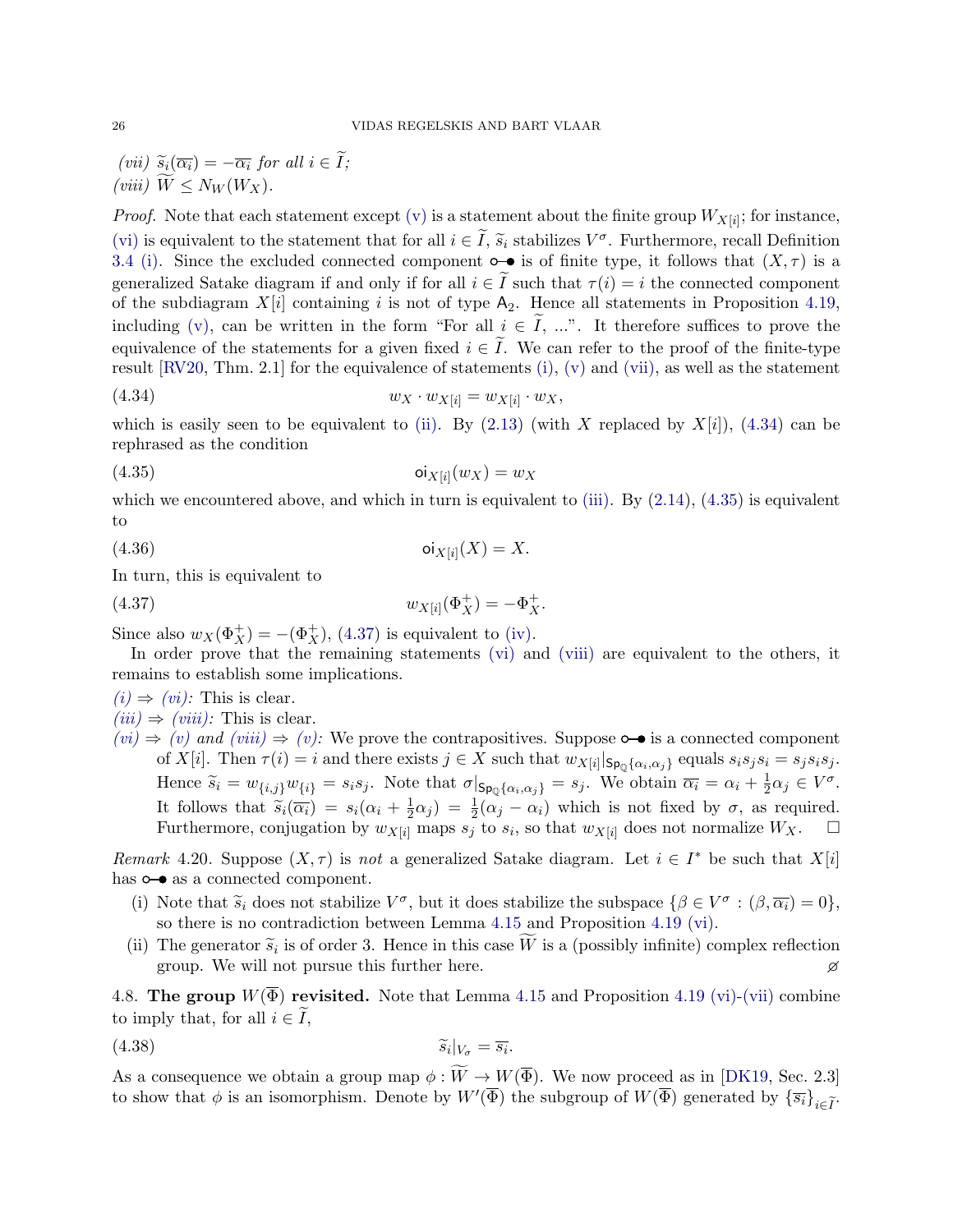The following lemma is similar to a key technical step in the standard proof that Weyl groups of root systems are generated by the simple reflections, see e.g. [\[Hu90,](#page-42-34) Thm. 1.5, Step (1) of proof], but we feel it is beneficial to go through it carefully in the restricted Kac-Moody setting.

<span id="page-28-1"></span>**Lemma 4.21.** Let  $\beta \in \overline{\Phi^+}$  be and assume that  $(\beta, \beta) > 0$ . Then the W'( $\overline{\Phi}$ )-orbit through  $\beta$ intersects  $\mathbb{Z}_{\geq 0}$  $\overline{\alpha_i}$  for some  $i \in \widetilde{I}$ .

*Proof.* Denote the orbit under consideration by [ $\beta$ ]. By Lemma [4.7,](#page-23-1) if  $\overline{\alpha_i} \in [\beta]$  then  $i \in I$ . Hence it is sufficient to prove that  $[\beta]$  intersects  $\mathbb{Z}_{\geq 0} \overline{\alpha_i}$  for some  $i \in I^*$ .

Since  $[\beta] \cap \overline{\Phi^+}$  contains  $\beta$ , it is nonempty. Now pick any  $\mu \in \Phi^+$  such that  $\overline{\mu}$  is an element of  $[\beta] \cap \overline{\Phi^+}$ . By Lemma [4.4,](#page-22-1)  $\overline{\mu} = \sum_{j \in I^*} m_j \overline{\alpha_j}$  with  $m_j \in \mathbb{Z}_{\geq 0}$ . Since  $(\overline{\mu}, \overline{\mu}) = (\beta, \beta) > 0$ , there exists  $i \in I^*$  such that  $(\overline{\mu}, \overline{\alpha_i}) > 0$ . If  $\overline{\mu} \in \mathbb{Z}_{\geq 0} \overline{\alpha_i}$ , we are done. Otherwise consider  $\overline{s_i}(\overline{\mu})$  which lies in  $\overline{\Phi^+}\setminus \mathbb{O}\overline{\alpha_i}$  by Lemma [4.10.](#page-24-3) We obtain

<span id="page-28-0"></span>(4.39) 
$$
\overline{s_i}(\overline{\mu}) - \overline{\mu} = -2 \frac{(\overline{\alpha_i}, \overline{\mu})}{(\overline{\alpha_i}, \overline{\alpha_i})} \overline{\alpha_i} \in \mathbb{Q}_{< 0} \overline{\alpha_i}.
$$

On the other hand,

(4.40) 
$$
\overline{s_i}(\overline{\mu}) - \overline{\mu} = \widetilde{s}_i(\overline{\mu}) - \overline{\mu} = \overline{\widetilde{s}_i(\mu) - \mu}
$$

as a consequence of [\(4.38\)](#page-27-5) and Proposition [4.19](#page-26-5) [\(i\).](#page-26-6) Since  $\tilde{s}_i(\mu) - \mu \in \mathsf{Sp}_{\mathbb{Z}}\{\alpha_j\}_{j \in X[i]}$  it follows<br>that  $\overline{\alpha}(\overline{\alpha}) = \overline{\alpha} \in \mathsf{Sp}_{\mathbb{Z}}\{\overline{\alpha}\}$  are  $\overline{\alpha} = \overline{\alpha} \in \mathsf{Sp}_{\mathbb{Z}}$ . Now (4.39) implies that  $\$ that  $\overline{s_i}(\overline{\mu}) - \overline{\mu} \in \mathsf{Sp}_{\mathbb{Z}}\{\overline{\alpha_j}\}_{j \in X[i]} = \mathbb{Z}\overline{\alpha_i}$ . Now [\(4.39\)](#page-28-0) implies that  $\overline{s_i}(\overline{\mu}) - \overline{\mu}$  lies in  $\mathbb{Z}_{\leq 0}\overline{\alpha_i}$ , so that  $\overline{s_i}(\overline{\mu}) \in \overline{\Phi^+}$  has smaller restricted height than  $\overline{\mu}$ .

We repeat the above steps with  $\bar{\mu}$  replaced by  $\bar{s}_i(\bar{\mu})$ . This process terminates, since the restricted simple roots are precisely the elements of  $\overline{\Phi^+}$  with restricted height 1 so that at some point an element of  $\mathbb{Z}_{>0}\overline{\alpha_i}$  is obtained for some  $i \in I^*$ . □

<span id="page-28-2"></span>**Proposition 4.22.** The group  $W(\overline{\Phi})$  is generated by  $\overline{s_i}$  for  $i \in \widetilde{I}$ .

*Proof.* We need to prove that  $W'(\overline{\Phi})$  equals  $W(\overline{\Phi})$ . From Lemma [4.21](#page-28-1) it follows that

$$
\{\beta \in \overline{\Phi^+} : (\beta, \beta) > 0\}
$$

lies in the  $W'(\overline{\Phi})$ -image of  $\cup_{i\in \overline{I}} \mathbb{Z}_{\geq 0} \overline{\alpha_i}$ . Since elements of  $W(\overline{\Phi})$  are isometries, by [\(4.19\)](#page-23-2) we obtain that for all  $\beta \in \overline{\Phi^+}$  such that  $(\beta, \beta) > 0$  there exist  $w \in W'(\overline{\Phi})$ ,  $i \in \widetilde{I}$  and  $m \in \mathbb{Z}_{>0}$  such that

.

.

$$
(4.42) \t\t s_{\beta} = w s_{m\overline{\alpha_i}} w^{-1}
$$

We complete the proof by observing that  $s_{-\beta} = s_{\beta}$  and  $s_{m\overline{\alpha_i}} = \overline{s_i}$ . . □

Proposition [4.22](#page-28-2) shows that  $W(\overline{\Phi})$  is generated by  $\{\widetilde{s}_i\}_{i\in\widetilde{I}}$  so that the map  $\phi$  is surjective. The following result proves that the map  $\phi$  is injective.

<span id="page-28-4"></span>**Lemma 4.23.** If  $(X, \tau)$  is a generalized Satake diagram, the action of  $\widetilde{W}$  on  $\overline{\Phi}$  is faithful.

*Proof.* We give a simplified version of the proof of [\[DK19,](#page-42-19) Lem. 2.8]. Suppose that  $w \in \widetilde{W}$  fixes  $\overline{\Phi}$ pointwise. We need to prove that  $w = 1$ . In particular,  $w(\overline{\alpha_i}) = \overline{\alpha_i}$  for all  $i \in I^*$ , i.e.

<span id="page-28-3"></span>(4.43) 
$$
w(\alpha_i + \sigma(\alpha_i)) = \alpha_i + \sigma(\alpha_i) \quad \text{for all } i \in I^*
$$

Recalling that  $\sigma = w_X \circ \tau$  and using Lemma [2.3](#page-11-7) [\(iii\)](#page-11-3) we obtain

(4.44) 
$$
\sigma(\alpha_i) = \alpha_{\tau(i)} + \sum_{j \in X} v_{ij} \alpha_j
$$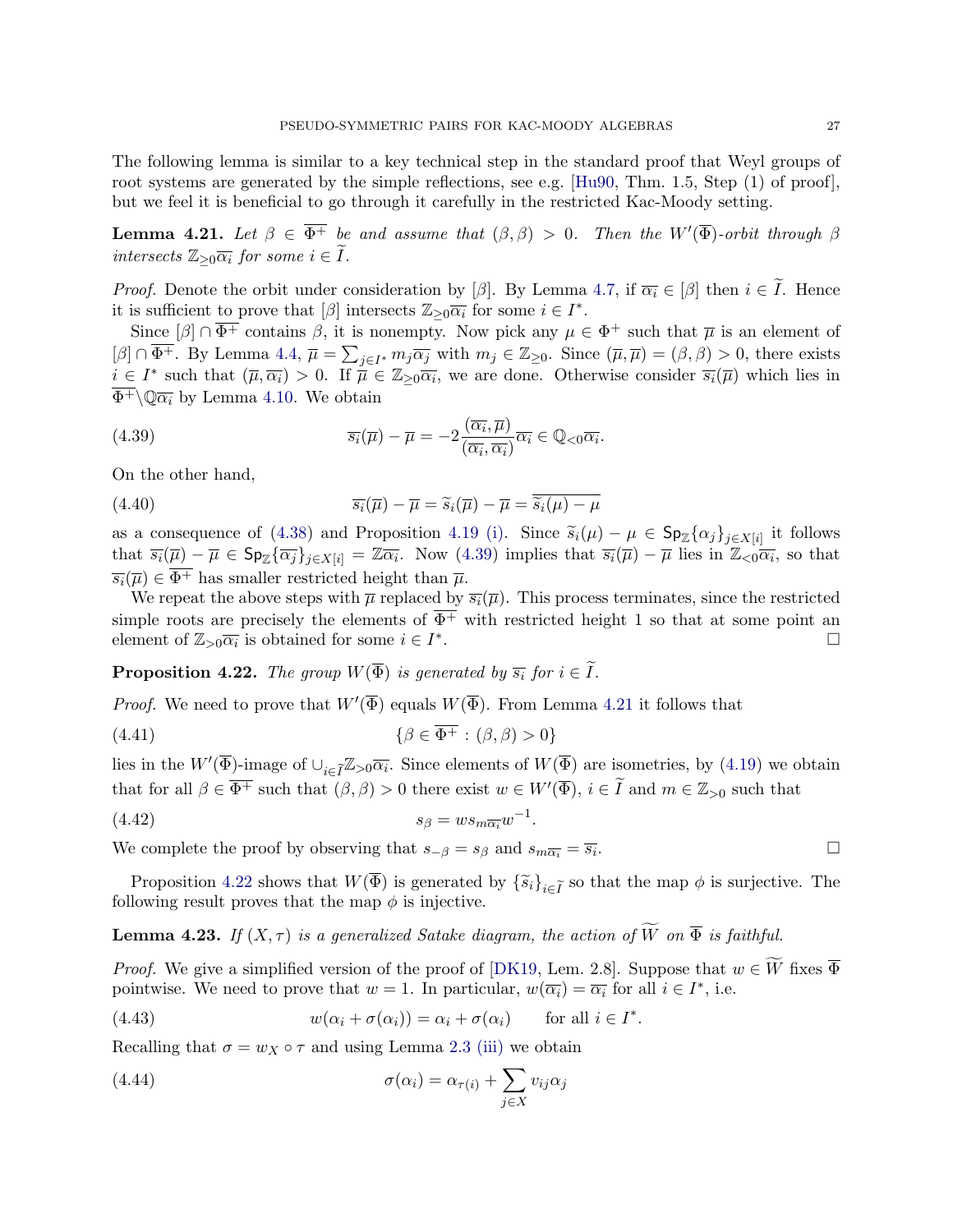with  $v_{ij} \in \mathbb{Z}_{\geq 0}$ . Since the generators of W commute with  $\tau$  and act on  $\Pi_X := {\alpha_i}_{i \in X}$  as a diagram automorphism, we deduce from [\(4.43\)](#page-28-3) the relation

(4.45) 
$$
w(\alpha_i) + \tau(w(\alpha_i)) + \sum_{j \in X} v_{ij} w(\alpha_j) = \alpha_i + \alpha_{\tau(i)} + \sum_{j \in X} v_{ij} \alpha_j.
$$

Now applying  $\overline{\phantom{a}}$  and using [\(4.6-](#page-21-0)[4.7\)](#page-21-1), we obtain  $w(\alpha_i) = \alpha_i$  for all  $i \in I^*$ . Using once again that w commutes with  $\tau$  and acts on  $\Pi_X$  as a diagram automorphism, it follows that w stabilizes  $\Pi$ . From  $\mathsf{Aut}(\Phi) = \mathsf{Out}(A) \ltimes W$  we deduce  $w = 1$ .

We can now identify the two groups  $\widetilde{W}$  and  $W(\overline{\Phi})$ .

<span id="page-29-0"></span>**Theorem 4.24.**  $\widetilde{W} \cong W(\overline{\Phi})$  if and only if  $(X, \tau)$  is a generalized Satake diagram.

*Proof.* If  $(X, \tau)$  is a generalized Satake diagram, by Proposition [4.22](#page-28-2) and Lemma [4.23,](#page-28-4) the map  $\phi$ is a group isomorphism. It only remains to prove the "only if" part of the first statement, which can be done as before via the contrapositive. Suppose  $(X, \tau)$  is not a generalized Satake diagram. By Proposition [4.19,](#page-26-5) there exists  $i \in \tilde{I}$  and  $j \in X$  such that  $\tilde{s}_i = s_i s_j$  is of order 3. It suffices to prove that  $W \cap W_{X[i]} = \langle \tilde{s}_i \rangle$  is not isomorphic to  $W(\Phi_{\{i,j\}})$ . This is clear since by Lemma [4.4](#page-22-1)  $W(\overline{\Phi_{\{i,j\}}}) = W(\{\pm \overline{\alpha_i}\})$  is a group of two elements.

As a consequence, we obtain that  $\overline{\Phi}$  is a root system in the following sense:

<span id="page-29-1"></span>**Corollary 4.25.** If  $(X, \tau)$  is a generalized Satake diagram, then  $\overline{\Phi}$  is  $W(\overline{\Phi})$ -stable.

*Proof.* Let  $i \in \tilde{I}$  be arbitrary. In view of Theorem [4.24](#page-29-0) it suffices to prove that  $\overline{\Phi}$  is stable under the action of  $\widetilde{s}_i|_{V^{\sigma}}$ . Note that an arbitrary element of  $\overline{\Phi}$  is of the form  $\overline{\lambda}$  with  $\lambda \in \Phi \backslash \Phi_X$ . Then  $\widetilde{\lambda}(\overline{\lambda}) = \widetilde{\lambda}(\overline{\lambda})$  by Preposition 4.10 (i) Combining  $\lambda \in \Phi \backslash \Phi$  with Preposition 4  $\widetilde{s}_i(\overline{\lambda}) = \overline{\widetilde{s}_i(\lambda)}$  by Proposition [4.19](#page-26-5) [\(i\).](#page-26-6) Combining  $\lambda \in \Phi \backslash \Phi_X$  with Proposition 4.19 [\(iv\),](#page-26-9) we obtain  $\widetilde{s}_i(\lambda) \in \Phi \backslash \Phi_X$  so that  $\overline{\widetilde{s}_i(\lambda)} \in \overline{\Phi}$  as required.  $\widetilde{s}_i(\lambda) \in \Phi \backslash \Phi_X$  so that  $\overline{\widetilde{s}_i(\lambda)} \in \overline{\Phi}$  as required.

The converse to Corollary [4.25](#page-29-1) is not true:  $\overline{\Phi}$  is stable under  $W(\overline{\Phi})$  also if  $(X, \tau)$  equals  $\bullet \bullet$ (cf. [\[He84,](#page-42-15) Thm. 6.1], which is a result for the group  $\overline{W}$ ).

4.9. The restricted Weyl group as a Coxeter group. It turns out that the condition that  $(W, {\tilde{s}}_i)_{i \in {\tilde{I}}}$  is a Coxeter system is also equivalent to  $(X, \tau)$  being a generalized Satake diagram. We give a brief synopsis of the proof of this in the approaches of [\[Lu03,](#page-42-18) Appendix] and [\[GI14\]](#page-42-32). In particular, we highlight the following property as it identifies where in this approach the condition that  $(X, \tau)$  is a generalized Satake diagram is necessary.

<span id="page-29-2"></span>**Lemma 4.26.**  $\widetilde{W} \leq \mathcal{W}^{\tau}$  if and only if  $(X, \tau)$  is a generalized Satake diagram.

*Proof.* By Proposition [4.19,](#page-26-5)  $\widetilde{W} \leq N_W(W_X)$  if and only if  $(X, \tau)$  is a generalized Satake diagram. Combining this with [\(4.33\)](#page-26-10), it remains to prove that  $\ell(s_i\tilde{s}_i) > \ell(\tilde{s}_i)$  for all  $i \in \tilde{I}$  and  $j \in X$ , assuming that  $(X, \tau)$  is a generalized Satake diagram. For all  $j \in X$ ,  $s_j \widetilde{s}_i = \widetilde{s}_i s_{(o_i \chi o i_X[i]}(j)$  with  $(\text{o}(\text{z} \text{o}(\text{x} \text{o}(\text{z})))$   $\in X$ . Therefore it suffices to prove that  $\ell(\tilde{s}_i w_j) > \ell(\tilde{s}_i)$  for all  $j \in X$ , which by a basic process to prove that  $\ell(\tilde{s}_i w_j) > \ell(\tilde{s}_i)$  for all  $j \in X$ , which by a basic property of Coxeter groups is equivalent to  $\tilde{s}_i$  sending  $\{\alpha_i\}_{i\in X}$  into  $\Phi^+_{X[i]}$ . This follows directly from  $\widetilde{s}_i(\alpha_j) = \alpha_{(\textbf{o}i_X \textbf{o}i_{X[i]})(j)}$  for all  $j \in X$ .

The inductive proof of [\[GI14,](#page-42-32) Lem. 2] can be directly generalized to the current setting, which yields the following statement.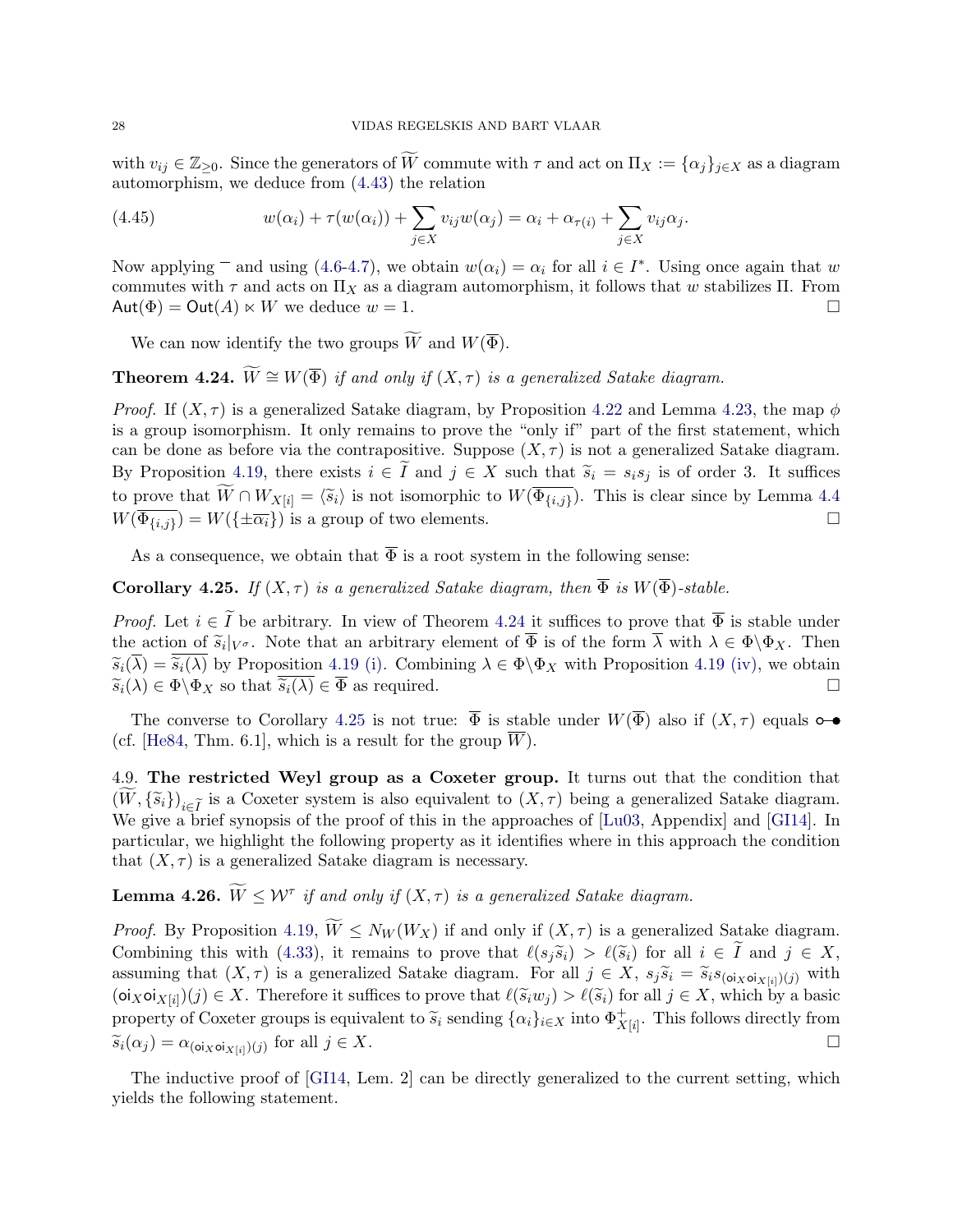<span id="page-30-2"></span>**Lemma 4.27.** For all  $w \in \mathcal{W}^{\tau}$  there exists  $(i_1, \ldots, i_{\ell(w)}) \in \tilde{I}^{\ell(w)}$  such that (4.46)  $w = \widetilde{s}_{i_1}$  $\cdots \widetilde{s}_{i_{\ell(w)}}$ .

Furthermore, if  $i \in I$  satisfies  $\ell(s_i w) < \ell(w)$  then we can choose  $(i_1, \ldots, i_{\ell(w)})$  so that  $i \in X[i_1]$ .

We obtain from Lemmas [4.26](#page-29-2) and [4.27](#page-30-2) the following result.

<span id="page-30-3"></span>**Corollary 4.28.**  $\widetilde{W} \cong W^{\tau}$  if and only if  $(X, \tau)$  is a generalized Satake diagram.

The following desirable property of  $\widetilde{W}$  can now be obtained.

<span id="page-30-0"></span>**Theorem 4.29.** The group  $\widetilde{W}$  is a Coxeter group if and only if  $(X, \tau)$  is a generalized Satake diagram. In this case, with  $\tilde{\ell}$  denoting the length function for this Coxeter system, we have

$$
(4.47) \qquad \widetilde{\ell}(ww') = \widetilde{\ell}(w) + \widetilde{\ell}(w') \iff \ell(ww') = \ell(w) + \ell(w') \qquad \text{for all } w, w' \in \widetilde{W}.
$$

*Proof.* We may proceed as in [\[GI14,](#page-42-32) Lem. 4 - Prop. 7] (also cf. [Hé91] and [\[Lu03,](#page-42-18) Appendix]) by replacing  $W^{\tau}$  by  $W^{\tau}$  according to [\[GI14,](#page-42-32) Rmk. 8]. In this approach,  $(W, {\{\widetilde{s}}_i\}}_{i\in\widetilde{I}})$  is shown to be a Coxeter system via the characterization that the exchange condition is satisfied, see e.g. [\[Bo68,](#page-41-17) Ch. IV, §1.6, Thm. 1]. We leave the details to the reader.

To complete the proof, we also need to show that  $(\widetilde{W}, {\{\widetilde{s}_i\}}_{i\in \widetilde{I}})$  is not a Coxeter system if  $(X, \tau)$  not a generalized Satake diagram, which follows immediately from Proposition 4.19. is not a generalized Satake diagram, which follows immediately from Proposition  $4.19$ .

Note that Proposition [4.14](#page-25-3) and Corollary [4.28](#page-30-3) combine to yield the following final identification.

<span id="page-30-1"></span>**Theorem 4.30.**  $\widetilde{W} \cong \overline{W}$  if and only if  $(X, \tau)$  is a generalized Satake diagram.

Remark 4.31.

- (i) We leave it to the reader to check that the results in this section extend to non-crystallographic Coxeter groups, if we make the following adjustment: call a compatible decoration  $(X, \tau)$  a generalized Satake diagram if for all  $i \in I \backslash X$  such that  $\tau(i) = i$  the connected component of  $X[i]$  containing i is not a nontrivial odd dihedral group, i.e. not of type  $I_2(m)$  with  $m > 1$ odd. In the crystallographic case only  $I_2(3) = A_2$  can occur, which recovers Definition [3.4](#page-16-0) [\(i\).](#page-16-2)
- (ii) In the case  $(X, \tau) = \infty$  the three groups  $\overline{W}$ ,  $W(\overline{\Phi})$  and  $\widetilde{W}$  are all distinct: their orders are <br>1, 2 and 3, respectively. 1, 2 and 3, respectively.

4.10. Non-reduced and non-crystallographic root systems. In Appendices [A.3](#page-33-0) and [A.4](#page-35-0) we also indicate the restricted root system, which can be non-reduced. In Table [1](#page-31-1) below we recall the standard notation and Dynkin diagrams for non-reduced crystallographic root systems of finite and affine type. The notation is of the form  $(X, Y)_n$  for  $n \geq 1$ ; here  $X_n$  is the type of the underlying reduced crystallographic root system which is obtained by deleting 2 $\beta$  for all roots  $\beta$  such that  $(\beta, \beta) > 0$  and  $Y_n$  is the type of the underlying reduced crystallographic obtained by deleting all roots  $\beta$  such that  $(\beta, \beta) > 0$  and  $2\beta$  is also a root.

Only in one finite-type and one affine-type case a generalized Satake diagram yields a noncrystallographic root system (which is also non-reduced). We consider these in detail now, also as examples of the computation of the restricted root system via subdiagrams of restricted rank 1.

# Example 4.32.

(i) Suppose  $\mathfrak g$  is of type  $\mathsf G_2$ . Label the Dynkin diagram as follows:  $\overrightarrow{P_2}$ . Let  $\sigma = s_1$ . From

(4.48) 
$$
\Phi = \pm \{ \alpha_1, \alpha_2, \alpha_1 + \alpha_2, \alpha_1 + 2\alpha_2, \alpha_1 + 3\alpha_2, 2\alpha_1 + 3\alpha_2 \}
$$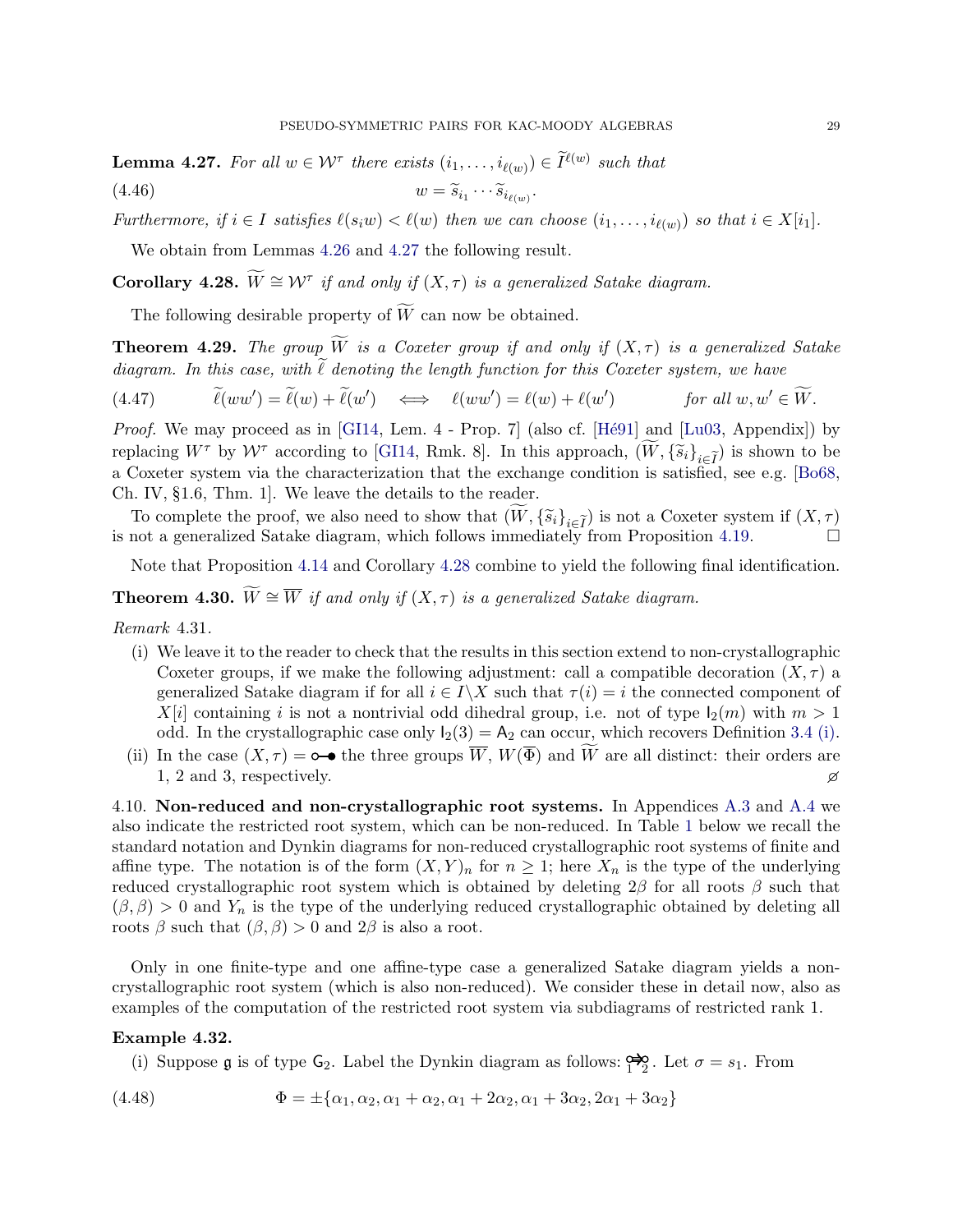| Type                | Diagram                                                                                                                                   |            | Constraints Special low-rank case |       |
|---------------------|-------------------------------------------------------------------------------------------------------------------------------------------|------------|-----------------------------------|-------|
| (B, C) <sub>n</sub> | ⊙ - - ୦ <del>‡</del> ୍ତ                                                                                                                   | $n \geq 1$ | x O                               | $n=1$ |
|                     | $(\widehat{\mathsf{B}},\widehat{\mathsf{B}}^{\vee})_n \quad \diamondsuit \rightarrow - \diamond \succcurlyeq_{\mathsf{X}} \quad n \geq 2$ |            |                                   | $n=2$ |
|                     | $(\widehat{C}', \widehat{C})_n$ $\varphi$ $\rightarrow$ $\varphi$ $n \geq 1$                                                              |            | Œ⊅ox                              | $n=1$ |
|                     |                                                                                                                                           |            | $x \rightarrow 0$ $n = 1$         |       |
|                     | $(\widehat{C}^{\vee}, \widehat{C}')_n$ $\circ \Leftrightarrow$ -- $\circ \blacktriangleright$ $n \geq 1$                                  |            | xo⇔o                              | $n=1$ |

<span id="page-31-1"></span>Table 1. Dynkin diagrams for non-reduced crystallographic finite and affine root systems. If and only if a node in such a Dynkin diagram is marked by x, the root system contains in addition to the corresponding simple root  $\beta$  also the root  $2\beta$ .

and

 $(4.49)$   $\overline{\alpha_2} = \overline{\alpha_1 + \alpha_2} = \frac{1}{2}$  $\frac{1}{2}\alpha_1 + \alpha_2$ ,  $\overline{\alpha_1 + 2\alpha_2} = \alpha_1 + 2\alpha_2$ ,  $\overline{\alpha_1 + 3\alpha_2} = \overline{2\alpha_1 + 3\alpha_2} = \frac{3}{2}$  $\frac{3}{2}\alpha_1+3\alpha_2$ 

it follows that  $\overline{\Phi} = \pm \{1, 2, 3\} \overline{\alpha_2}$ , a non-reduced non-crystallographic root system of rank 1. We denote it<sup>[5](#page-31-2)</sup> by  $(B, C)<sub>1</sub><sup>+</sup>$ , since we may obtain it by adjoining  $3\beta$  for all short roots  $\beta$  to the non-reduced root system of type  $(B, C)<sub>1</sub>$ .

(ii) By adjoining a node corresponding to minus the highest short root to the Dynkin diagram of the previous example we obtain the affine Lie algebra of type  $\hat{\mathsf{G}}_2^{\vee}$ . More precisely, we may label the nodes in the Dynkin diagram as follows:  $\frac{1}{2}$   $\frac{1}{2}$   $\frac{1}{2}$ 

Again, let  $\sigma = s_1$ . As before,  $\overline{\alpha_2} = \frac{1}{2}$  $\frac{1}{2}\alpha_1 + \alpha_2$  and straightforwardly we find  $\overline{\alpha_0} = \alpha_0$ . We may set  $\epsilon_0 = \epsilon_1 = 1$  and  $\epsilon_2 = 3$ . We compute the inner products:

$$
(4.50) \qquad (\overline{\alpha_0}, \overline{\alpha_0}) = (\alpha_0, \alpha_0) = 2, \quad (\overline{\alpha_0}, \overline{\alpha_2}) = (\alpha_0, \alpha_2) = -1, \quad (\overline{\alpha_2}, \overline{\alpha_2}) = (\alpha_2, \frac{1}{2}\alpha_1 + \alpha_2) = \frac{1}{2}.
$$

Hence  $\overline{\alpha_2}$  and  $\overline{\alpha_0}$  generate a crystallographic root system  $\overline{\Phi}_{\text{red}}$  of type  $\hat{\mathsf{C}}'_1$ . It is reduced in the sense that  $\mathbb{Z}\beta \cap \overline{\Phi}_{\text{red}} = {\pm \beta}$  for all real roots  $\beta \in \overline{\Phi}_{\text{red}}$ . Integer multiples of  $\overline{\alpha_2}$  arise in this root system:  $\overline{\alpha_1 + 2\alpha_2} = 2\overline{\alpha_2}$  and  $\overline{2\alpha_1 + 3\alpha_2} = 3\overline{\alpha_2}$ . One verifies that  $\overline{\Phi}$  is obtained from  $\overline{\Phi}_{\text{red}}$  by adjoining  $2\alpha$  and  $3\alpha$  for all real short roots  $\alpha$ . Similar to the previous example, we denote this non-reduced non-crystallographic root system by  $(\widehat{C}', \widehat{C})_1^+$ . 20 S

# A. Classification of generalized Satake diagrams

<span id="page-31-0"></span>This Appendix provides a classification of  $Aut(A)$ -orbits of generalized Satake diagrams whose underlying Dynkin diagram is of finite or affine type<sup>[6](#page-31-3)</sup>. We refer the reader to Definition [3.4](#page-16-0) [\(i\)](#page-16-2) for the definition of generalized Satake diagram and to  $(2.30)$  for the definition of the Aut $(A)$ -action on the set of generalized Satake diagrams. For A of finite type we recover the classification obtained in [\[He84,](#page-42-15) Table I]. We have also indicated the special  $\tau$ -orbits (see Section [3.5\)](#page-19-2) and odd nodes (see Section [2.8\)](#page-10-3) by marking the corresponding orbits in the diagram s and o, respectively. The absence of odd nodes in a diagram allows the reader easily to recognize Satake diagrams and to recover

<span id="page-31-2"></span><sup>&</sup>lt;sup>5</sup>This case is exceptional in another way: the corresponding subalgebra  $\mathfrak k$  is the only reductive one with  $(X, \tau, \gamma)$ an enriched generalized Satake diagram of finite type such that  $(X, \tau)$  is not a Satake diagram, see [\[RV20,](#page-43-5) Ex. 2 (ii)].

<span id="page-31-3"></span><sup>&</sup>lt;sup>6</sup>For completeness we always include the split and compact Satake diagrams  $(\emptyset, id)$  and  $(I, o_i)$ .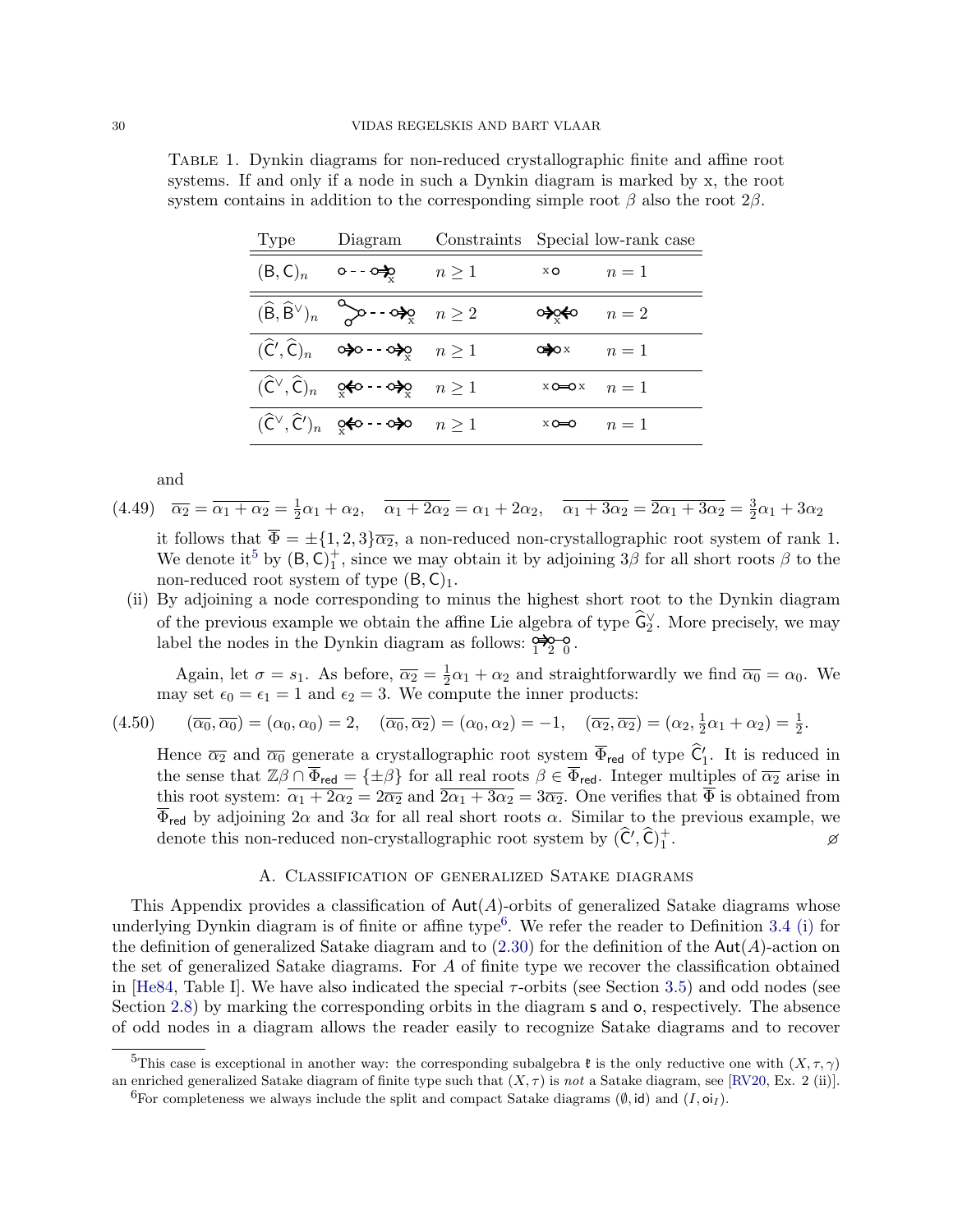the classification obtained in [\[Ar62,](#page-41-1) §4 and §5] for A of finite type (also see [\[NS95,](#page-43-7) Sec. 3], [\[Le03,](#page-42-24) Sec. 7] and [\[He12,](#page-42-0) Ch. IX]) and in [\[BBBR95,](#page-41-6) Sec. 6] for A of affine type.

For each diagram we indicate the type of the restriced root system  $\overline{\Phi}$  (see Section [4\)](#page-20-0). We also give the constraints on the discrete parameters determining the type and the description of  $(X, \tau)$ in terms of these parameters. Finally, we also enumerate the special cases where the nature of the diagram is different from the general case (e.g. due to a different number of special  $\tau$ -orbits or odd nodes or a low rank case), in order of decreasing restricted rank.

A.1. Notation. We use the following descriptive notation for the generalized Satake diagrams:

(T)<sup>type of</sup> 
$$
(X,\tau)
$$
  
description of X

Here T denotes the type of the underlying Dynkin diagram. The other details are as follows:

- $\circ$  If T is of a classical Lie type, the type of  $(X, \tau)$  can be plain (indicated by pl), alternating (alt), reflecting (rfl) or rotational (rot), as explained in Section [3.2.](#page-16-3) The description of  $X$  is a listing of up to two nonnegative integers, except for copies of  $A<sub>1</sub>$  for diagrams of alternating type. Each such integer p indicates a connected component of type  $A_{p-1}$  (for reflecting and rotational types) or  $B_p$ ,  $C_p$  or  $D_p$  (for plain and alternating types).
- If T is of an exceptional Lie type, the type of  $(X, \tau)$  amounts to specifying whether  $\tau =$ id (indicated by an absence of a symbol) or  $\tau$  is a nontrivial involution (indicated by an apostrophe). The latter is only relevant if T is  $E_6$ ,  $\hat{E}_6$  or  $\hat{E}_7$ ; in each of these cases there is a unique diagram automorphism of order 2 up to  $Aut(A)$ -conjugacy. The description of X is simply its Lie type. When  $T = G_2$ , it is supplemented by a superscript lo or sho indicating whether X, when it has a single element, corresponds to the long or short simple root of  $G_2$ .

We hope this notation will allow the reader to identify the diagram more easily than the roman numeral notation commonly used for finite type and the notation in [BBBR95] used for affine type.

A.2. Low-rank coincidences. We will allow, in the infinite families of classical Lie type, the rank to go below the usual lower bounds with the following natural interpretations:

|          | Rank Diagrams                                            |
|----------|----------------------------------------------------------|
| $\theta$ | $A_{-1} = A_0 = B_0 = C_0 = D_0 = D_1 = (B, C)_0 = Z_0,$ |
|          | $A_1 = B_1 = C_1$ ,                                      |
| -2       | $A_1 \times A_1 = D_2$ , $B_2 = C_2$                     |
| -3       | $A_3 = D_3$                                              |

Here  $Z_0$  denotes the type of the empty set (a finite root system) when considered in isolation (i.e. not as part of an infinite family).

Similarly, the set of nonzero integer multiples of a fixed nonzero vector is an affine root system, called the basic imaginary root system. We denote the type of this root system by  $\overline{Z}_0$  if considered in isolation. In the infinite families of classical Lie type we will allow the rank to go below the usual lower bounds with the following natural interpretations:

Rank Diagrams

$$
\begin{array}{ll} 0 \qquad & \widehat{A}_0 = \widehat{B}_0 = \widehat{B}_0^{\vee} = \widehat{C}_0 = \widehat{C}_0^{\vee} = \widehat{C}_0' = (\widehat{B},\widehat{B}^{\vee})_0 = (\widehat{C}',\widehat{C}^{\vee})_0 = (\widehat{C}^{\vee},\widehat{C}^{\vee})_0 = (\widehat{C}^{\vee},\widehat{C}^{\vee})_0 = \widehat{Z}_0 \\ 1 \qquad & \widehat{A}_1 = \widehat{B}_1 = \widehat{B}_1^{\vee} = \widehat{C}_1 = \widehat{C}_1^{\vee} = (\widehat{B},\widehat{B}^{\vee})_1 \\ 2 \qquad & \widehat{B}_2 = \widehat{C}_2, \quad \widehat{B}_2^{\vee} = \widehat{C}_2^{\vee} \\ 3 \qquad & \widehat{A}_3 = \widehat{D}_3 \end{array}
$$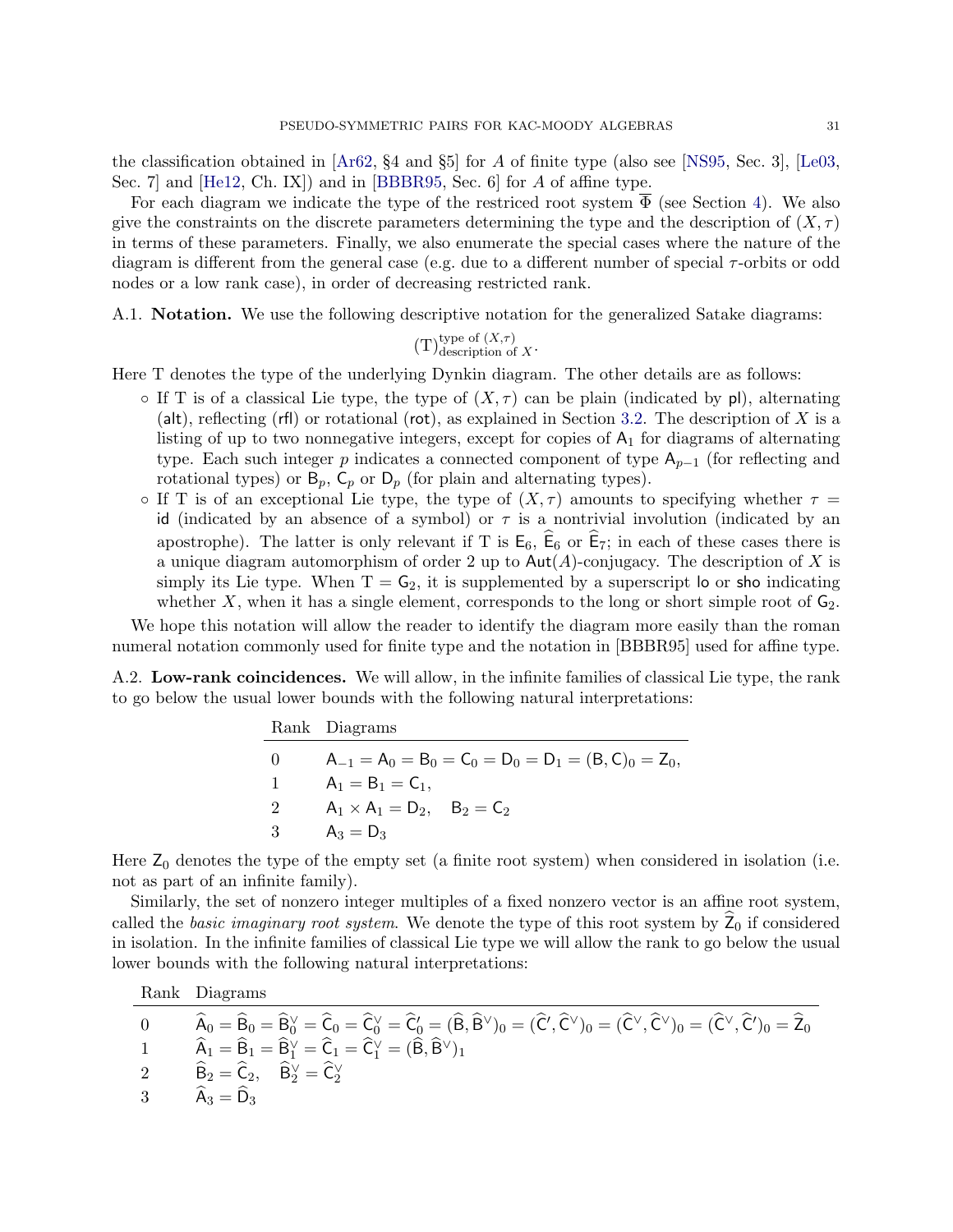<span id="page-33-0"></span>A.3. Finite type. Tables [2,](#page-33-1) [3](#page-33-2) and [4](#page-34-0) list the generalized Satake diagrams. For each Satake diagram we also give the standard notation in terms of roman numerals. Note that types AIV and BDII are distinguished from the larger families Alll and BDI, respectively, by the condition  $|I^*|=1$ .

<span id="page-33-1"></span>

| Type                                                        |     | Diagram                                                                                                                                                                                                                                                                                                                                             |                                                                                 |                 | Type of $\overline{\Phi}$                            | Constraints                     |
|-------------------------------------------------------------|-----|-----------------------------------------------------------------------------------------------------------------------------------------------------------------------------------------------------------------------------------------------------------------------------------------------------------------------------------------------------|---------------------------------------------------------------------------------|-----------------|------------------------------------------------------|---------------------------------|
| $(A_n)^{pl}$                                                | AI  | $0 - 0 - - 0 - 0$                                                                                                                                                                                                                                                                                                                                   | $X = \emptyset$                                                                 | $\tau = id A_n$ |                                                      | (n > 1)                         |
| $(A_n)^{alt}$                                               | AII | $\begin{picture}(150,10) \put(0,0){\line(1,0){10}} \put(15,0){\line(1,0){10}} \put(15,0){\line(1,0){10}} \put(15,0){\line(1,0){10}} \put(15,0){\line(1,0){10}} \put(15,0){\line(1,0){10}} \put(15,0){\line(1,0){10}} \put(15,0){\line(1,0){10}} \put(15,0){\line(1,0){10}} \put(15,0){\line(1,0){10}} \put(15,0){\line(1,0){10}} \put(15,0){\line($ | X is of type $A_1^{N/2}$ $\tau = id$ $A_{\frac{n-1}{2}}$                        |                 |                                                      | $n \text{ odd } (n > 1)$        |
| $(A_n)_p^{\text{rfl}}$ Alll $\underset{\Delta=-1}{\otimes}$ |     |                                                                                                                                                                                                                                                                                                                                                     | $\left[\begin{array}{cc} \times & \times \\ \times & \times \end{array}\right]$ |                 | $(B, C)_{N-p}$                                       | $0 \leq p \leq N$<br>$N-p$ even |
|                                                             |     |                                                                                                                                                                                                                                                                                                                                                     | X is of type $A_{p-1}$ $\tau$ has mod $(p-1,2)$ fixed points                    |                 |                                                      |                                 |
|                                                             |     |                                                                                                                                                                                                                                                                                                                                                     |                                                                                 |                 | $C_{\frac{N}{2}}$ , $(B, C)_{\frac{N-1}{2}}$ $p < 1$ |                                 |
| Special cases:                                              |     |                                                                                                                                                                                                                                                                                                                                                     |                                                                                 |                 | $Z_0$                                                | $p = N$                         |
|                                                             |     | $\circ$                                                                                                                                                                                                                                                                                                                                             |                                                                                 |                 | $A_1, Z_0$                                           | $n=1, p \in \{0,2\}$            |

TABLE 2. Generalized Satake diagrams of finite Lie type  $A_n$ . We set  $N := n + 1$ .

TABLE 3. Generalized Satake diagrams of finite classical Lie type other than  $A_n$ .

<span id="page-33-2"></span>

| Type                                 | Diagram                                                       | Type of $\overline{\Phi}$ | Constraints                     |
|--------------------------------------|---------------------------------------------------------------|---------------------------|---------------------------------|
| $(B_n)_n^{\sf pl}$                   | BI BII 0 - - 0 → - - →→                                       | $B_{n-p}$                 | $0 \leq p \leq n$               |
|                                      | X is of type $B_p$                                            | $\tau = id$               |                                 |
| Special cases:                       | ू-०-● - - ●→                                                  | $\mathsf{C}_2$            | $p = n - 2$                     |
| $(B_n)_n^{\text{alt}}$               | $\bullet$ - - $\bullet$ - $\bullet$ - - $\bullet$ - $\bullet$ | $(B, C)_{\frac{n-p}{2}}$  | $0 \leq p < n$<br>$n-p$ even    |
|                                      | X is of type $A_1^{\frac{n-p}{2}} \times B_p$ $\tau = id$     |                           |                                 |
| Special cases:                       | $\bullet$ - - $\bullet$ $\bullet$                             | $(B, C)_{\frac{n}{2}}$    | $p=0$                           |
| $(C_n)_n^{\sf pl}$                   | $0 - 0$ - $0 - 0 - 0$                                         | $(B, C)_{n-p}$            | $0 \leq p < n$                  |
|                                      | X is of type $\mathsf{C}_p$                                   | $\tau = id$               |                                 |
| CI<br>Special                        | $0 - -$ of $\cos$                                             | $\mathsf{C}_n$            | $p=0$                           |
| cases:                               | ू−ू→ - - <del>≮</del> ∙                                       | (B, C) <sub>2</sub>       | $p = n - 2$                     |
| $(C_n)_n^{\text{alt}}$<br><b>CII</b> | $-0 -  -0 - 0 - - -$                                          | $(B, C)_{\frac{n-p}{2}}$  | $0 \leq p \leq n$<br>$n-p$ even |
|                                      | X is of type $A_1^{\frac{n-p}{2}} \times C_p$ $\tau = id$     |                           |                                 |
| Special cases:                       | <b>●-○--●-○-●<del>(</del>○</b>                                | $\mathsf{C}_{n/2}$        | $p=0$                           |
|                                      | •-- ≪-•                                                       | $Z_0$                     | $p = n$                         |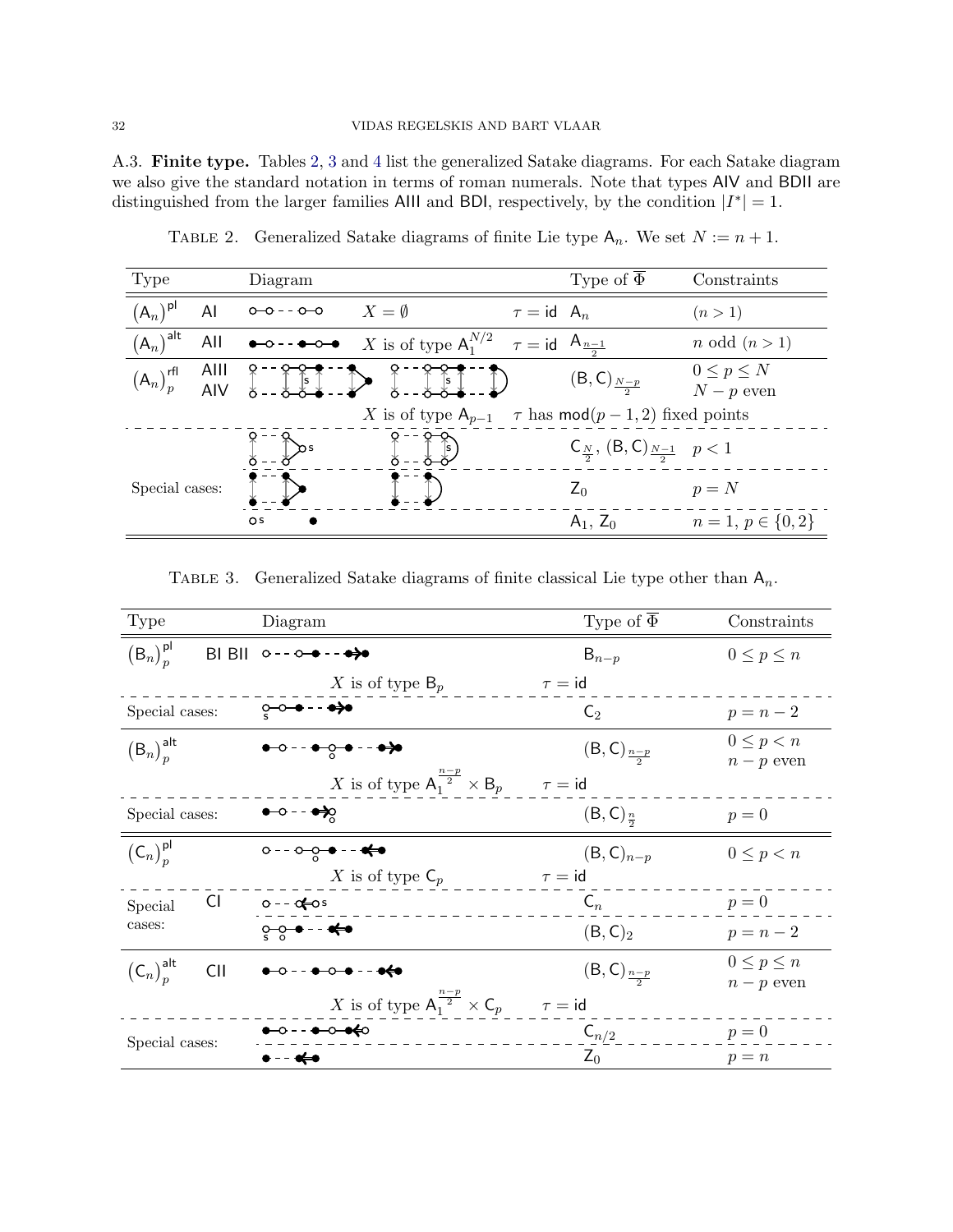| Type                   | Diagram                                                                                     | Type of $\overline{\Phi}$                   | Constraints                  |
|------------------------|---------------------------------------------------------------------------------------------|---------------------------------------------|------------------------------|
| $(D_n)_n^{\sf pl}$     | DIDII $0--0--\& 0--0--\&$                                                                   | $B_{n-p}$                                   | $0 \leq p \leq n$            |
|                        | X is of type $D_p$                                                                          | $\tau$ has mod $(p, 2)$ nontrivial orbits   |                              |
|                        | $0 - \alpha$<br>$\circ$ - - $\propto$                                                       | $D_n$ , $B_{n-1}$                           | $p = 0, p = 1$               |
| Special cases:         |                                                                                             | $\mathsf{C}_2$                              | $p = n - 2$                  |
|                        |                                                                                             | $D_4$ , $B_3$ , $C_2$ , $A_1$ , $Z_0$       | $n=4$<br>$0 \leq p \leq 4$   |
| $(D_n)_n^{\text{alt}}$ | $\bullet$ -- $\bullet$ - $\bullet$ -- $\bullet$ -- $\bullet$ -- $\bullet$                   | $(\mathsf{B},\mathsf{C})_{\frac{n-p}{n-p}}$ | $0 \leq p < n$<br>$n-p$ even |
|                        | X is of type $A_1^{\frac{n-p}{2}} \times D_p$                                               | $\tau$ has mod $(p, 2)$ nontrivial orbits   |                              |
| DIII<br>Special        | $\bullet$ - $\bullet$ $\uparrow$ s<br>$\bullet$ $\circ$ $\cdot$ $\bullet$ $\propto$ $\circ$ | $C_{\frac{n}{2}}, (B, C)_{\frac{n-1}{2}}$   | $p \leq 1 \ (n > 4)$         |
| cases:                 | $-\infty$                                                                                   | (B, C) <sub>1</sub>                         | $n = 4, p = 2$               |

Table 4. Generalized Satake diagrams of finite exceptional Lie type.

<span id="page-34-0"></span>

| Type                                                      |              | Diagram         | Type of $\overline{\Phi}$   | Type                                                         | Diagram       | Type of $\overline{\Phi}$ |
|-----------------------------------------------------------|--------------|-----------------|-----------------------------|--------------------------------------------------------------|---------------|---------------------------|
| $(E_6)_{\emptyset}$                                       | EI           |                 | $E_6$                       | $\left(\mathsf{E}_6\right)_{\mathsf{D}_4}$<br>EIV            |               | A <sub>2</sub>            |
| $(E_6)'_{A_3}$                                            | EIII         |                 | (B, C) <sub>2</sub>         | $(E_6)'_{A_5}$                                               |               | (B, C) <sub>1</sub>       |
| $(E_6)'_{\emptyset}$                                      | EII          |                 | $\mathsf{F}_4$              | $(E_6)'_{E_6}$                                               |               | $Z_0$                     |
| $(E_7)_{\emptyset}$                                       | EV           | ⊶               | $E_7$                       | $\left(\mathsf{E}_7\right)_{\mathsf{D}_4\times\mathsf{A}_1}$ | $\frac{1}{2}$ | (B, C) <sub>2</sub>       |
| $(E_7)_{A_1^3}$                                           | <b>EVI</b>   |                 | $\mathsf{F}_4$              | $(E_7)_{D_6}$                                                |               | (B, C) <sub>1</sub>       |
| $(E_7)_{D_4}$                                             | <b>EVII</b>  |                 | $C_3$                       | $\left(\mathsf{E}_7\right)_{\mathsf{E}_7}$                   |               | $Z_0$                     |
| $(E_8)_{\emptyset}$                                       | <b>EVIII</b> |                 | $E_8$                       | $(E_8)_{E_7}$                                                |               | (B, C) <sub>1</sub>       |
| $\left(\mathsf{E}_8\right)_{\mathsf{D}_4}$                | <b>EIX</b>   |                 | $\mathsf{F}_4$              | $\left(\mathsf{E}_8\right)_{\mathsf{E}_8}$                   |               | $Z_0$                     |
| $\left(\mathsf{E}_8\right)_{\mathsf{D}_6}$                |              | $\circ$ $\circ$ | $(\mathsf{B},\mathsf{C})_2$ |                                                              |               |                           |
| $(F_4)_{\emptyset}$                                       | FI.          | ⇔⊷              | $F_4$                       | $(F_4)_{C_3}$                                                |               | (B, C) <sub>1</sub>       |
| $\left(\mathsf{F}_{4}\right)_{\mathsf{C}_2}$              |              |                 | $(B, C)_2$                  | $(F_4)_{F_4}$                                                |               | $Z_0$                     |
| $\left(\mathsf{F}_{4}\right)_{\mathsf{B}_{3}}$            | FII          |                 | (B, C) <sub>1</sub>         |                                                              |               |                           |
| $(\mathsf{G}_2)_{\emptyset}$                              | G            | ∞               | $\mathsf{G}_2$              | $\left(\mathsf{G}_2\right)_{\mathsf{A}_1}^{\mathsf{lo}}$     | ⇔ू            | (B, C) <sub>1</sub>       |
| $\left(\mathsf{G}_2\right)_{\mathsf{A}_1}^{\mathsf{sho}}$ |              | ਼≫              | (B, C) <sub>1</sub>         | $\left(\mathsf{G}_2\right)_{\mathsf{G}_2}$                   |               | $Z_0$                     |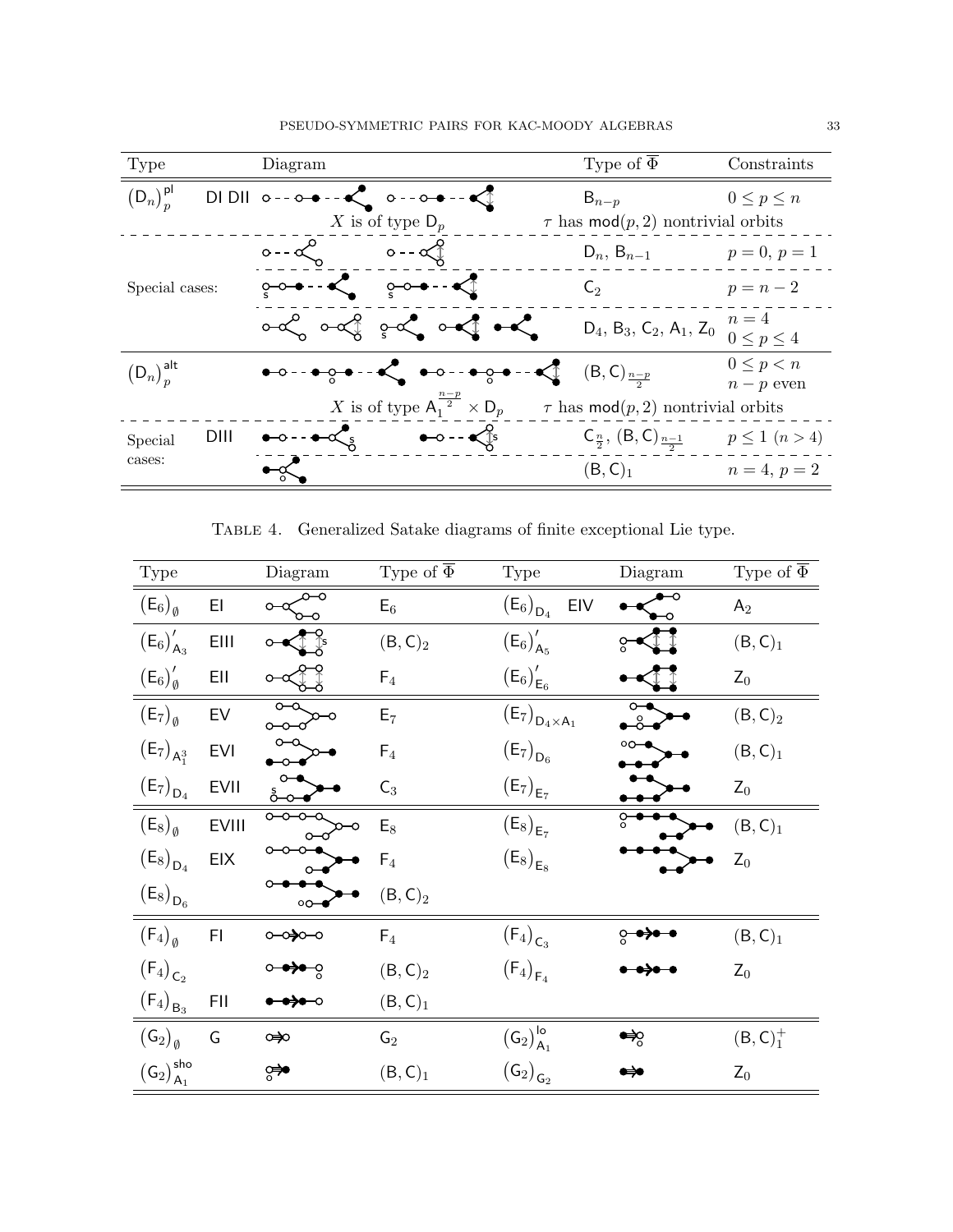# <span id="page-35-1"></span><span id="page-35-0"></span>A.4. Affine type. Tables [5,](#page-35-1) [6](#page-36-0) and [7](#page-40-0) list the generalized Satake diagrams.

|  |  | TABLE 5. Generalized Satake diagrams of affine Lie type $A_n$ . We set $N := n + 1$ . |
|--|--|---------------------------------------------------------------------------------------|

| Type                                                 | Diagram                                                                                         |                                               | Type of $\overline{\Phi}$                                                                                            | Constraints                                                                                                                |
|------------------------------------------------------|-------------------------------------------------------------------------------------------------|-----------------------------------------------|----------------------------------------------------------------------------------------------------------------------|----------------------------------------------------------------------------------------------------------------------------|
| $(\widehat{A}_n)^{pl}$                               | $X = \emptyset$                                                                                 | $\tau = id$                                   | $\widehat{A}_n$                                                                                                      | (n>1)                                                                                                                      |
| $(\widehat{A}_n)^{alt}$                              | X is of type $A_1^{N/2}$                                                                        | $\tau = id$                                   | $\widehat{A}_{n-1}$                                                                                                  | $n \text{ odd } (n>1)$                                                                                                     |
| $\left(\widehat{\mathsf{A}}_n\right)^\mathsf{rot}$   | $X=\emptyset$                                                                                   | $\tau = \text{half-turn}$ $A_{\frac{n-1}{2}}$ |                                                                                                                      | <i>n</i> odd $(n > 1)$                                                                                                     |
| $\left(\widehat{\sf A}_n\right)_{p_1,p_2}^{\sf rfl}$ |                                                                                                 |                                               |                                                                                                                      | $0\leq p_1\leq p_2$<br>$(\widehat{C}^{\vee}, \widehat{C})_{\frac{N-p_1-p_2}{2}}$ $p_1 + p_2 \le N$<br>$N - p_1 - p_2$ even |
|                                                      | X is of type $A_{p_1-1} \times A_{p_2-1}$ $\tau$ has $mod(p_1-1,2) + mod(p_2-1,2)$ fixed points |                                               |                                                                                                                      |                                                                                                                            |
|                                                      | $\sqrt{2}$<br>$\hat{s}$                                                                         |                                               | $\widehat{\mathsf{C}}_{\frac{N}{2}}, \widehat{(\mathsf{C}', \widehat{\mathsf{C}})}_{\frac{N-1}{2}}, \ p_1, p_2) \in$ | $(\widehat{C}^{\vee}, \widehat{C})_{\frac{N-2}{2}}$ $\{(0,0), (0,1), (1,1)\}\$                                             |
|                                                      | $\int$ s<br>$\propto$                                                                           |                                               |                                                                                                                      | $(\widehat{C}', \widehat{C})_{\frac{N-p_2}{2}}$ $p_1 = 0, p_2 \ge 2$                                                       |
| Special                                              | $\hat{s}$<br>$\lceil s \rceil$<br>$\overline{\mathbf{s}}$                                       | s                                             |                                                                                                                      | $(\widehat{C}^{\vee}, \widehat{C})_{\frac{N+1-p_2}{2}}$ $p_1 = 1, p_2 \ge 2$                                               |
| cases:                                               | s                                                                                               | ls.                                           | $\widehat{Z}_0$                                                                                                      | $p_1 + p_2 = N$<br>$p_1 \geq 2$                                                                                            |
|                                                      |                                                                                                 |                                               | $\widehat{Z}_0$                                                                                                      | $(p_1, p_2) \in$<br>$\{(0, N), (1, N-1)\}\$                                                                                |
|                                                      | Œ                                                                                               |                                               | $\widehat{A}_1$ , $\widehat{Z}_0$ , $\widehat{Z}_0$                                                                  | $n=1, (p_1, p_2) \in$<br>$\{(0,0), (0,2), (1,1)\}\$                                                                        |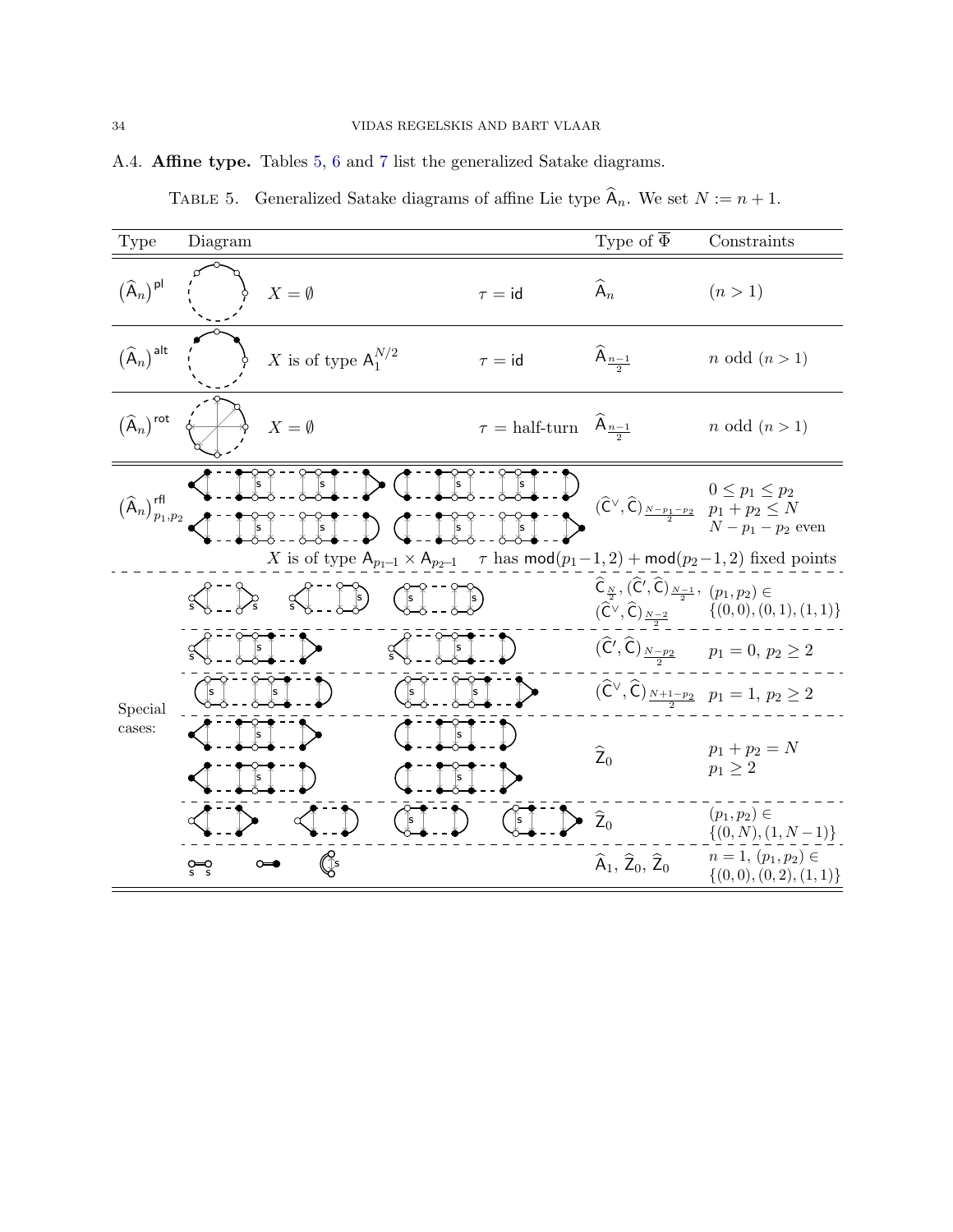<span id="page-36-0"></span>

| Type                                                            | Diagram                                                                                                                                                                                                                                                                                                             |                                                                                                                                                                                                            | Type of $\overline{\Phi}$                                                                                                                       | Constraints                                                                                                                                              |
|-----------------------------------------------------------------|---------------------------------------------------------------------------------------------------------------------------------------------------------------------------------------------------------------------------------------------------------------------------------------------------------------------|------------------------------------------------------------------------------------------------------------------------------------------------------------------------------------------------------------|-------------------------------------------------------------------------------------------------------------------------------------------------|----------------------------------------------------------------------------------------------------------------------------------------------------------|
|                                                                 | X is of type $D_{p_1} \times B_{p_2}$                                                                                                                                                                                                                                                                               |                                                                                                                                                                                                            | $\tau$ has mod $(p_1, 2)$ nontrivial orbits                                                                                                     | $p_1, p_2 \geq 0$<br>$p_1 + p_2 \leq n$                                                                                                                  |
|                                                                 | $\sim -0$ - - - $\leftrightarrow$                                                                                                                                                                                                                                                                                   |                                                                                                                                                                                                            | $B_{n-p_2}$                                                                                                                                     | $p_1 = 0$                                                                                                                                                |
|                                                                 | $\frac{1}{2}$ $\frac{1}{2}$ $\frac{1}{2}$ $\frac{1}{2}$ $\frac{1}{2}$ $\frac{1}{2}$ $\frac{1}{2}$ $\frac{1}{2}$ $\frac{1}{2}$ $\frac{1}{2}$ $\frac{1}{2}$ $\frac{1}{2}$ $\frac{1}{2}$ $\frac{1}{2}$ $\frac{1}{2}$ $\frac{1}{2}$ $\frac{1}{2}$ $\frac{1}{2}$ $\frac{1}{2}$ $\frac{1}{2}$ $\frac{1}{2}$ $\frac{1}{2}$ | $\sum_{\alpha} \sigma$ - - $\rightarrow \infty$                                                                                                                                                            | $\widehat{\mathsf{C}}_2, \widehat{\mathsf{C}}_2^{\vee}$                                                                                         | $p_1 + p_2 = n - 2$<br>$p_1 < 2$                                                                                                                         |
| Special<br>cases:                                               | <del>V - - • ⊙ <sub>♡</sub> ⊙ • - - •≫</del> D - - • ⊙ <sub>♡</sub> - • - •→                                                                                                                                                                                                                                        |                                                                                                                                                                                                            | $\widehat{C}_2^{\vee}$                                                                                                                          | $p_1 + p_2 = n - 2$<br>$p_1\geq 2$                                                                                                                       |
|                                                                 | $\rightarrow  \rightarrow \infty$                                                                                                                                                                                                                                                                                   | ∑> - - <del>०</del> ० २२०                                                                                                                                                                                  | $\widehat{\mathsf{C}}_{2}^{\vee}$                                                                                                               | $(p_1, p_2) = (n-2, 0)$                                                                                                                                  |
|                                                                 | ेू∙-- ⊷≽ू                                                                                                                                                                                                                                                                                                           | ि -- <del>•</del> ीर्                                                                                                                                                                                      | $\widehat{A}_1$                                                                                                                                 | $(p_1, p_2) = (n-1, 0)$                                                                                                                                  |
|                                                                 | ≫∙∙∙                                                                                                                                                                                                                                                                                                                | $\int$ - $\rightarrow$                                                                                                                                                                                     | $\widehat{Z}_0$                                                                                                                                 | $(p_1, p_2) \in$<br>$\{(0, n), (1, n-1)\}\$                                                                                                              |
| $\left(\widehat{\mathsf{B}}_n\right)_{p_1,p_2}^{\mathsf{alt}}$  | <del>≻--•ୃ•</del> ∘-- <del>•ୃ•</del> -- <del>•</del> ≽•                                                                                                                                                                                                                                                             |                                                                                                                                                                                                            | $(\widehat{\mathsf{C}}^\vee, \widehat{\mathsf{C}})_{\frac{n-p_1-p_2}{2}}$                                                                       | $p_1, p_2 \geq 0$<br>$p_1 + p_2 < n$<br>$n-p_1-p_2$ even                                                                                                 |
|                                                                 |                                                                                                                                                                                                                                                                                                                     | X is of type $D_{p_1} \times A_1^{\frac{n-p_1-p_2}{2}} \times B_{p_2}$ $\tau$ has $\text{mod}(p_1, 2)$ nontrivial orbits                                                                                   |                                                                                                                                                 |                                                                                                                                                          |
| Special<br>cases:                                               | $\sum_{i=1}^{n} a_i a_i a_i + \sum_{i=1}^{n} a_i a_i a_i + \sum_{i=1}^{n} a_i a_i a_i + \sum_{i=1}^{n} a_i a_i a_i + \sum_{i=1}^{n} a_i a_i a_i$                                                                                                                                                                    |                                                                                                                                                                                                            | $(\widehat{\mathsf{C}}', \widehat{\mathsf{C}})_{\frac{n-p_2}{2}},$<br>$(\widehat{\mathsf{C}}^{\vee}, \widehat{\mathsf{C}})_{\frac{n-1-p_2}{2}}$ | $p_1 < 2$                                                                                                                                                |
| $\big(\widehat{\mathsf{B}}^\vee_n\big)^{\mathsf{pl}}_{p_1,p_2}$ | $\rightarrow - - - - - - - - -$                                                                                                                                                                                                                                                                                     |                                                                                                                                                                                                            | $(\widehat{\mathsf{C}}^\vee, \widehat{\mathsf{C}}')_{n-p_1-p_2}$                                                                                | $p_1, p_2 \geq 0$<br>$p_1 + p_2 < n$                                                                                                                     |
|                                                                 | X is of type $D_{p_1} \times C_{p_2}$                                                                                                                                                                                                                                                                               |                                                                                                                                                                                                            | $\tau$ has mod $(p_1, 2)$ nontrivial orbits                                                                                                     |                                                                                                                                                          |
|                                                                 | "≫-- ం≰్ష                                                                                                                                                                                                                                                                                                           |                                                                                                                                                                                                            | $\widehat{\mathsf{B}}^\vee_n$                                                                                                                   | $(p_1, p_2) = (0, 0)$                                                                                                                                    |
|                                                                 | $\rightarrow - - - \diamond + \diamond$                                                                                                                                                                                                                                                                             | ∑> - - <del>-</del> - - ం≰్ర                                                                                                                                                                               | $\widehat{\mathsf{C}}'_{n-p_1}$                                                                                                                 | $p_1 > 0, p_2 = 0$                                                                                                                                       |
| Special                                                         | $\frac{1}{2}$                                                                                                                                                                                                                                                                                                       | $\lambda$<br>మేం——— <del>•</del>                                                                                                                                                                           |                                                                                                                                                 | $(\widehat{\mathsf{B}}, \widehat{\mathsf{B}}^{\vee})_2$ , $(\widehat{\mathsf{C}}^{\vee}, \widehat{\mathsf{C}}')_2$ , $\frac{p_1 + p_2 = n - 2}{p_1 < 2}$ |
| cases:                                                          |                                                                                                                                                                                                                                                                                                                     | $\circ\circ\circ\bullet\hspace{0.05cm}\bullet\hspace{0.05cm}\bullet\hspace{0.05cm}\bullet\hspace{0.05cm}\bullet\hspace{0.05cm}\bullet\hspace{0.05cm}(\widehat{\mathsf{C}}^{\vee},\widehat{\mathsf{C}}')_2$ |                                                                                                                                                 | $p_1 + p_2 = n - 2$<br>$p_1\geq 2$                                                                                                                       |
|                                                                 | <b>992</b>                                                                                                                                                                                                                                                                                                          |                                                                                                                                                                                                            | $(\widehat{\mathsf{C}}^\vee,\widehat{\mathsf{C}})_1$                                                                                            | $(p_1, p_2) = (0, n-1)$                                                                                                                                  |
|                                                                 |                                                                                                                                                                                                                                                                                                                     | $\bullet$ - $\bullet \leftrightarrow$                                                                                                                                                                      | $\widehat{\mathsf{Z}}_0$                                                                                                                        | $p_1+p_2=n, p_1<2$                                                                                                                                       |

TABLE 6. Generalized Satake diagrams of affine classical Lie type other than  $\widehat{A}_n$ .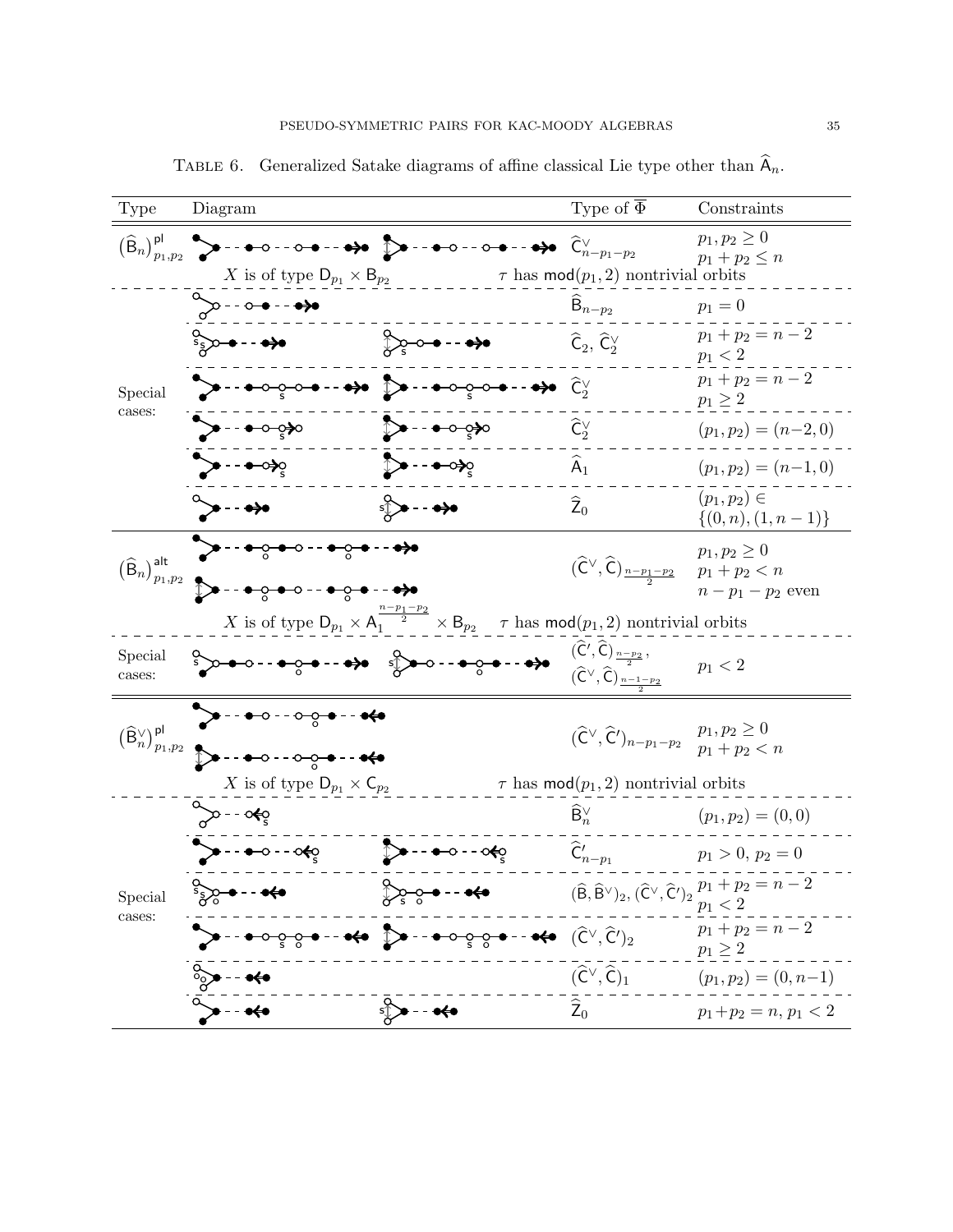| Type                                                                        | Diagram                                                                                                                                                                                                                                                                                                                                                                                                                                                                                   | Type of $\overline{\Phi}$                                                                                                                      | Constraints                                                   |
|-----------------------------------------------------------------------------|-------------------------------------------------------------------------------------------------------------------------------------------------------------------------------------------------------------------------------------------------------------------------------------------------------------------------------------------------------------------------------------------------------------------------------------------------------------------------------------------|------------------------------------------------------------------------------------------------------------------------------------------------|---------------------------------------------------------------|
| $\big(\widehat{\mathsf{B}}^\vee_n\big)_{p_1,p_2}^{\mathsf{alt}}$            | <del>ွ•</del> ၀--••၀•                                                                                                                                                                                                                                                                                                                                                                                                                                                                     | $(\widehat{\mathsf{C}}^{\vee}, \widehat{\mathsf{C}})_{\frac{n-p_1-p_2}{2}}$                                                                    | $p_1, p_2 \geq 0$<br>$p_1 + p_2 < n$<br>$n-p_1-p_2$ even      |
|                                                                             | X is of type $D_{p_1} \times A_1^{\frac{n-p_1-p_2}{2}} \times C_{p_2}$ $\tau$ has mod $(p_1, 2)$ nontrivial orbits                                                                                                                                                                                                                                                                                                                                                                        |                                                                                                                                                |                                                               |
|                                                                             | $\sum_{i=1}^{n}$                                                                                                                                                                                                                                                                                                                                                                                                                                                                          | $\widehat{\mathsf{C}}_{\frac{n}{2}}, \, (\widehat{\mathsf{C}}', \widehat{\mathsf{C}})_{\frac{n-1}{2}}$                                         | $(p_1, p_2) \in$<br>$\{(0,0),(1,0)\}$                         |
| Special<br>cases:                                                           | $\int_{0}^{\infty}$ , $\int_{0}^{\infty}$ , $\int_{0}^{\infty}$ , $\int_{0}^{\infty}$ , $\int_{0}^{\infty}$ , $\int_{0}^{\infty}$ , $\int_{0}^{\infty}$ , $\int_{0}^{\infty}$ , $\int_{0}^{\infty}$ , $\int_{0}^{\infty}$ , $\int_{0}^{\infty}$ , $\int_{0}^{\infty}$ , $\int_{0}^{\infty}$ , $\int_{0}^{\infty}$ , $\int_{0}^{\infty}$                                                                                                                                                   | $(\widehat{\mathsf{C}}',\widehat{\mathsf{C}})_{\frac{n-p_2}{2}},$<br>$(\widehat{\mathsf{C}}^{\vee}, \widehat{\mathsf{C}})_{\frac{n-1-p_2}{2}}$ | $p_1 < 2, p_2 \geq 1$                                         |
|                                                                             | $\rightarrow - + \circ - - + \circ$ $\rightarrow - + \circ - - + \circ$                                                                                                                                                                                                                                                                                                                                                                                                                   | $(\widehat{\mathsf{C}}', \widehat{\mathsf{C}})_{\frac{n-p_1}{2}}$                                                                              | $p_1 > 0, p_2 = 0$                                            |
|                                                                             | $(\widehat{C}_n)_{p_1,p_2}^{\text{pl}}$ $\leftrightarrow$ -- $\bullet$ -- $\bullet$ -- $\circ$ -- $\bullet$ -- $\bullet$<br>X is of type $\mathsf{C}_{p_1} \times \mathsf{C}_{p_2}$<br>$\tau = id$                                                                                                                                                                                                                                                                                        | $(\widehat{\mathsf{C}}^\vee, \widehat{\mathsf{C}})_{n-p_1-p_2}$                                                                                | $0 \leq p_1 \leq p_2$<br>$p_1 + p_2 < n$                      |
|                                                                             | <b>्≯ः - ≪</b> ़                                                                                                                                                                                                                                                                                                                                                                                                                                                                          | $\overline{\hat{\mathsf{C}}}_n$                                                                                                                | $(p_1, p_2) = (0, 0)$                                         |
| Special<br>cases:                                                           | <b>့∌</b> ၀ - - ၀–ဂ္ဂ⊸ - - <del>•≮</del> •                                                                                                                                                                                                                                                                                                                                                                                                                                                | $(\widehat{\mathsf{C}}', \widehat{\mathsf{C}})_{n-p_2}$                                                                                        | $p_1 = 0, p_2 > 0$                                            |
|                                                                             | $\bullet \bullet - - \bullet - \circ - \circ - \bullet - - \bullet \bullet \bullet$                                                                                                                                                                                                                                                                                                                                                                                                       | $(\widehat{\mathsf{C}}^{\vee},\widehat{\mathsf{C}})_2$                                                                                         | $p_1 + p_2 = n - 2$<br>$p_1 > 0$                              |
|                                                                             | $\big(\widehat{\mathsf{C}}_n\big)_{p_1,p_2}^{\text{alt}}$ $\bullet\hspace{-0.1cm}\bullet\hspace{-0.1cm}\bullet\hspace{-0.1cm}\bullet\hspace{-0.1cm}\bullet\hspace{-0.1cm}\bullet\hspace{-0.1cm}\bullet\hspace{-0.1cm}\bullet\hspace{-0.1cm}\bullet\hspace{-0.1cm}\bullet\hspace{-0.1cm}\bullet\hspace{-0.1cm}\bullet\hspace{-0.1cm}\bullet\hspace{-0.1cm}\bullet\hspace{-0.1cm}\bullet\hspace{-0.1cm}\bullet\hspace{-0.1cm}\bullet\hspace{-0.1cm}\bullet\hspace{-0.1cm}\bullet\hspace{-0$ | $(\widehat{\mathsf{C}}^\vee,\widehat{\mathsf{C}})_{\frac{n-p_1-p_2}{2}}$                                                                       | $0\leq p_1\leq p_2$<br>$p_1 + p_2 \leq n$<br>$n-p_1-p_2$ even |
|                                                                             | X is of type $C_{p_1} \times A_1^{\frac{n-p_1-p_2}{2}} \times C_{p_2}$<br>$\tau = id$                                                                                                                                                                                                                                                                                                                                                                                                     |                                                                                                                                                |                                                               |
| Special<br>cases:                                                           | 0 <del>≱</del> •−0 - - ● <del>&lt;</del> 0                                                                                                                                                                                                                                                                                                                                                                                                                                                | $\widehat{\mathsf{C}}_{\frac{n}{2}}$                                                                                                           | $(p_1, p_2) = (0, 0)$                                         |
|                                                                             | $0 + 0 - 0 - 0 - 0 - 0 - 0$                                                                                                                                                                                                                                                                                                                                                                                                                                                               | $(\widehat{\mathsf{C}}', \widehat{\mathsf{C}})_{\frac{n-p_2}{2}}$                                                                              | $p_1 = 0, p_2 > 0$                                            |
| $\left(\widehat{\mathsf{C}}_n\right)_{n}^{\mathsf{rot}}$                    | $\left\{ \begin{array}{c} -500 - 0.060 \\ -1.000 - 0.060 \end{array} \right\}$                                                                                                                                                                                                                                                                                                                                                                                                            | $(\widehat{\mathsf{C}}', \widehat{\mathsf{C}})_{\frac{n-p}{2}}$                                                                                | $0\leq p\leq n$<br>$n-p$ even                                 |
|                                                                             | X is of type $A_{p-1}$<br>्≽ू - - ्रू                                                                                                                                                                                                                                                                                                                                                                                                                                                     |                                                                                                                                                | $\tau =$ half-turn with $mod(p-1,2)$ fixed points             |
| Special<br>cases:                                                           | $\sqrt{\frac{2}{5}}$ - $\frac{96}{1}$<br>$58 - 88$<br>$\frac{1}{2}$ - $\frac{1}{2}$                                                                                                                                                                                                                                                                                                                                                                                                       | $\widehat{\mathsf{C}}_{\frac{n}{2}}, \, (\widehat{\mathsf{C}}', \widehat{\mathsf{C}})_{\frac{n-1}{2}} \quad p < 2$                             |                                                               |
|                                                                             | $(\widehat{C}_n^{\vee})_{p_1,p_2}^{\mathsf{pl}}$ $\leftrightarrow$ -- $\rightarrow$ -- $\rightarrow$ -- $\leftrightarrow$<br>X is of type $B_{p_1} \times B_{p_2}$<br>$\tau = -\frac{\tau}{\tau}$                                                                                                                                                                                                                                                                                         | $\widehat{\mathsf{C}}^\vee_{n-p_1-p_2}$                                                                                                        | $0 \leq p_1 \leq p_2$<br>$p_1 + p_2 \leq n$                   |
| Special                                                                     |                                                                                                                                                                                                                                                                                                                                                                                                                                                                                           | $\widehat{\mathsf{C}}^\vee_2$                                                                                                                  | $p_1 + p_2 = n - 2$                                           |
| cases:                                                                      | ू≰०–● – – ●→●                                                                                                                                                                                                                                                                                                                                                                                                                                                                             | $\widehat{A}_1$                                                                                                                                | $(p_1, p_2) = (0, n-1)$                                       |
| $\left(\widehat{\mathsf{C}}_{n}^{\vee}\right)_{p_{1},p_{2}}^{\mathsf{alt}}$ | <del>•&lt;•</del> - - <del>• ○ • ○</del> - - <del>• ○ •</del> - - <del>• &gt;</del> •                                                                                                                                                                                                                                                                                                                                                                                                     | $(\widehat{\mathsf{C}}^{\vee}, \widehat{\mathsf{C}})_{\frac{n-p_1-p_2}{2}}$ $p_1 + p_2 < n$                                                    | $0\leq p_1\leq p_2$                                           |
|                                                                             | X is of type $B_{p_1} \times A_1^{\frac{n-p_1-p_2}{2}} \times B_{p_2}$<br>$\tau = id$                                                                                                                                                                                                                                                                                                                                                                                                     |                                                                                                                                                | $n-p_1-p_2$ even                                              |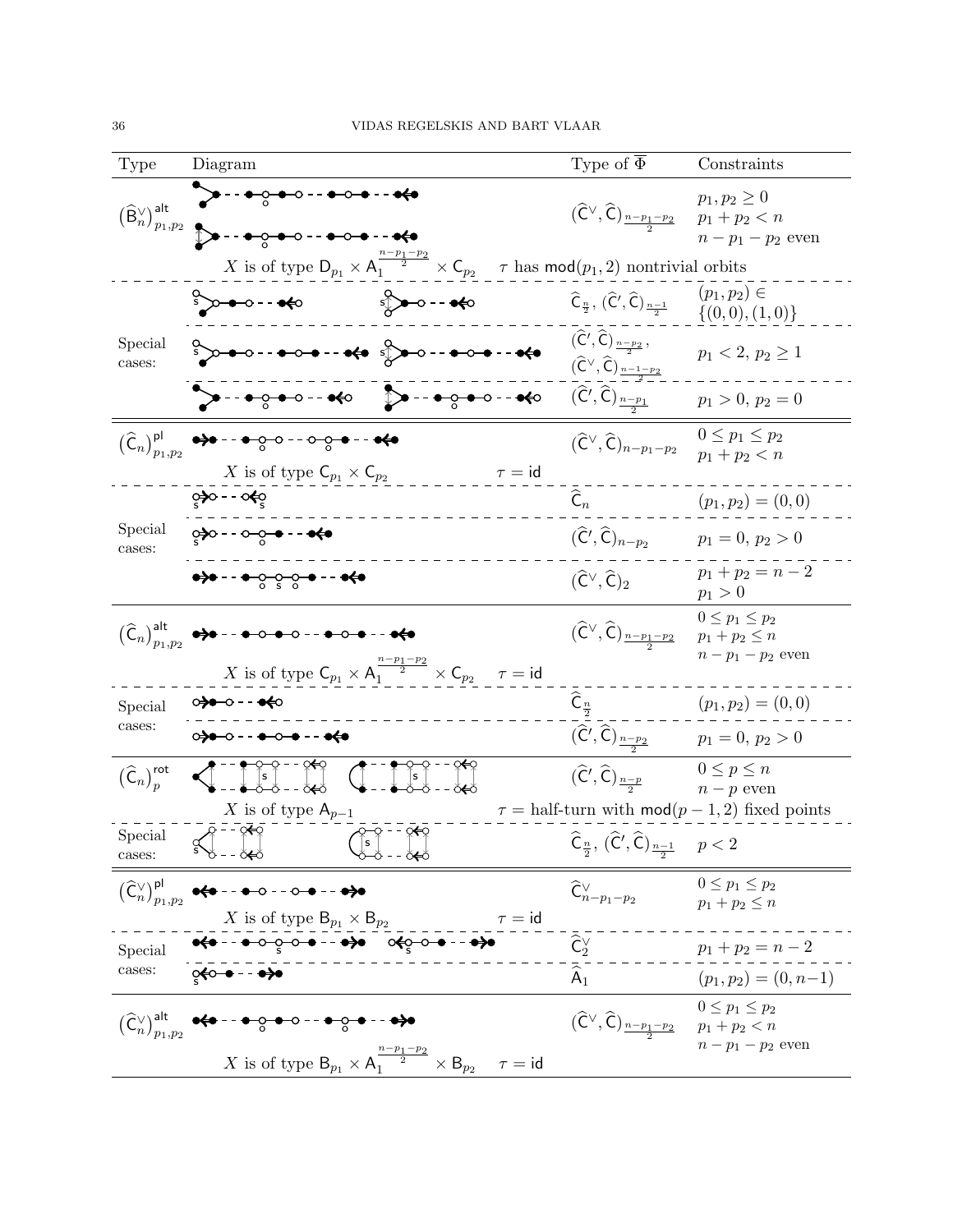| Type                                                                  | Diagram                                                                                                                                                                                                                                                                                                                                                                             | Type of $\overline{\Phi}$                                                                                                    | Constraints                                              |
|-----------------------------------------------------------------------|-------------------------------------------------------------------------------------------------------------------------------------------------------------------------------------------------------------------------------------------------------------------------------------------------------------------------------------------------------------------------------------|------------------------------------------------------------------------------------------------------------------------------|----------------------------------------------------------|
| $\left(\widehat{\mathsf{C}}_{n}^{\vee}\right)_{p}^{\mathsf{rot}}$     | $\int_{x}^{\infty}$ $\int_{x}^{\infty}$ $\int_{x}^{\infty}$                                                                                                                                                                                                                                                                                                                         | $(\widehat{\mathsf{C}}^{\vee}, \widehat{\mathsf{C}}')_{\frac{n-p}{2}}$                                                       | $0 \leq p \leq n$<br>$n-p$ even                          |
|                                                                       | X is of type $A_{p-1}$                                                                                                                                                                                                                                                                                                                                                              |                                                                                                                              | $\tau =$ half-turn with $mod(p-1,2)$ fixed points        |
| Special<br>cases:                                                     | $\frac{1}{2}$ - - 020<br>0−0 - - 0≯0<br> s  <br>0−0 - - 0→0                                                                                                                                                                                                                                                                                                                         | $\widehat{\mathsf{C}}'_{\frac{n}{2}}, \, (\widehat{\mathsf{C}}^\vee, \widehat{\mathsf{C}}')_{\frac{n-1}{2}}$                 | p < 2                                                    |
| $\left(\widehat{\mathsf{C}}'_n\right)_{p_1,p_2}^{\mathsf{pl}}$        | $\rightarrow\rightarrow$ - - $\rightarrow\rightarrow\rightarrow\rightarrow\rightarrow$                                                                                                                                                                                                                                                                                              | $(\widehat{\mathsf{C}}^\vee, \widehat{\mathsf{C}}')_{n-p_1-p_2}$                                                             | $p_1, p_2 \geq 0$<br>$p_1 + p_2 \leq n$                  |
|                                                                       | X is of type $\mathsf{C}_{p_1} \times \mathsf{B}_{p_2}$<br>$\tau = id$                                                                                                                                                                                                                                                                                                              |                                                                                                                              |                                                          |
|                                                                       | ्≱ः - - ⊙–● - - ● <del>&gt;</del> ●                                                                                                                                                                                                                                                                                                                                                 | $\widehat{\mathsf{C}}'_{n-p_2}$                                                                                              | $p_1 = 0, p_2 < n$                                       |
|                                                                       | <del>•)• - - • ం ం - • • •)•</del><br><del>ం)ం</del> - - <del>ం</del> ∕ం సం                                                                                                                                                                                                                                                                                                         | $(\widehat{\mathsf{C}}^{\vee}, \widehat{\mathsf{C}}')_2$                                                                     | $p_1 + p_2 = n - 2$<br>$p_1 > 0$                         |
| Special<br>cases:                                                     | <del>•)</del> • - - • ್ಧ≽್ಧ                                                                                                                                                                                                                                                                                                                                                         | $(\widehat{\mathsf{C}}^\vee,\widehat{\mathsf{C}}')_1$                                                                        | $(p_1, p_2) = (n-1, 0)$                                  |
|                                                                       | 000 - - • • • • •                                                                                                                                                                                                                                                                                                                                                                   | $\widehat{\mathsf{Z}}_0$                                                                                                     | $(p_1, p_2) = (0, n)$                                    |
|                                                                       | ்≱ு ⇔•ூ                                                                                                                                                                                                                                                                                                                                                                             | $(\widehat{\mathsf{C}}^{\vee}, \widehat{\mathsf{C}}')_1, \widehat{\mathsf{Z}}_0, \widehat{\mathsf{Z}}_0$                     | $n=1, (p_1, p_2) \in$<br>$\{(0,0), (0,1), (1,0)\}\$      |
| $\left(\widehat{\mathsf{C}}'_{n}\right)_{p_{1},p_{2}}^{\mathsf{alt}}$ | <del>●)</del> ● - - <del>● </del> ⊙ - - <del>● ⊙ ● ⊙ ●</del> - - <del>●)</del> ●                                                                                                                                                                                                                                                                                                    | $(\widehat{\mathsf{C}}^\vee,\widehat{\mathsf{C}})_{\frac{n-p_1-p_2}{2}}$                                                     | $p_1, p_2 \geq 0$<br>$p_1 + p_2 < n$                     |
|                                                                       | X is of type $C_{p_1} \times A_1^{\frac{n-p_1-p_2}{2}} \times B_{p_2}$ $\tau = id$                                                                                                                                                                                                                                                                                                  |                                                                                                                              | $n-p_1-p_2$ even                                         |
| Special<br>cases:                                                     | $\circ \bullet \bullet \circ \cdot \cdot \bullet \circ \bullet \circ \bullet \cdot \cdot \bullet \bullet$                                                                                                                                                                                                                                                                           | $(\widehat{\mathsf{C}}', \widehat{\mathsf{C}})_{\frac{n-p_2}{n}}$                                                            | $p_1 = 0$                                                |
| $\big(\widehat{\mathsf D}_n\big)_{p_1,p_2}^{\mathsf{pl}}$             | $  0$ $  \sim$ $\bullet$ $\sim$ $\bullet$<br>--●-○--⊙-●--● <mark>(</mark> ∫                                                                                                                                                                                                                                                                                                         |                                                                                                                              | $0\leq p_1\leq p_2$                                      |
|                                                                       | $\rightarrow$ $\bullet$ $\circ$ $\rightarrow$ $\bullet$ $\rightarrow$ $\bullet$ $\bullet$<br>$- - + \circ - \circ - \bullet - \bullet$                                                                                                                                                                                                                                              | $\widehat{\mathsf{C}}^\vee_{n-p_1-p_2}$                                                                                      | $p_1+p_2\leq n$                                          |
|                                                                       | $X$ is of type $\mathsf{D}_{p_1}\times \mathsf{D}_{p_2}$                                                                                                                                                                                                                                                                                                                            |                                                                                                                              | $\tau$ has $mod(p_1, 2) + mod(p_2, 2)$ nontrivial orbits |
|                                                                       | °≫--∝                                                                                                                                                                                                                                                                                                                                                                               | $D_n$                                                                                                                        | $(p_1, p_2) = (0, 0)$                                    |
|                                                                       | $\begin{picture}(120,10) \put(0,0){\line(1,0){10}} \put(15,0){\line(1,0){10}} \put(15,0){\line(1,0){10}} \put(15,0){\line(1,0){10}} \put(15,0){\line(1,0){10}} \put(15,0){\line(1,0){10}} \put(15,0){\line(1,0){10}} \put(15,0){\line(1,0){10}} \put(15,0){\line(1,0){10}} \put(15,0){\line(1,0){10}} \put(15,0){\line(1,0){10}} \put(15,0){\line($<br>$\infty$ - $\bullet$ - $\lt$ | $B_{n-p_2}$                                                                                                                  | $p_1 = 0, p_2 > 0$                                       |
|                                                                       | $\int_{\mathcal{S}}^{\infty} \mathcal{S}(\mathbf{r}) \, d\mathbf{r} \, d\mathbf{r}$<br>$\int_{\delta}$ -- $\bullet$                                                                                                                                                                                                                                                                 | $\widehat{\mathsf{C}}_2$                                                                                                     | $p_1 + p_2 = n - 2$<br>$p_1 = 0$                         |
|                                                                       | $\sum_{\varphi}$ $\cdots$<br>ि∼•-•∑                                                                                                                                                                                                                                                                                                                                                 | $\widehat{\mathsf{C}}_{2}^{\vee}$                                                                                            | $p_1 + p_2 = n - 2$<br>$p_1 = 1$                         |
| Special                                                               | $\triangleright$ - + $\circ$ $\circ$ $\bullet$ - $\prec$ $\triangleright$ - + $\circ$ $\circ$ $\bullet$ - $\prec$                                                                                                                                                                                                                                                                   |                                                                                                                              | $p_1 + p_2 = n - 2$                                      |
| cases:                                                                |                                                                                                                                                                                                                                                                                                                                                                                     |                                                                                                                              | $p_1 \geq 2$                                             |
|                                                                       | $\rightarrow$ $\sim$ $\sim$ $\rightarrow$ $\sim$ $\sim$ $\sim$ $\sim$ $\sim$ $\sim$                                                                                                                                                                                                                                                                                                 |                                                                                                                              | $p_1 + p_2 = n, p_1 < 2$                                 |
|                                                                       | $\sim$ $\sim$ $\sim$ $\sim$ $\sim$                                                                                                                                                                                                                                                                                                                                                  | $\widehat{D}_4$ , $\widehat{B}_3$ , $\widehat{C}_2$ ,<br>$\widehat{\sf A}_1,\,\widehat{\sf Z}_0,\,\widehat{\sf C}_2^{\vee},$ | $n = 4, (p_1, p_2) \in$<br>$\{(0,0), (0,1), (0,2),$      |
|                                                                       | $\mathbb{C}$ of $\mathbb{C}$                                                                                                                                                                                                                                                                                                                                                        | $\widehat{\sf A}_1,\,\widehat{\sf Z}_0,\,\widehat{\sf Z}_0$                                                                  | (0,3), (0,4), (1,1),<br>(1, 2), (1, 3), (2, 2)           |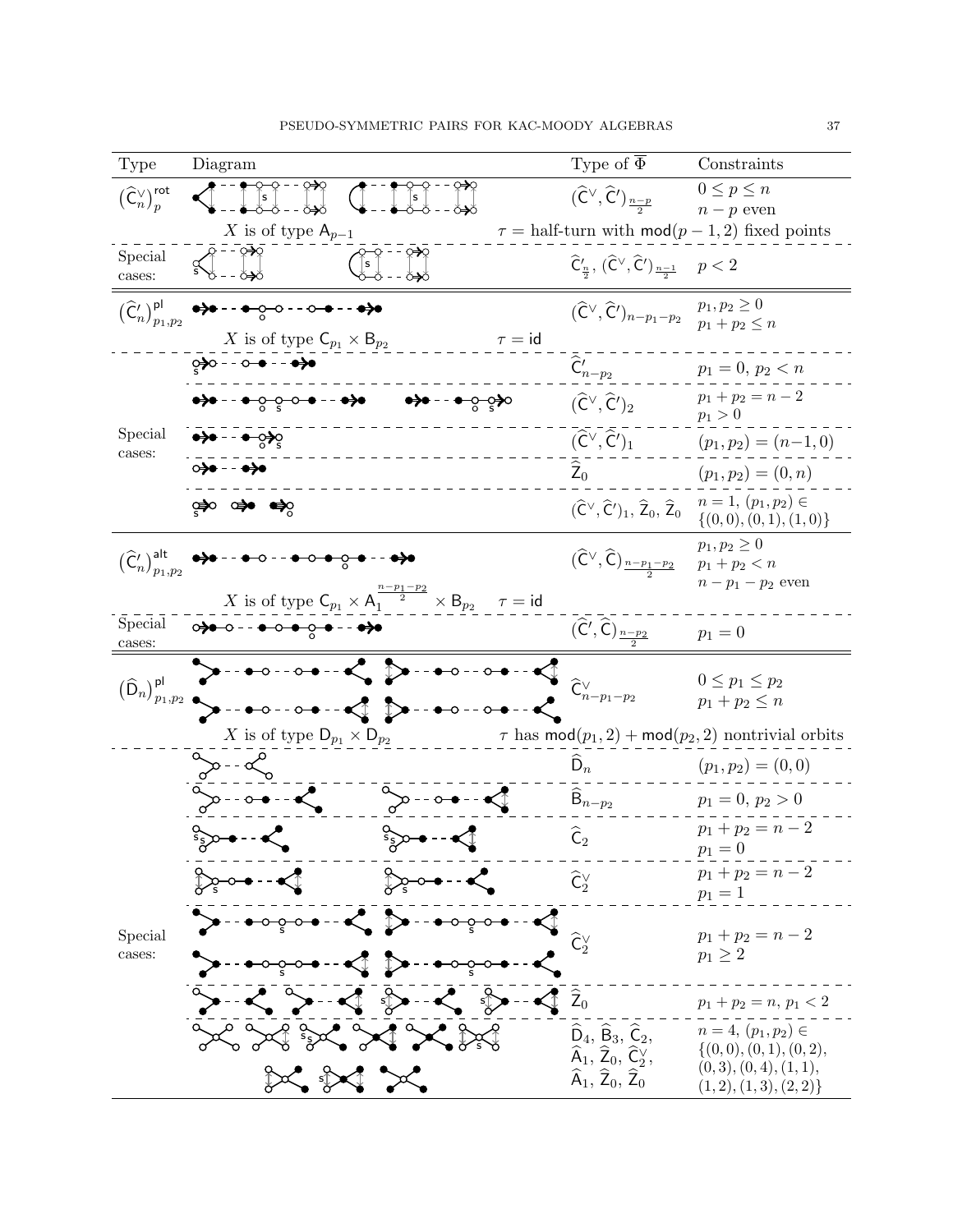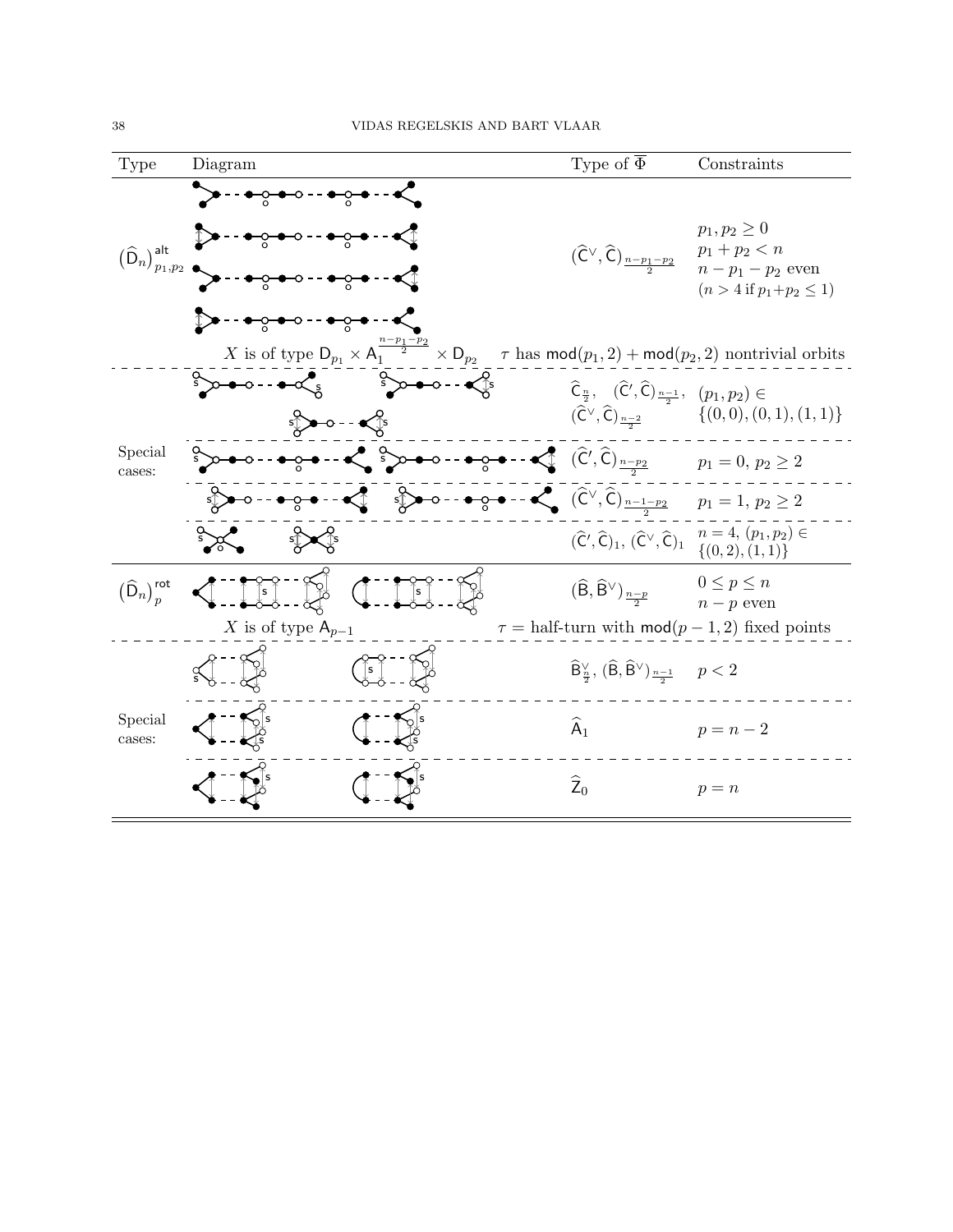<span id="page-40-0"></span>

| Type                                                                     | $\rm Diagram$                                                                                                                                                                                                                                                                                                                                                                                                  | Type of $\overline{\Phi}$                              | Type                                                                     | $\rm Diagram$                                                                       | Type of $\overline{\Phi}$                            |
|--------------------------------------------------------------------------|----------------------------------------------------------------------------------------------------------------------------------------------------------------------------------------------------------------------------------------------------------------------------------------------------------------------------------------------------------------------------------------------------------------|--------------------------------------------------------|--------------------------------------------------------------------------|-------------------------------------------------------------------------------------|------------------------------------------------------|
| $\big(\widehat{\mathsf{E}}_6\big)_\emptyset$                             |                                                                                                                                                                                                                                                                                                                                                                                                                | $\widehat{\mathsf{E}}_6$                               | $\left(\widehat{\mathsf{E}}_6\right)_{\mathsf{D}_4}$                     |                                                                                     | $\widehat{\sf A}_2$                                  |
| $\left(\widehat{\mathsf{E}}_6\right)_{\mathsf{A}_1^4}$                   |                                                                                                                                                                                                                                                                                                                                                                                                                | $\widehat{\sf A}_2$                                    |                                                                          |                                                                                     |                                                      |
| $\big(\widehat{\mathsf{E}}_6\big)'_{\emptyset}$                          |                                                                                                                                                                                                                                                                                                                                                                                                                | $\widehat{\sf F}_4$                                    | $\big(\widehat{\mathsf{E}}_6\big)'_{\mathsf{A}_5}$                       | $S_0$                                                                               | $(\widehat{C}', \widehat{C})_1$                      |
| $\left(\widehat{\mathsf{E}}_6\right)_{\mathsf{A}_1^2}'$                  |                                                                                                                                                                                                                                                                                                                                                                                                                | $(\widehat{\mathsf{B}},\widehat{\mathsf{B}}^\vee)_2$   | $\big(\widehat{\mathsf{E}}_6\big)'_{\mathsf{A}_5\times\mathsf{A}_1}$     |                                                                                     | $\widehat{\text{\sf Z}}_0$                           |
| $\big(\widehat{\mathsf{E}}_6\big)'_{\mathsf{A}_3}$                       |                                                                                                                                                                                                                                                                                                                                                                                                                | $(\widehat{\mathsf{C}}',\widehat{\mathsf{C}})_2$       | $\left(\widehat{\mathsf{E}}_6\right)_{\mathsf{D}_5}'$                    |                                                                                     | $\widehat{\text{\sf Z}}_0$                           |
| $(\widehat{\mathsf{E}}_6)_{\mathsf{A}_3 \times \mathsf{A}_1}^{\prime}$   |                                                                                                                                                                                                                                                                                                                                                                                                                | $(\widehat{\mathsf{C}}^\vee,\widehat{\mathsf{C}}')_1$  | $\big(\widehat{\mathsf{E}}_6\big)'_{\mathsf{E}_6}$                       |                                                                                     | $\widehat{\text{\sf Z}}_0$                           |
| $(\widehat{E}_7)_{\emptyset}$                                            | $\overline{\circ\hspace{-1.2mm}-\hspace{-1.2mm}}\circ\hspace{-1.2mm} -\hspace{-1.2mm}\circ$                                                                                                                                                                                                                                                                                                                    | $\widehat{\mathsf{E}}_7$                               | $\left(\widehat{\mathsf{E}}_7\right)_{\mathsf{D}_4\times\mathsf{A}_1}$   | $\sum_{s}$                                                                          | $(\widehat{\mathsf{C}}',\widehat{\mathsf{C}})_2$     |
| $\left(\widehat{E}_{7}\right)_{A_1^3}$                                   |                                                                                                                                                                                                                                                                                                                                                                                                                | $\widehat{\sf F}_4$                                    | $\left(\widehat{\mathsf{E}}_7\right)_{\mathsf{D}_4\times\mathsf{A}_1^2}$ |                                                                                     | $(\widehat{\mathsf{C}}^\vee,\widehat{\mathsf{C}})_1$ |
| $\left(\widehat{\mathsf{E}}_7\right)_{\mathsf{A}_1^4}$                   |                                                                                                                                                                                                                                                                                                                                                                                                                | $\widehat{\mathsf{B}}_3^\vee$                          | $\left(\widehat{\mathsf{E}}_7\right)_{\mathsf{D}_6}$                     |                                                                                     | $(\widehat{C}', \widehat{C})_1$                      |
| $\left(\widehat{\mathsf{E}}_7\right)_{\mathsf{D}_4}$                     |                                                                                                                                                                                                                                                                                                                                                                                                                | $\widehat{\mathsf{C}}_3$                               | $\left(\widehat{\mathsf{E}}_7\right)_{\mathsf{D}_6\times\mathsf{A}_1}$   |                                                                                     | $\widehat{\text{\sf Z}}_0$                           |
| $\left(\widehat{E}_{7}\right)_{A_1^5}$                                   |                                                                                                                                                                                                                                                                                                                                                                                                                | $(\widehat{\mathsf{B}},\widehat{\mathsf{B}}^\vee)_2$   | $\left(\widehat{E}_{7}\right)_{E_{7}}$                                   |                                                                                     | $\widehat{\text{\sf Z}}_0$                           |
| $(\widehat{E}_7)'_{\emptyset}$                                           |                                                                                                                                                                                                                                                                                                                                                                                                                | $\widehat{\mathsf{F}}^\vee_4$                          | $\left(\widehat{E}_{7}\right)_{E_{6}}^{\prime}$                          |                                                                                     | $\widehat{\text{\sf Z}}_0$                           |
| $\left(\widehat{E}_7\right)_{A_3}^{\prime}$                              |                                                                                                                                                                                                                                                                                                                                                                                                                | $(\widehat{\mathsf{B}},\widehat{\mathsf{B}}{}^\vee)_2$ | $\left(\widehat{E}_7\right)_{A_7}^{\prime}$                              |                                                                                     | $\widehat{\text{\sf Z}}_0$                           |
| $\left(\widehat{E}_{7}\right)_{A_{5}}^{\prime}$                          |                                                                                                                                                                                                                                                                                                                                                                                                                | $(\widehat{\mathsf{C}}^\vee,\widehat{\mathsf{C}})_1$   |                                                                          |                                                                                     |                                                      |
| $\big(\widehat{\mathsf{E}}_8\big)_\emptyset$                             |                                                                                                                                                                                                                                                                                                                                                                                                                |                                                        | $\big(\widehat{\mathsf{E}}_8\big)_{\mathsf{D}_6\times\mathsf{A}_1}$      | ౄ<br>oO-                                                                            | $(\widehat{C}^{\vee}, \widehat{C})_1$                |
| $\left(\widehat{\mathsf{E}}_8\right)_{\mathsf{A}_1^4}$                   |                                                                                                                                                                                                                                                                                                                                                                                                                |                                                        | $\left(\widehat{E}_8\right)_{E_7}$                                       | $S_0$                                                                               | $(\widehat{C}', \widehat{C})_1$                      |
| $\left(\widehat{\mathsf{E}}_8\right)_{\mathsf{D}_4}$                     |                                                                                                                                                                                                                                                                                                                                                                                                                |                                                        | $\left(\widehat{\mathsf{E}}_8\right)_{\mathsf{E}_7\times\mathsf{A}_1}$   |                                                                                     |                                                      |
| $\left(\widehat{\mathsf{E}}_8\right)_{\mathsf{D}_4\times\mathsf{A}_1^2}$ |                                                                                                                                                                                                                                                                                                                                                                                                                | $(\widehat{\mathsf{B}},\widehat{\mathsf{B}}^\vee)_2$   | $\bigl(\widehat{\mathsf{E}}_8\bigr)_{\mathsf{D}_8}$                      |                                                                                     |                                                      |
| $\left(\widehat{E}_8\right)_{D_6}$                                       | ∘⊶                                                                                                                                                                                                                                                                                                                                                                                                             | $(\widehat{\mathsf{C}}', \widehat{\mathsf{C}})_2$      | $\left(\widehat{E}_8\right)_{E_8}$                                       | $\bullet\hspace{-4pt}-\hspace{-4pt}-\hspace{-4pt}-\hspace{-4pt}-\hspace{-4pt}-$     | $\hat{Z}_0$                                          |
|                                                                          | $\overline{(\widehat{F}_4)_\emptyset}$ 0-0-0-0-0-0                                                                                                                                                                                                                                                                                                                                                             | $\overline{\widehat{\mathsf{F}}_4}$                    |                                                                          | $(\widehat{\mathsf{F}}_4)_{\mathsf{B}_3}$ 0-0-0-0-0                                 | $(\widehat{C}', \widehat{C})_1$                      |
|                                                                          |                                                                                                                                                                                                                                                                                                                                                                                                                |                                                        |                                                                          | $(\widehat{F}_4)_{C_3}$ $\underset{s \circ}{\circ} \bullet \bullet \bullet \bullet$ | $(\widehat{C}', \widehat{C})_1$                      |
|                                                                          |                                                                                                                                                                                                                                                                                                                                                                                                                |                                                        |                                                                          |                                                                                     | $\widehat{Z}_0$                                      |
|                                                                          | $(\widehat{F}_4)_{A_1^2}$ $\longrightarrow$ $\longrightarrow$ $(\widehat{F}_4)_{C_2}$ $\longrightarrow$ $(\widehat{F}_4)_{C_2}$ $\longrightarrow$ $(\widehat{C}', \widehat{C})_2$<br>$(\widehat{F}_4)_{A_1^3}$ $\longrightarrow$ $\longrightarrow$ $(\widehat{C}', \widehat{C})_1$<br>$(\widehat{F}_4)_{C_2 \times A_1}$ $\longrightarrow$ $\longrightarrow$ $\longrightarrow$ $(\widehat{C}', \widehat{C})_1$ |                                                        |                                                                          |                                                                                     | $\widehat{Z}_0$                                      |
| $\bigl(\widehat{\sf F}_4\bigr)_{\sf C_2\times\sf A_1}$                   |                                                                                                                                                                                                                                                                                                                                                                                                                |                                                        | $(\widehat{\sf F}_4)_{{\sf F}_4}$                                        |                                                                                     | $\widehat{\mathsf{Z}}_0$                             |

Table 7. Generalized Satake diagrams of affine exceptional Lie type.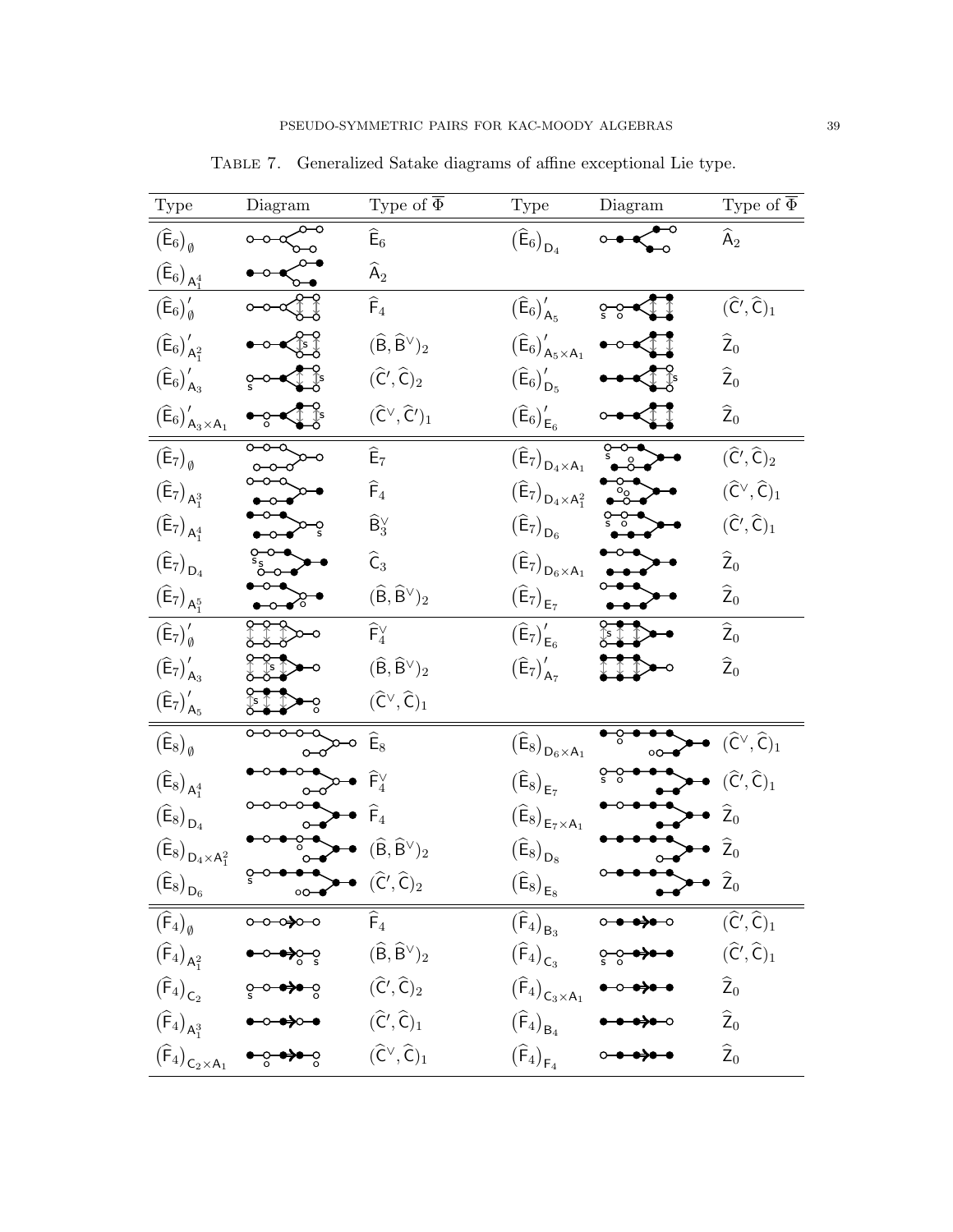| Type                                                                          | Diagram                | Type of $\overline{\Phi}$                            | Type                                                                       | Diagram                                 | Type of $\overline{\Phi}$                            |
|-------------------------------------------------------------------------------|------------------------|------------------------------------------------------|----------------------------------------------------------------------------|-----------------------------------------|------------------------------------------------------|
| $(\widehat{\mathsf{F}}_{4}^{\vee})_{\emptyset}$                               | ⊸∞≼๐⊸                  | $\widehat{\mathsf{F}}^\vee_\varDelta$                | $\left(\widehat{\mathsf{F}}_4^\vee\right)_{\mathsf{C}_3}$                  | ∙∙⇔⇔                                    | $(\widehat{\mathsf{C}}^\vee,\widehat{\mathsf{C}})_1$ |
| $(\widehat{\sf F}_4^\vee)_{\sf A_1^2}$                                        | <del>∙ೂ≼</del> ⊶       | $\widehat{\mathsf{C}}'_2$                            | $\left(\widehat{\mathsf{F}}_{4}^{\vee}\right)_{\mathsf{B}_{3}}$            | ⊶⊶⊶                                     | $(\widehat{\mathsf{C}}',\widehat{\mathsf{C}})_1$     |
| $\left(\widehat{\mathsf{F}}_{4}^{\vee}\right)_{\mathsf{C}_2}$                 | ့—ွ— <del>•≮•</del> –ಂ | $(\widehat{\mathsf{B}},\widehat{\mathsf{B}}^\vee)_2$ | $\bigl(\widehat{\mathsf{F}}_4^\vee\bigr)_{\mathsf{B}_3\times\mathsf{A}_1}$ | $-$ <del>0 o<o del="" o<=""></o></del>  | $\widehat{\mathsf{Z}}_0$                             |
| $\left(\widehat{\mathsf{F}}_{4}^{\vee}\right)_{\mathsf{A}_{1}^3}$             | ⊸⊷⊷                    | $(\widehat{\mathsf C}',\widehat{\mathsf C})_1$       | $(\widehat{\sf F}_4^\vee)_{{\sf C}_4}$                                     | $\bullet \bullet \leftrightarrow \circ$ | $\widehat{Z}_0$                                      |
| $(\widehat{\mathsf{F}}_4^\vee)_{\mathsf{C}_2\times \underline{\mathsf{A}}_1}$ | ⊸⊷⊷                    | $(\widehat{\mathsf{C}}',\widehat{\mathsf{C}})_1$     | $\left(\widehat{\mathsf{F}}_{4}^{\vee}\right)_{\mathsf{F}_4}$              | <del>- 040 - 0</del>                    | $\widehat{Z}_0$                                      |
| $\big(\widehat{\mathsf{G}}_{2}\big)_{\emptyset}$                              | ⊶∞                     | $\widehat{\mathsf{G}}_2$                             | $(\widehat{\mathsf{G}}_{2})_{\mathsf{A}^{2}_{1}}$                          | չ                                       | $\widehat{Z}_0$                                      |
| $\big(\widehat{\mathsf{G}}_{2}\big)_{\mathsf{A}_1}$                           | مجٽ⊲                   | $(\widehat{\mathsf C}',\widehat{\mathsf C})_1$       | $\big(\widehat{\mathsf G}_{2}\big)_{\mathsf G_2}$                          | ⊶⇔                                      | $\widehat{Z}_0$                                      |
| $(\widehat{\mathsf{G}}_{2}^{\vee})_{\emptyset}$                               | ⊶∞⇔                    | $\widehat{\mathsf{G}}_{2}^{\vee}$                    | $(\widehat{\mathsf{G}}_{2}^{\vee})_{\mathsf{A}_1^2}$                       | ⊷⇔                                      | $\widehat{Z}_0$                                      |
| $\big(\widehat{\mathsf{G}}_{2}^{\vee}\big)_{\mathsf{A}_{1}}$                  | ి≪                     | $(\widehat{C}', \widehat{C})^+_1$                    | $\big(\widehat{\mathsf{G}}_2^\vee\big)_{\mathsf{G}_2}$                     | ⊶⇔                                      | $\widehat{\text{\sf Z}}_0$                           |

#### <span id="page-41-0"></span>**REFERENCES**

- <span id="page-41-1"></span>[Ar62] Sh. Araki, On root systems and an infinitesimal classification of irreducible symmetric spaces. [J. Math.](https://projecteuclid.org/journals/osaka-journal-of-mathematics/volume-13/issue-1/On-root-systems-and-an-infinitesimal-classification-of-irreducible-symmetric/ojm/1353055009.full?tab=ArticleFirstPage) Osaka City Univ. 13 [\(1962\), no. 1: 1–34.](https://projecteuclid.org/journals/osaka-journal-of-mathematics/volume-13/issue-1/On-root-systems-and-an-infinitesimal-classification-of-irreducible-symmetric/ojm/1353055009.full?tab=ArticleFirstPage)
- <span id="page-41-15"></span>[AV20] A. Appel, B. Vlaar, Universal k-matrices for quantum Kac-Moody algebras. arXiv preprint (2020). [[arXiv:2007.09218](https://arxiv.org/abs/2007.09218)].
- <span id="page-41-4"></span>[Ba86] J. Bausch, Automorphismes des algèbres de Kac-Moody affines. C. R. Acad. Sci. Paris 302 (1986): 409– 412.
- <span id="page-41-6"></span>[BBBR95] V. Back-Valente, N. Bardy-Panse, H. Ben Messaoud, G. Rousseau, Formes presque-déployées des algèbres de Kac-Moody: Classication et racines relatives. J. Algebra 171 [\(1995\): 43–96.](https://doi.org/10.1006/jabr.1995.1004)
- <span id="page-41-5"></span>[Be89] S. Berman, On generators and relations for certain involutory subalgebras of Kac-Moody Lie algebras. Comm. Algebra 17 [\(1989\), no. 12: 3165–3185.](https://doi.org/10.1080/00927878908823899)
- <span id="page-41-10"></span>[BGG71] I.N. Bernstein, I.M. Gelfand, S.I. Gelfand, Structure of representations generated by highest weight. [Funk.](https://doi.org/10.1007/BF01075841) [Anal. i Pril.](https://doi.org/10.1007/BF01075841) 5 (1971): 1–8.
- <span id="page-41-11"></span>[BK19] M. Balagović, S. Kolb, Universal K-matrix for quantum symmetric pairs. Journal für die reine und ange[wandte Mathematik \(Crelles Journal\).](https://doi.org/10.1515/crelle-2016-0012) [[arXiv:1507.06276](https://arxiv.org/abs/1507.06276)].
- <span id="page-41-17"></span>[Bo68] N. Bourbaki, *Groupes et algèbres de Lie*, Chap. IV, V et VI. Eléments de mathématique 34, Hermann, [Paris \(1968\).](https://doi.org/10.1007/978-3-540-34491-9)
- <span id="page-41-18"></span>[Bo88] R. Borcherds, Generalized Kac-Moody algebras. J. Algebra 115 [\(1988\): 501–512.](https://doi.org/10.1016/0021-8693(88)90275-X)
- <span id="page-41-8"></span>[BR03] H. Ben Messaoud, G. Rousseau, Classification des formes réelles presque compactes des algèbres de Kac-Moody affines. J. Algebra 267 [\(2003\), no. 2: 443–513.](https://doi.org/10.1016/S0021-8693(03)00345-4)
- <span id="page-41-7"></span>[BR06] , Sous-algébres de Cartan des algèbres de Kac-Moody réelles presque déployées. [J. Math. Soc. Japan](https://doi.org/10.2969/jmsj/1179759535) 58 [\(2006\), no. 4: 1009–1030.](https://doi.org/10.2969/jmsj/1179759535)
- <span id="page-41-9"></span>[BR07] , Sous-algébres de Cartan des algèbres de Kac-Moody affines réelles presque compactes. [J. Lie The](https://www.heldermann.de/JLT/JLT17/JLT171/jlt17001.htm)ory 17 [\(2007\): 1–25.](https://www.heldermann.de/JLT/JLT17/JLT171/jlt17001.htm)
- <span id="page-41-12"></span>[BW18] H. Bao, W. Wang, A new approach to Kazhdan-Lusztig theory of type B via quantum symmetric pairs. Astérisque 402 (2018). [[arXiv:1310.0103](https://arxiv.org/abs/1310.0103)].
- <span id="page-41-16"></span>[Ca05] R.W. Carter, Lie algebras of finite and affine type. [Cambridge University Press \(2005\).](https://www.cambridge.org/us/academic/subjects/mathematics/algebra/lie-algebras-finite-and-affine-type?format=HB&isbn=9780521851381)
- <span id="page-41-13"></span>[Ch84] I. Cherednik, Factorizing particles on a half-line and root systems. [Theor. and Math. Phys.](https://doi.org/10.1007/BF01038545) 61 (1984), [no. 1: 977–983.](https://doi.org/10.1007/BF01038545)
- <span id="page-41-14"></span>[Ch92] , Quantum Knizhnik-Zamolodchikov equations and affine root systems. [Comm. Math. Phys.](https://doi.org/10.1007/BF02096568) 150 [\(1992\): 109–136.](https://doi.org/10.1007/BF02096568)
- <span id="page-41-2"></span>[CH04] M.K. Chuah, C.C. Hu, Equivalence classes of Vogan diagrams. J. Algebra 279 [\(2004\): 22–37.](https://doi.org/10.1016/j.jalgebra.2003.10.011)
- <span id="page-41-3"></span>[CZ17] M.K. Chuah, M. Zhang, Outer automorphism groups of simple Lie algebras and symmetries of painted diagrams. Forum Math. **29** [\(2017\), no. 3: 555-562.](https://doi.org/10.1515/forum-2016-0023)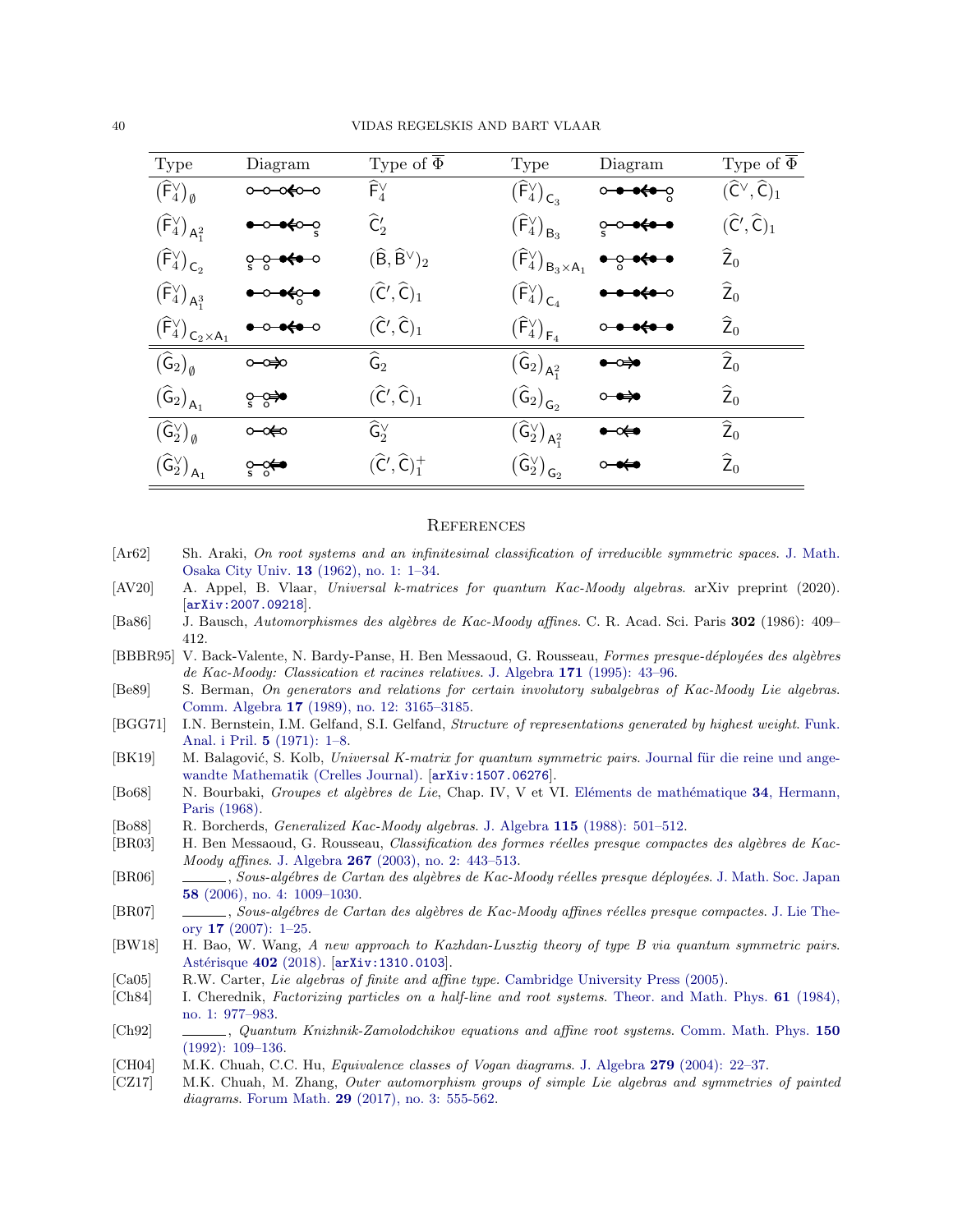- <span id="page-42-19"></span>[DK19] L. Dobson, S. Kolb, Factorisation of quasi K-matrices for quantum symmetric pairs. [Sel. Math.](https://doi.org/10.1007/s00029-019-0508-5) 25 (2019), [no. 4: 1–55.](https://doi.org/10.1007/s00029-019-0508-5) [[arXiv:1804.02912](https://arxiv.org/abs/1804.02912)].
- <span id="page-42-28"></span>[DM03] G. Delius, N. Mackay, Quantum group symmetry in sine-Gordon and affine Toda field theories on the half-line. [Comm. Math. Phys.](https://doi.org/10.1007/s00220-002-0758-4) 233 (2003): 173-190. [[arXiv:hep-th/0112023](https://arxiv.org/abs/hep-th/0112023)].
- <span id="page-42-21"></span>[Dr87] V.G. Drinfeld, Quantum groups. [Proc. ICM 1986, AMS \(1987\), vol. 1: 798–820.](https://www.mathunion.org/icm/proceedings)
- <span id="page-42-30"></span>[ES18] M. Ehrig, C. Stroppel, Nazarov-Wenzl algebras, coideal subalgebras and categorified skew Howe duality. Adv. Math. 331 [\(2018\): 58–142.](https://doi.org/10.1016/j.aim.2018.01.013) [[arXiv:1310.1972](https://arxiv.org/abs/1310.1972)].
- <span id="page-42-13"></span>[Ge70] I.M. Gel'fand, The cohomology of infinite dimensional Lie algebras: some questions of integral geometry (in Russian). [Actes du Congres Intern. Math. \(1970\), tome 1: 95–111.](https://www.mathunion.org/icm/proceedings)
- <span id="page-42-32"></span>[GI14] M. Geck, L. Iancu, *Coxeter groups and automorphisms*. arXiv preprint (2014). [[arXiv:1412.5428](https://arxiv.org/abs/1412.5428)].<br>[Gü10] H. Gündoğan, *The component group of the automorphism group of a simple Lie algebra and the sp*
- <span id="page-42-9"></span>H. Gündoğan, The component group of the automorphism group of a simple Lie algebra and the splitting of the corresponding short exact sequence. J. Lie Theory 20 [\(2010\), no. 4: 709–737.](https://www.heldermann.de/JLT/JLT20/JLT204/jlt20035.htm)
- <span id="page-42-0"></span>[He12] S. Helgason, Differential geometry, Lie groups, and symmetric spaces. [AMS \(2012\).](https://bookstore.ams.org/gsm-34)
- <span id="page-42-15"></span>[He84] A. Heck, Involutive automorphisms of root systems. J. Math. Soc. Japan 36 [\(1984\), no. 4: 643–658.](https://doi.org/10.2969/jmsj/03640643)
- <span id="page-42-16"></span>[Hé91] J.-Y. Hée, Systèmes de racines sur un anneau commutatif totalement ordonnée. [Geometriae Dedicata](https://doi.org/10.1007/BF00150405) 37 [\(1991\): 65–102.](https://doi.org/10.1007/BF00150405)
- <span id="page-42-11"></span>[HG09] E. Heintze, C. Groß, Finite order automorphisms and real forms of affine Kac-Moody algebras in the smooth and algebraic category. [Amer. Math. Soc. \(2012\).](https://bookstore.ams.org/memo-219-1030)
- <span id="page-42-34"></span>[Hu90] J.E. Humphreys, Reflection groups and Coxeter groups. [Cambridge University Press \(1990\).](https://doi.org/10.1017/CBO9780511623646)
- <span id="page-42-20"></span>[Ji85] M. Jimbo, A q-analogue of  $U(\mathfrak{g})$  and the Yang-Baxter equation. [Lett. Math. Phys.](https://doi.org/10.1142/9789812798336_0015) 11 (1985): 63–69.
- <span id="page-42-10"></span>[JZh01] Q. Jin, Zh. Zhang, On automorphisms of affine Kac-Moody algebras. [Comm. in Algebra](https://doi.org/10.1081/AGB-4989) 29 (2001), no. 7: [2827–2858.](https://doi.org/10.1081/AGB-4989)
- <span id="page-42-2"></span><span id="page-42-1"></span>[Ka68] V.G. Kac, Simple irreducible graded Lie algebras of finite growth. Math. USSR Izv. 2 [\(1968\): 1271–1311.](https://doi.org/10.1070/IM1968v002n06ABEH000729) [Ka69] , Automorphisms of finite order of semisimple Lie algebras. [Func. Anal. Appl.](https://doi.org/10.1007/BF01676631) 3 (1969), no. 3: [252–254.](https://doi.org/10.1007/BF01676631)
- <span id="page-42-5"></span><span id="page-42-4"></span>[Ka74] , Infinite-dimensional Lie algebras and Dedekind's η-function. [Func. Anal. Appl](https://doi.org/10.1007%2FBF02028313) 8 (1974): 68–70. [Ka90] , Infinite dimensional Lie algebras. [3rd. ed., Cambridge University Press \(1990\).](https://doi.org/10.1007/978-1-4757-1382-4)
- <span id="page-42-8"></span>[Ko14] S. Kolb, Quantum symmetric Kac-Moody pairs. Adv. Math. 267 [\(2014\): 395–469.](https://doi.org/10.1016/j.aim.2014.08.010) [[arXiv:1207.6036](https://arxiv.org/abs/1207.6036)].
- <span id="page-42-29"></span>[Ko21] , The bar involution for quantum symmetric pairs - hidden in plain sight. arXiv preprint (2021). [[arXiv:2104.06120](https://arxiv.org/abs/2104.06120)].
- <span id="page-42-25"></span>[KS92] P. Kulish, E. Sklyanin, Algebraic structures related to reflection equations. J. Phys. A 25 [\(1992\), no. 22:](https://doi.org/10.1088/0305-4470/25/22/022) [5963–5975.](https://doi.org/10.1088/0305-4470/25/22/022) [[arXiv:hep-th/9209054](https://arxiv.org/abs/hep-th/9209054)].
- <span id="page-42-26"></span>[KS93] P. Kulish, R. Sasaki, Covariance properties of reflection equation algebras. [Prog. Theor. Phys.](https://doi.org/10.1143/ptp/89.3.741) 89 (1993), [no. 3: 741–761.](https://doi.org/10.1143/ptp/89.3.741) [[arXiv:hep-th/9212007](https://arxiv.org/abs/hep-th/9212007)].
- <span id="page-42-27"></span>[KS09] S. Kolb, J. Stokman, Reflection equation algebras, coideal subalgebras, and their centres. [Sel. Math. New](https://doi.org/10.1007/s00029-009-0007-1) Ser. 15 [\(2009\), 621.](https://doi.org/10.1007/s00029-009-0007-1) [[arXiv:0812.4459](https://arxiv.org/abs/0812.4459)].
- <span id="page-42-7"></span>[KW92] V. Kac, S. Wang, On Automorphisms of Kac-Moody Algebras and Groups. Adv. Math. 92 [\(1992\): 129–195.](https://doi.org/10.1016/0001-8708(92)90063-Q)
- <span id="page-42-6"></span>[Le88] F. Levstein, A Classification of Involutive Automorphisms of an Affine Kac-Moody Lie Algebra. [J. Algebra](https://doi.org/10.1016/0021-8693(88)90308-0) 114 [\(1988\), 489–518.](https://doi.org/10.1016/0021-8693(88)90308-0)
- <span id="page-42-23"></span>[Le99] G. Letzter, Symmetric Pairs for Quantized Enveloping Algebras. J. Algebra 220 [\(1999\): 729–767.](https://doi.org/10.1006/jabr.1999.8015)
- <span id="page-42-12"></span>[Le02] , Coideal Subalgebras and Quantum Symmetric Pairs. In: [New Directions in Hopf Algebras, MSRI](http://library.msri.org/books/Book43/) [publications 43, CUP \(2002\): 117–166.](http://library.msri.org/books/Book43/) [[arXiv:math/0103228](https://arxiv.org/abs/math/0103228)].
- <span id="page-42-24"></span>[Le03] , Quantum Symmetric Pairs and Their Zonal Spherical Functions. [Trans. Groups](https://doi.org/10.1007/s00031-003-0719-9) 8 (2003), no. 3: [261–292.](https://doi.org/10.1007/s00031-003-0719-9) [[arXiv:math/0204103](https://arxiv.org/abs/math/0204103)].
- <span id="page-42-33"></span>[Lo80] E. Looijenga, Invariant theory for generalized root systems. Invent. Math. 61 [\(1980\), no. 1: 1–32.](https://doi.org/10.1007/BF01389892)
- <span id="page-42-14"></span>[Lu76] G. Lusztig, Coxeter orbits and eigenspaces of Frobenius. Invent. Math. 28 [\(1976\): 101–159.](https://doi.org/10.1007/bf01408569)
- <span id="page-42-22"></span>[Lu94] , *Introduction to quantum groups*. Birkhäuser, Boston, 1994.
- <span id="page-42-17"></span>[Lu95] , Classification of unipotent representations of simple p-adic groups. [Int. Math. Res. Not. \(1995\):](https://doi.org/10.1155/S1073792895000353) [517–589.](https://doi.org/10.1155/S1073792895000353)
- <span id="page-42-18"></span>[Lu03] , Hecke algebras with unequal parameters. CRM Monographs Ser. 18[, AMS, Providence, RI, 2003;](https://bookstore.ams.org/crmm-18) enlarged and updated version at [[arXiv:math/0208154](https://arxiv.org/abs/math/0208154)].
- <span id="page-42-31"></span>[LW20] M. Lu, W. Wang, Hall Algebras and Quantum Symmetric Pairs II: Reflection Functors. [Comm. Math. Phys.](https://doi.org/10.1007/s00220-021-03965-8) 381 (2021): 799–855. [[arXiv:2006.06904](https://arxiv.org/abs/2006.06904)].
- <span id="page-42-3"></span>[Mo68] R.V. Moody, A new class of Lie algebras, J. Algebra 10 [\(1968\): 211–230.](https://doi.org/10.1016/0021-8693(68)90096-3)